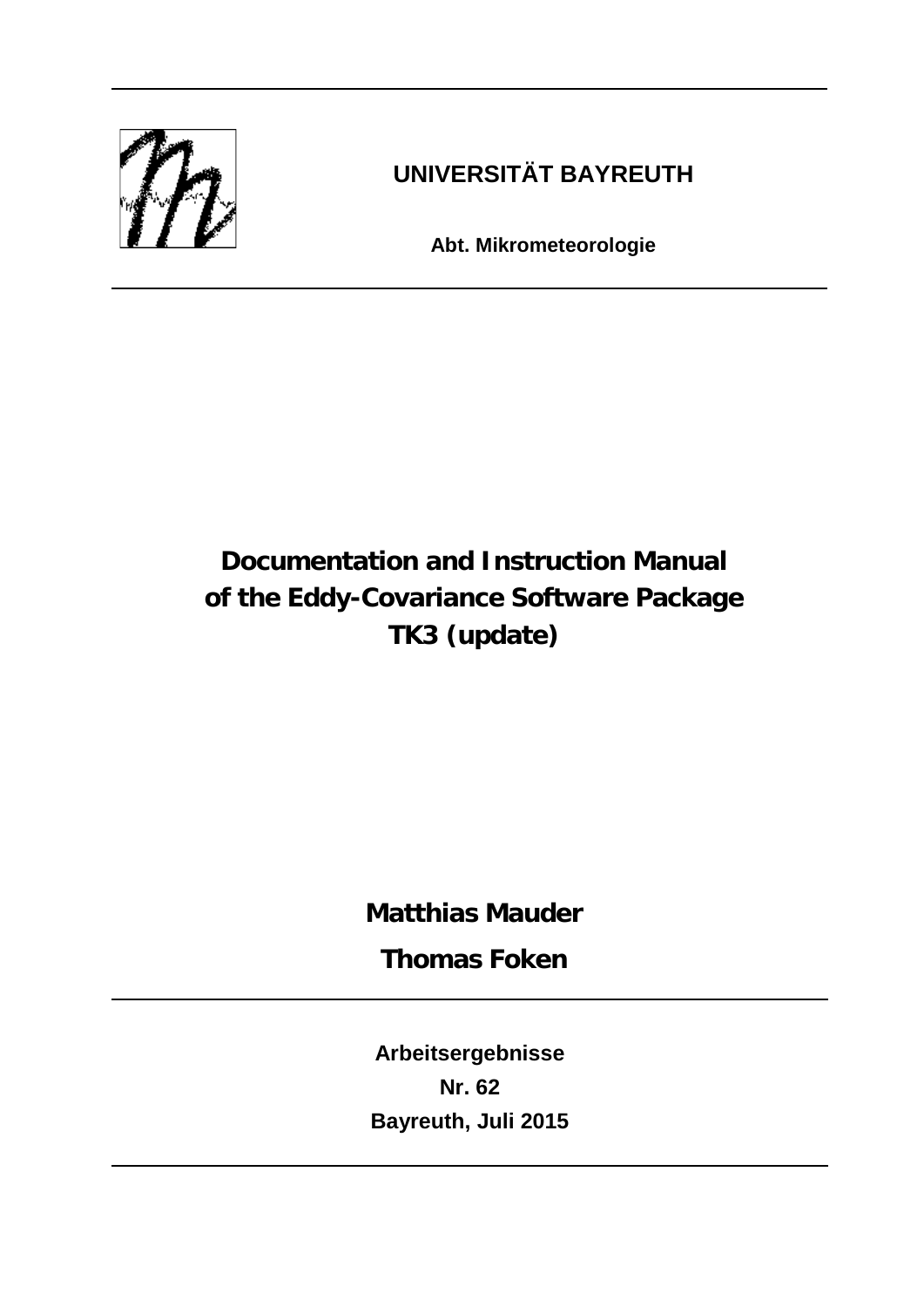## Dr. Matthias Mauder

Atmospheric Environmental Research

Karlsruhe Institute of Technology (KIT) Institute of Meteorology and Climate Research (IMK-IFU) Kreuzeckbahnstr. 19

82467 Garmisch-Partenkirchen, Germany

Phone: +49 8821 183 119

Email: [matthias.mauder@kit.edu](mailto:matthias.mauder@kit.edu)

www:<http://www.imk-ifu.kit.edu/>

Prof. Dr. Thomas Foken University of Bayreuth Bayreuther Zentrum für Ökologie und Umweltforschung Privat: Am Herrgottsbaum 28, 96120 Bischberg Phone: +49 951 1809655 Email: thomas.foken@uni-bayreuth.de www: http://www.micrometeorology.de

Arbeitsergebnisse, Universität Bayreuth, Abt. Mikrometeorologie, Print, ISSN 1614-8916 Arbeitsergebnisse, Universität Bayreuth, Abt. Mikrometeorologie, Internet, ISSN 1614-8924 http://www.bayceer.uni-bayreuth.de/mm/

Eigenverlag: Universität Bayreuth, Abt. Mikrometeorologie Vervielfältigung: Druckerei der Universität Bayreuth Herausgeber: Prof. Dr. Thomas Foken

Universität Bayreuth, Abteilung Mikrometeorologie D-95440 Bayreuth

Die Verantwortung über den Inhalt liegt beim Autor.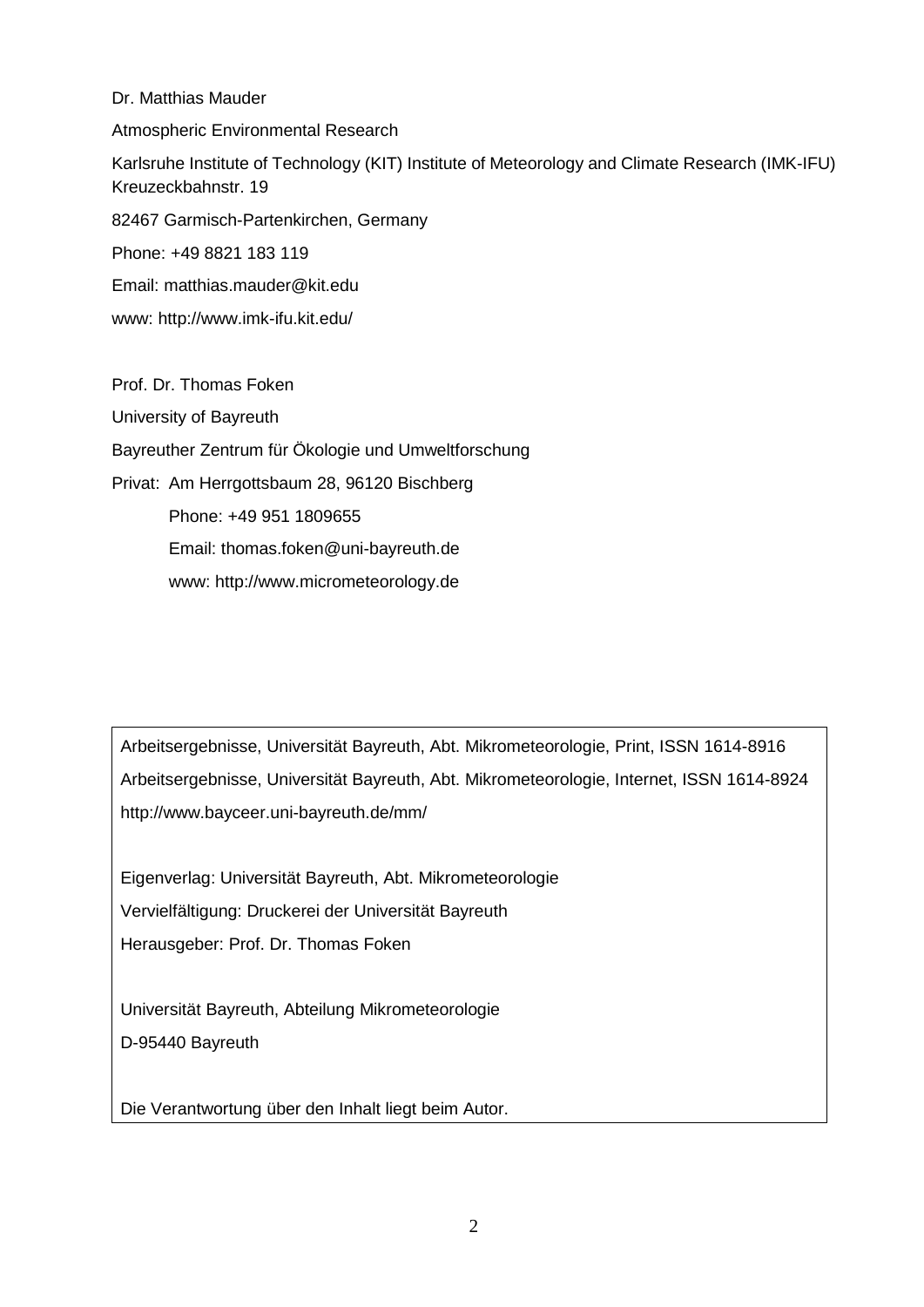# **Content**

| 1              |     |       |                                                                               |  |
|----------------|-----|-------|-------------------------------------------------------------------------------|--|
| $\overline{2}$ |     |       |                                                                               |  |
|                | 2.1 |       |                                                                               |  |
|                | 2.2 |       |                                                                               |  |
| 3              |     |       | Calculation of turbulent fluxes obtained by the eddy-covariance method  13    |  |
|                | 3.1 |       |                                                                               |  |
|                |     | 3.1.1 |                                                                               |  |
|                |     | 3.1.2 |                                                                               |  |
|                | 3.2 |       |                                                                               |  |
|                |     | 3.2.1 |                                                                               |  |
|                |     | 3.2.2 |                                                                               |  |
|                |     | 3.2.3 | Combination of short statistical moments to longer averaging intervals 15     |  |
|                | 3.3 |       |                                                                               |  |
|                |     | 3.3.1 |                                                                               |  |
|                |     | 3.3.2 |                                                                               |  |
|                |     | 3.3.3 |                                                                               |  |
|                |     | 3.3.4 | Conversion of fluctuations of sonic temperature into actual temperature (SND- |  |
|                |     |       |                                                                               |  |
|                |     | 3.3.5 |                                                                               |  |
|                |     | 3.3.6 |                                                                               |  |
|                |     | 3.3.7 |                                                                               |  |
|                |     | 3.3.8 |                                                                               |  |
| $\overline{4}$ |     |       |                                                                               |  |
|                | 4.1 |       |                                                                               |  |
|                | 4.2 |       |                                                                               |  |
|                | 4.3 |       |                                                                               |  |
|                |     | 4.3.1 |                                                                               |  |
|                |     | 4.3.2 |                                                                               |  |
|                |     | 4.3.3 | Scheme after the Spoleto agreement, 2004 for CarboEurope-IP 37                |  |
|                |     | 4.3.4 |                                                                               |  |
| 5              |     |       |                                                                               |  |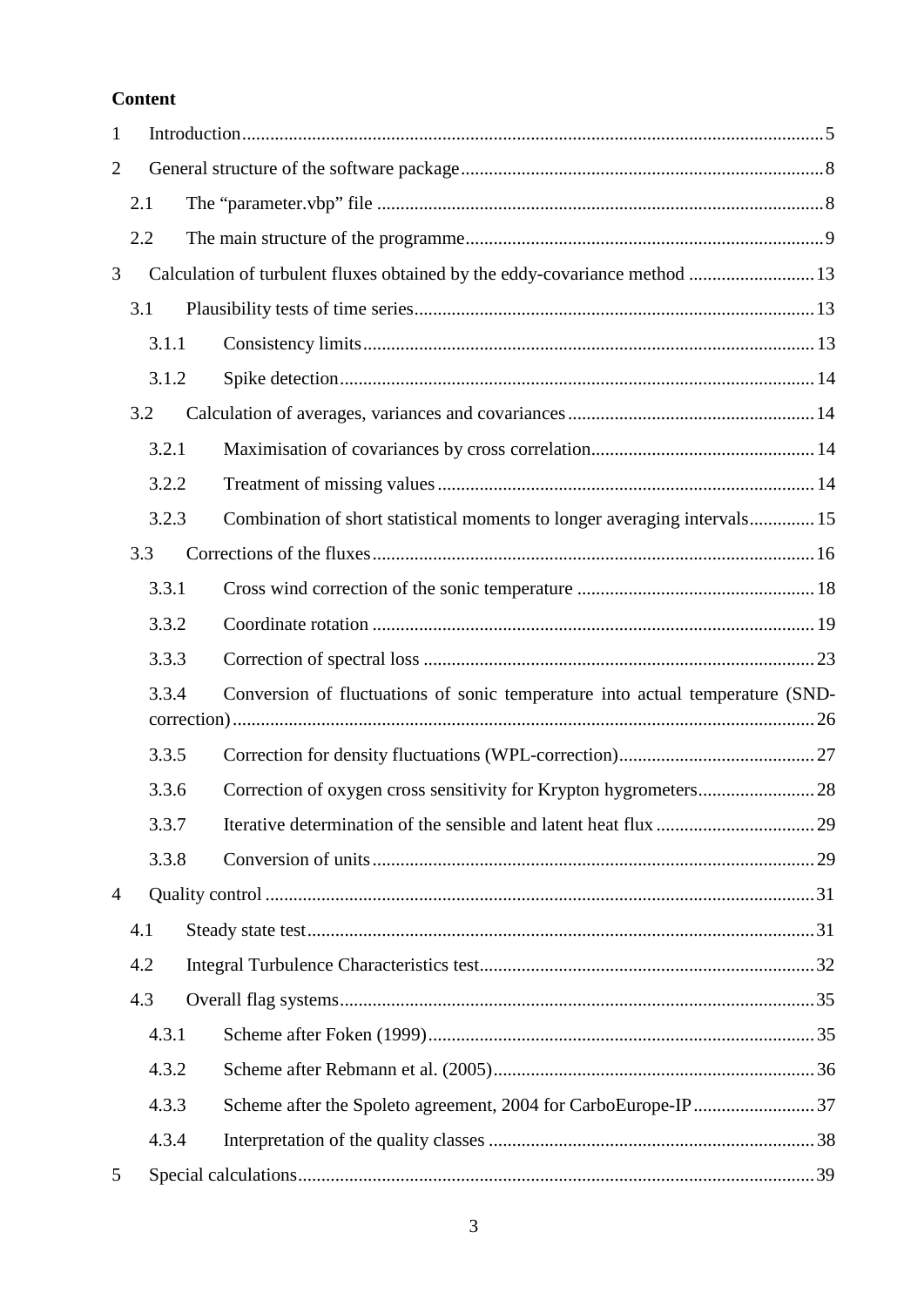|        | 5.1 |  |
|--------|-----|--|
|        | 5.2 |  |
|        | 5.3 |  |
|        | 5.4 |  |
|        | 5.5 |  |
| 6      |     |  |
|        | 6.1 |  |
|        | 6.2 |  |
|        | 6.3 |  |
|        | 6.4 |  |
|        | 6.5 |  |
|        | 6.6 |  |
|        | 6.7 |  |
|        | 6.8 |  |
| $\tau$ |     |  |
| 8      |     |  |
| 9      |     |  |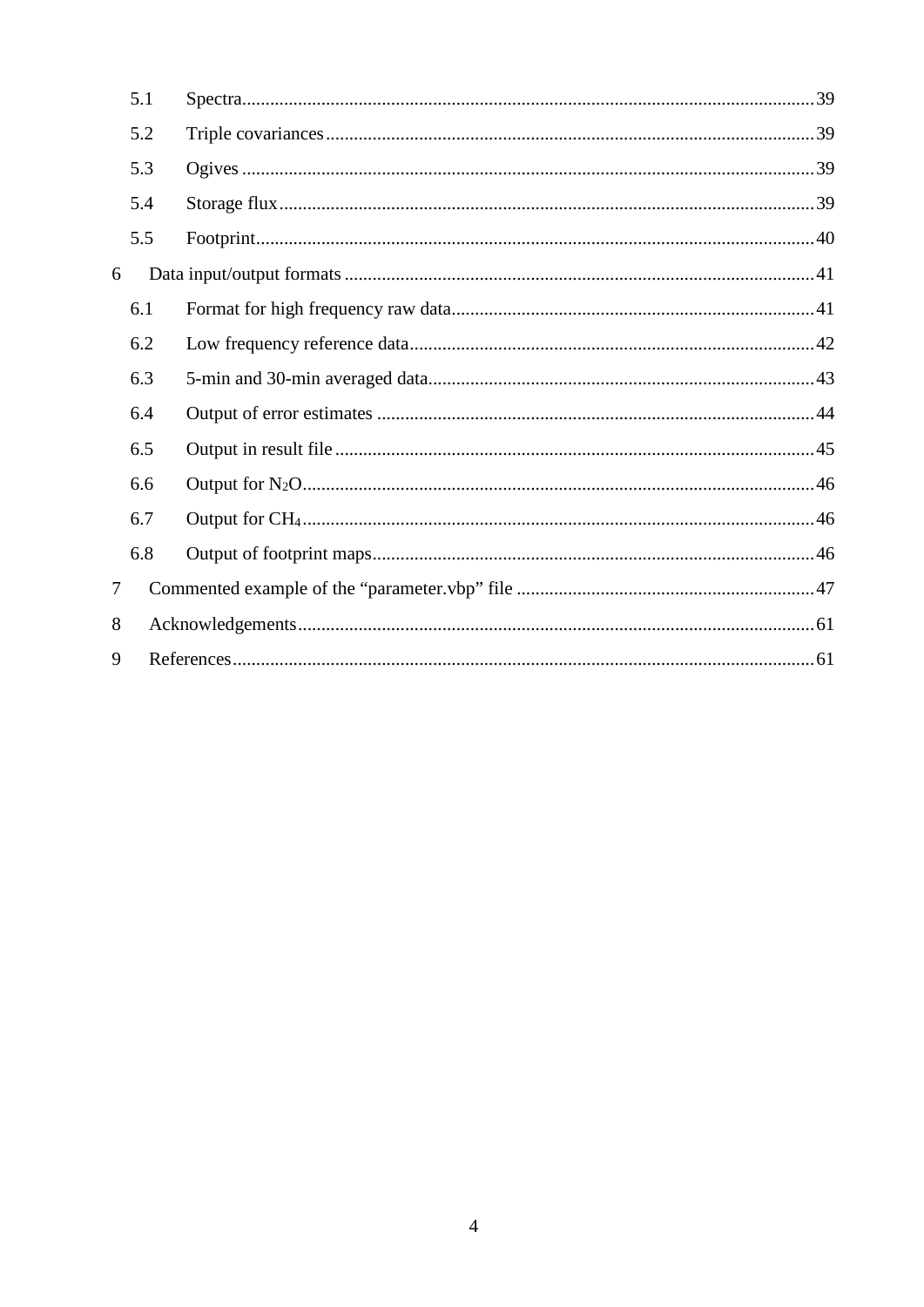# <span id="page-4-0"></span>**1 Introduction**

With the software package TK3 for the calculation of eddy-covariance data a programme version was developed, which is based on more than 25 years experiences. The fact that micrometeorological measurements of energy exchange processes at the surface are often not able to close the energy balance [\(Foken and Oncley 1995\)](#page-60-2) motivated us to address the issue of quality assurance of these surface energy flux measurements. The methodology of determining turbulent heat fluxes with their corrections and quality tests is one key issue in this context. Therefore, in order to obtain quality assured turbulent fluxes, at the University of Bayreuth the comprehensive software package TK2 [\(Mauder and Foken 2004\)](#page-62-0) was developed, which was updated with the version TK3 [\(Mauder and Foken 2011\)](#page-62-1). The present documentation includes some more features but was not changed in all basic calculations.

The software package TK2 was based on the experiences with the program 'Turbulenzknecht' which was developed to calculate turbulent fluxes automatically for several micrometeorological experiments since 1989. The first run time version of the program was used for the processing of the data from the boundary layer experiment 'Bohunice 1989' [\(Zelený and Foken 1991\)](#page-63-0) on a home computer of type KC87. The first PC version, called 'UNIMESS', was developed for the experiment 'TARTEX-90' [\(Foken et al. 1993\)](#page-60-3), which made an online output for quality control purposes possible for the first time. In the following years the QA/QC functionality of the program was extended step by step. Until 1993 a program named 'Turbulenzknecht' was developed for processing of the eddy-covariance data, including a QA/QC concept which provides an output of quality flags for every calculated value of turbulent fluxes [\(Foken and Wichura 1996\)](#page-60-4). Further improvements regarding the input and output formats were realised until 1999 [\(Foken 1999\)](#page-60-5). At that time the program was designed to calculate quality controlled turbulent fluxes. No corrections were implemented in the program in that version. Additional programs were necessary, to perform any desired corrections.

To utilize the incredibly fast increasing possibilities of computer power and to cope with new scientific developments regarding the methodology of calculating turbulent fluxes, a new program was created. It was called TK2, which is an abbreviation of Turbulence Knight 2, which symbolizes the advancement from the German 'Knecht' to the English 'Knight'. The version number 2 indicates the continuation of the first version of the Turbulenzknecht. TK2 is based on the experiences of the 'Turbulenzknecht' and uses the same QA/QC concept, but the source code of TK2 was totally redeveloped from scratch.

TK2 is capable of performing all of the post processing of turbulence measurements producing quality assured turbulent fluxes for a station automatically in one single run no matter, how many days or files have to be processed. It includes all corrections and tests, which are state of science [\(Foken et al. 2004\)](#page-60-6).

Within the CarboEurope community the TK2 software was used as a standard of the QA/QC network. It was used for footprint dependent data analysis [\(Göckede et al. 2008\)](#page-61-0) and for the comparison with other software products on the basis of reference data files for the most typical instrumentations and for tall and low vegetation [\(Mauder et al. 2008\)](#page-62-2). A good agreement was found with the other software packages, e.g. with EdiRE from Edinburgh and EddySoft from Jena.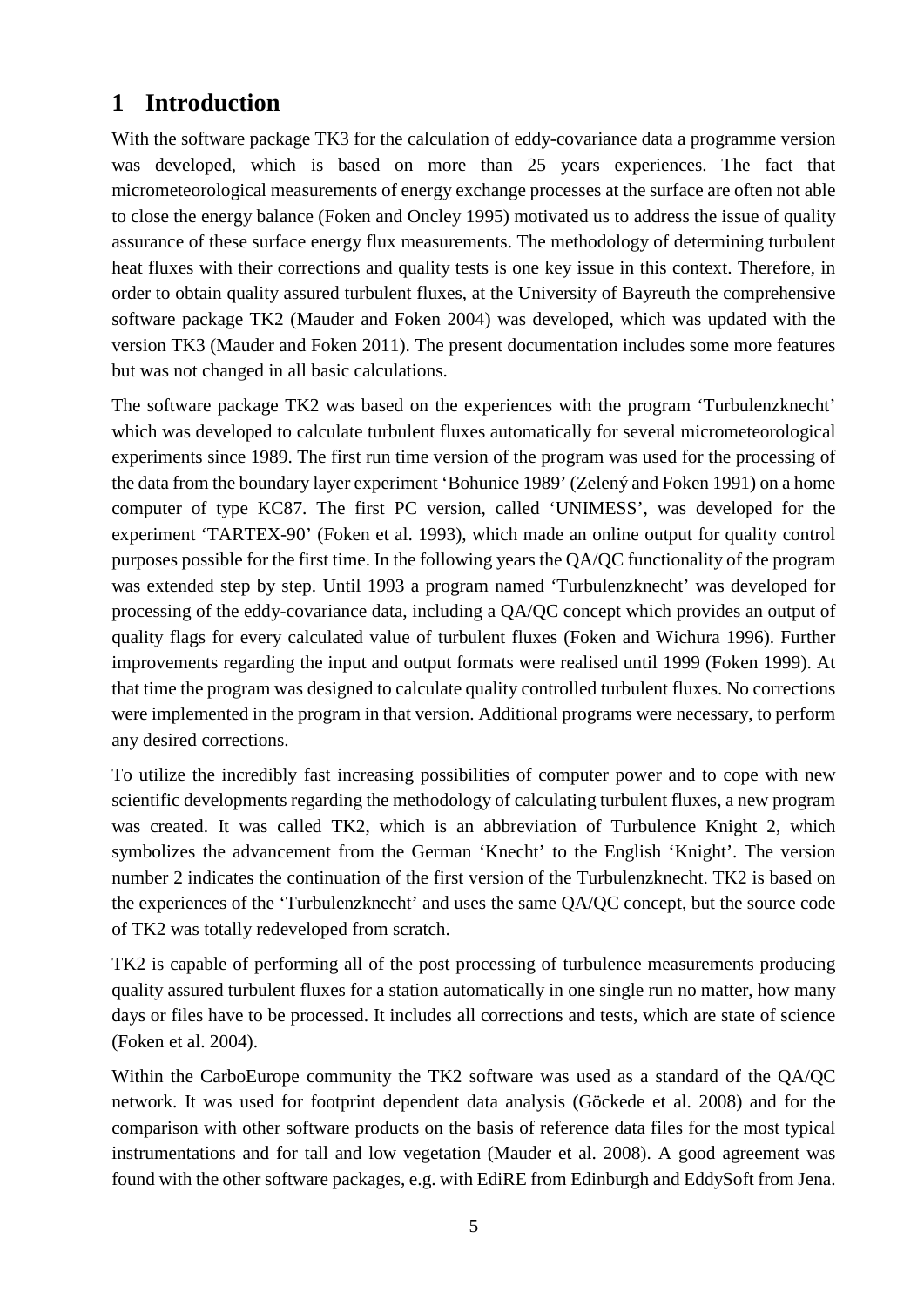The TK2 is listed in the VDI/DIN 3786 [\(VDI 2008\)](#page-63-1) as a recommended software package.

Since 2007 a free online access on the software is available. Up to June 18, 2015, 614 downloads of the software package are registered, originating from 53 countries, most of them from P.R. China (114), Germany (107), except users of the University of Bayreuth and Karlsruhe Institute of technology IFU Garmisch-Partenkirchen, and USA (74). The countries with equal or more than five users are illustrated in Figure 1.



**Figure 1: Downloads of the software package TK2 within about nine years up to July 08, 2015. Countries with five or more downloads are shown.** 

The TK3 version from 2011was is an updated version of TK2. All calculations and correction are compatible to the former version. The update includes a higher flexibility of the input files and new devices and tools ware added. Available statistics files of TK2 (see Section 2.2) could also be used in TK3. The software was successfully tested and compared with other software products [\(Mauder et al. 2013;](#page-62-3) [Fratini and Mauder 2014\)](#page-61-1) and is also free online available. The statistics of the 416 downloads is shown in Figure 2.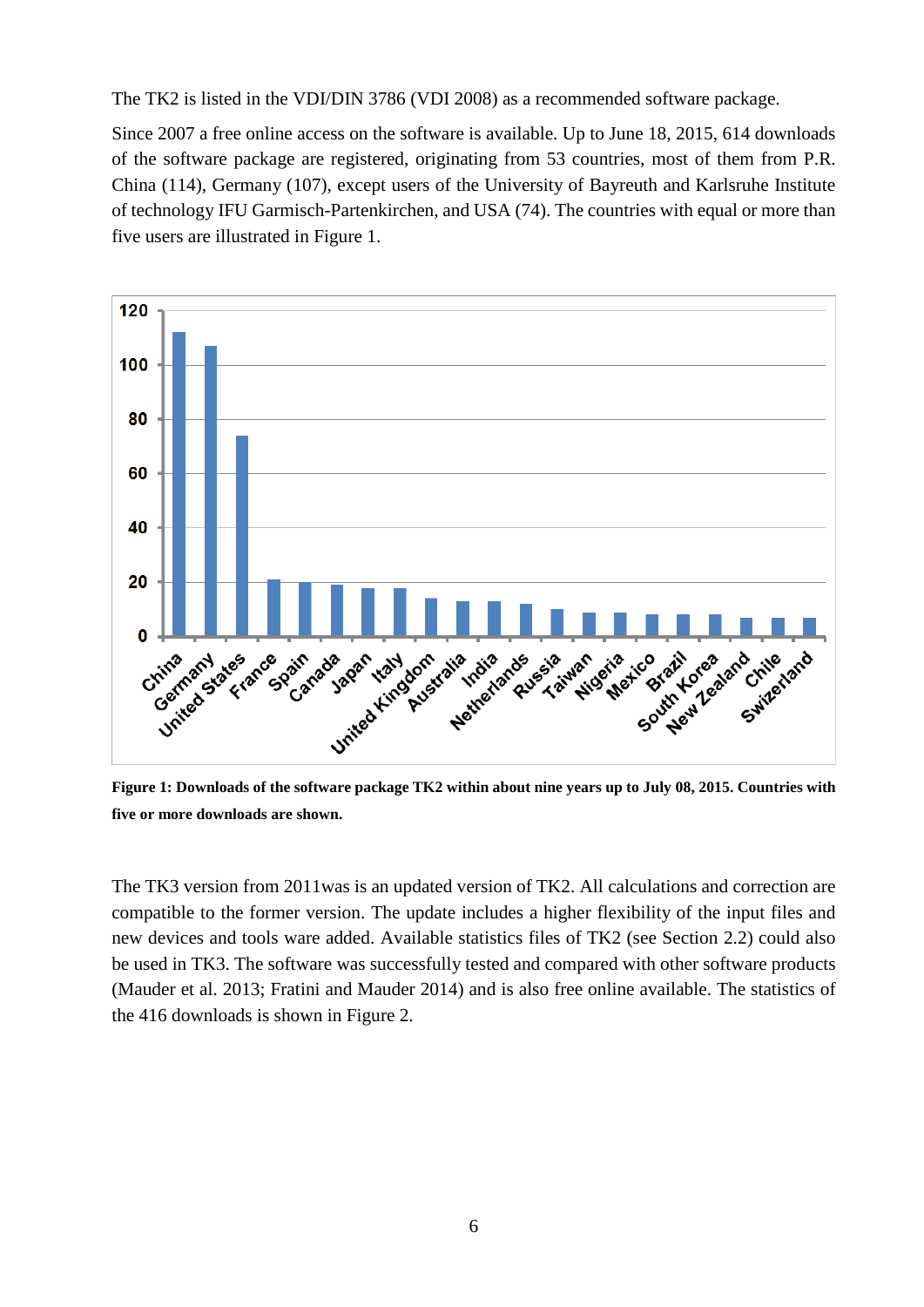![](_page_6_Figure_0.jpeg)

**Figure 2: Downloads of the software package TK3 within about four years up to July 08, 2015. Countries with five or more downloads are shown.** 

The updated version of TK3 is now available on the Zenodo-Server [\(https://zenodo.org/\)](https://zenodo.org/) under the Creative Commons Attribution-NonCommercial 4.0 International Public License (CC)  $\bigcirc$   $\bigcirc$   $\bigcirc$   $\bigcirc$   $\bigcirc$ . The software package is free but non-commercially usable with a reference to:

M. Mauder, T. Foken

Eddy-covariance software TK3 (2015)

doi: 10.5281/zenodo.20349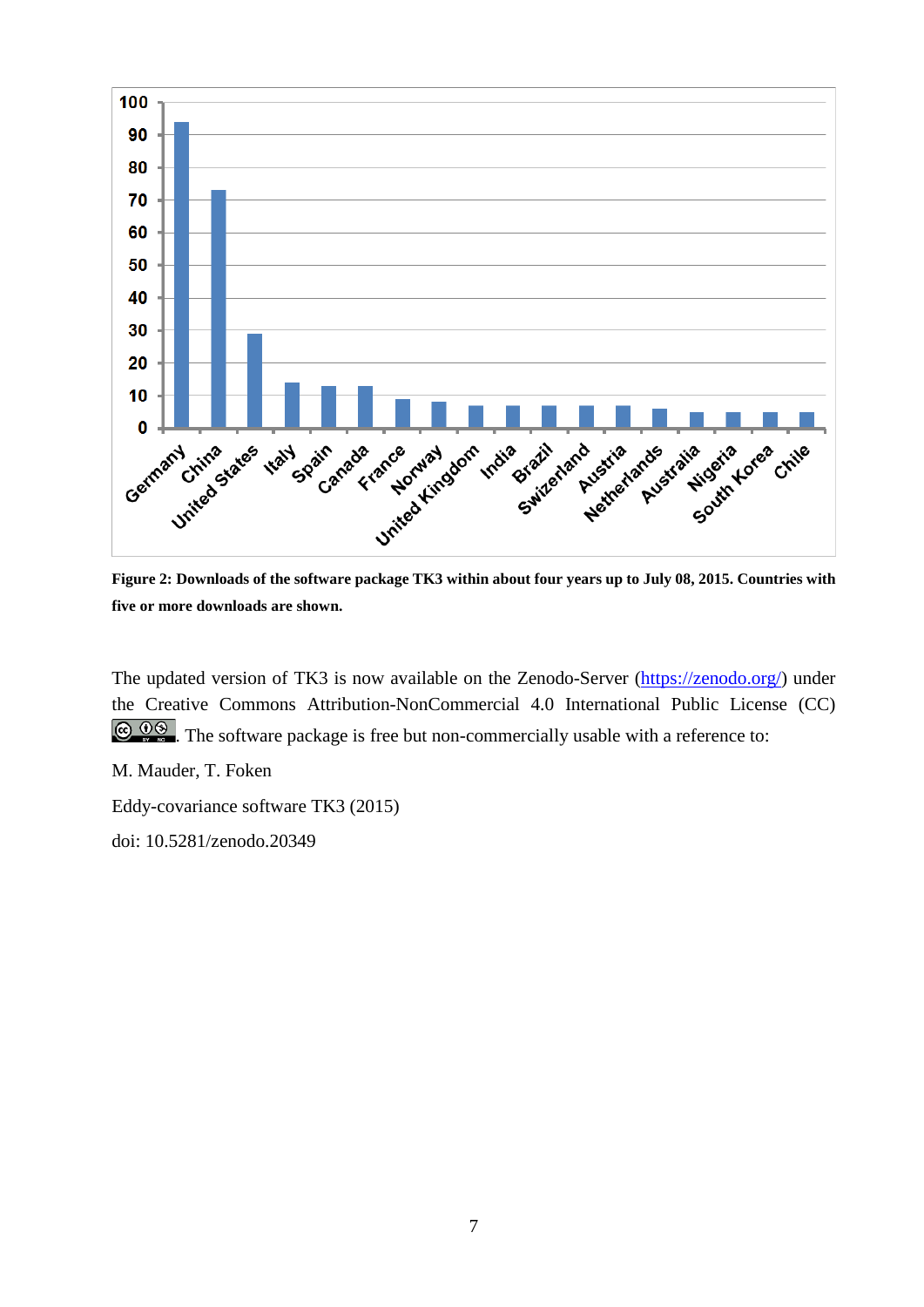# <span id="page-7-0"></span>**2 General structure of the software package**

The only way to measure turbulent heat fluxes directly is the eddy-covariance method. In general, turbulent fluxes are calculated as the covariance between the two high frequency time series of vertical wind velocity and a scalar, which can be temperature, humidity or any other trace gas, measured at the same point in space and time.

There are several papers and books available, where the principles of the use of the eddycovariance method are discussed [\(Kaimal and Finnigan 1994;](#page-62-4) [Aubinet et al. 2000;](#page-60-7) [Aubinet et al.](#page-60-8)  [2003;](#page-60-8) [Lee et al. 2004;](#page-62-5) [Foken 2008a;](#page-60-9) [Aubinet et al. 2012;](#page-60-10) [Foken et al. 2012b\)](#page-61-2). An overview of the recently used correction methods and its application in different software packages is given by Mauder et al. [\(2008;](#page-62-2) [2013\)](#page-62-3). All corrections used in TK3 are in agreement with Foken et al. [\(2012c\)](#page-61-3).

The TK3 is a research programme and allows different possibilities of the calculations. Therefore, the user needs certain knowledge about micrometeorology and the eddy-covariance method. For users without this background the default settings provide some guidance for an accurate run of the programme. Researchers can switch on and off different tools and can investigate the effects of correction methods and additional parts of the programme. Unfortunately, this makes the programme not user friendly but gives the researcher many advantages.

The programme is written in FORTRAN and runs on a WINDOWS ( XP, 7, 8) and LINUX platform. The programme code is not open, to guaranty that the internationally well compared software package cannot be changed in their main parts.

Brake points in the programme make interim results available for the user for individual calculations (see Section 2.2).

Before using the software package, the knowledge about the structure of the software package is important. The software works off-line. For raw data storage specifically designed programmes should be used or commercially available logger-software, data-acquisition tools or eddycovariance software packages can be applied.

# <span id="page-7-1"></span>**2.1 The "parameter.vbp" file**

For running the programme a special file with all necessary information must be generated on the basis of a default file "parameter.vbp", see Section [7.](#page-46-0) The file can be adapted on the specific project with a text editor. First the default file should be changed to generate a personal or project default file (Figure 3), which is the basis for the individual files. Every time a parameter-file is read by TK3 a copy of that same file is generated with a timestamp in the file name. This copied file can be used to reanalyse data in the identical way if this file is renamed parameter.vbp.

On the basis of this individual default file for each programme run (different calibration constants, time intervals etc.) individual parameter files should be generated (Figure 4). It is important to document and save all these files. A copy of the parameter file is saved automatically with a time stamp in the file name for each run of TK3.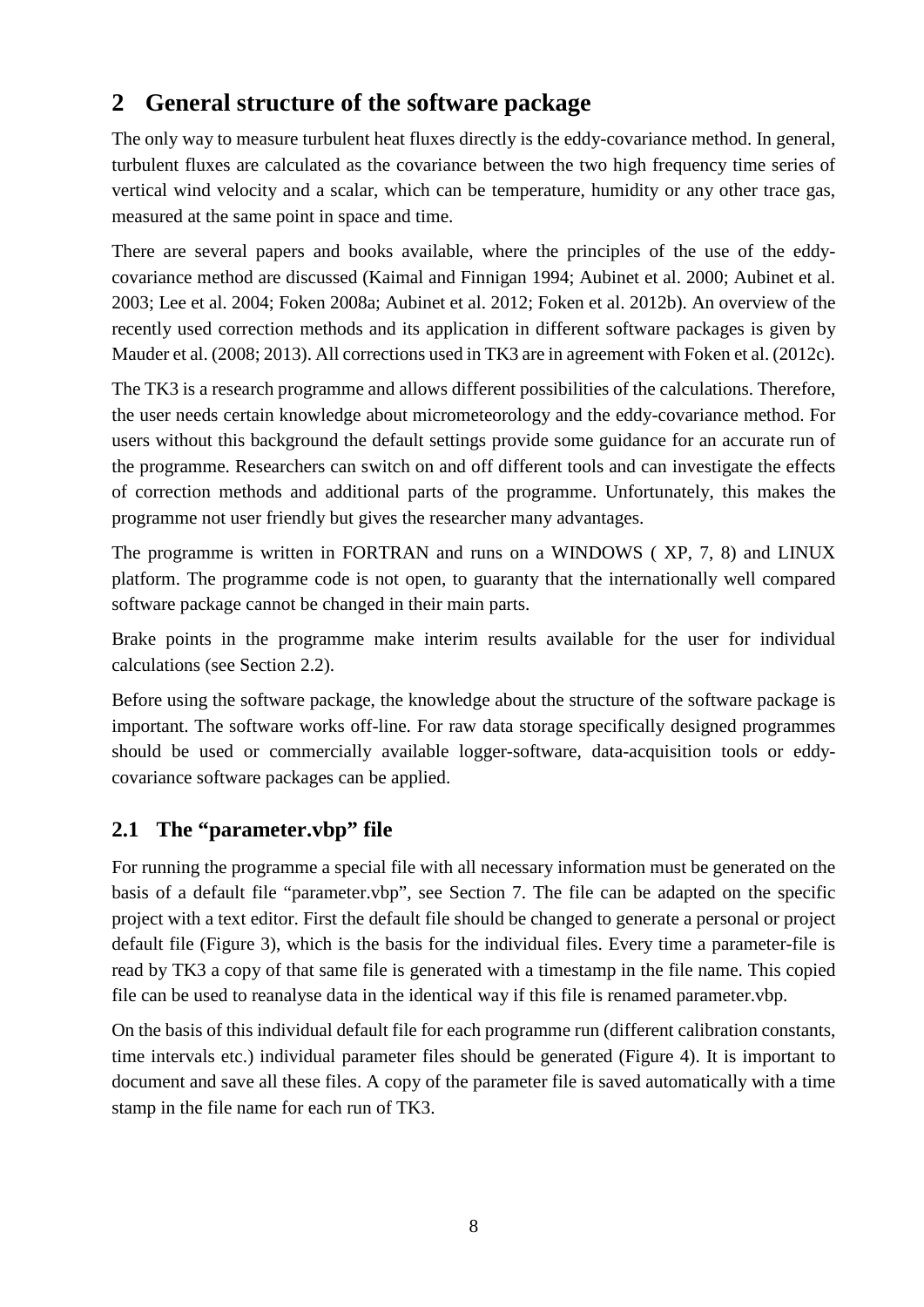![](_page_8_Figure_0.jpeg)

**Figure 3: Generation of individual default parameter files based on the general default parameter file "parameter.vbp"**

![](_page_8_Figure_2.jpeg)

<span id="page-8-0"></span>**Figure 4: Generation of individual parameter files on the basis of the individual default parameter file.**

# **2.2 The main structure of the programme**

The programme has three parts. For each part the results are saved in specific files. This allows the user to use the results of each part for special purposes, but the programme can also run without interruption. The first part is the generation of physically correct data. The output data of this part are binary data (Figure 5) stored in files for 30 minutes with a time stamp in the file name.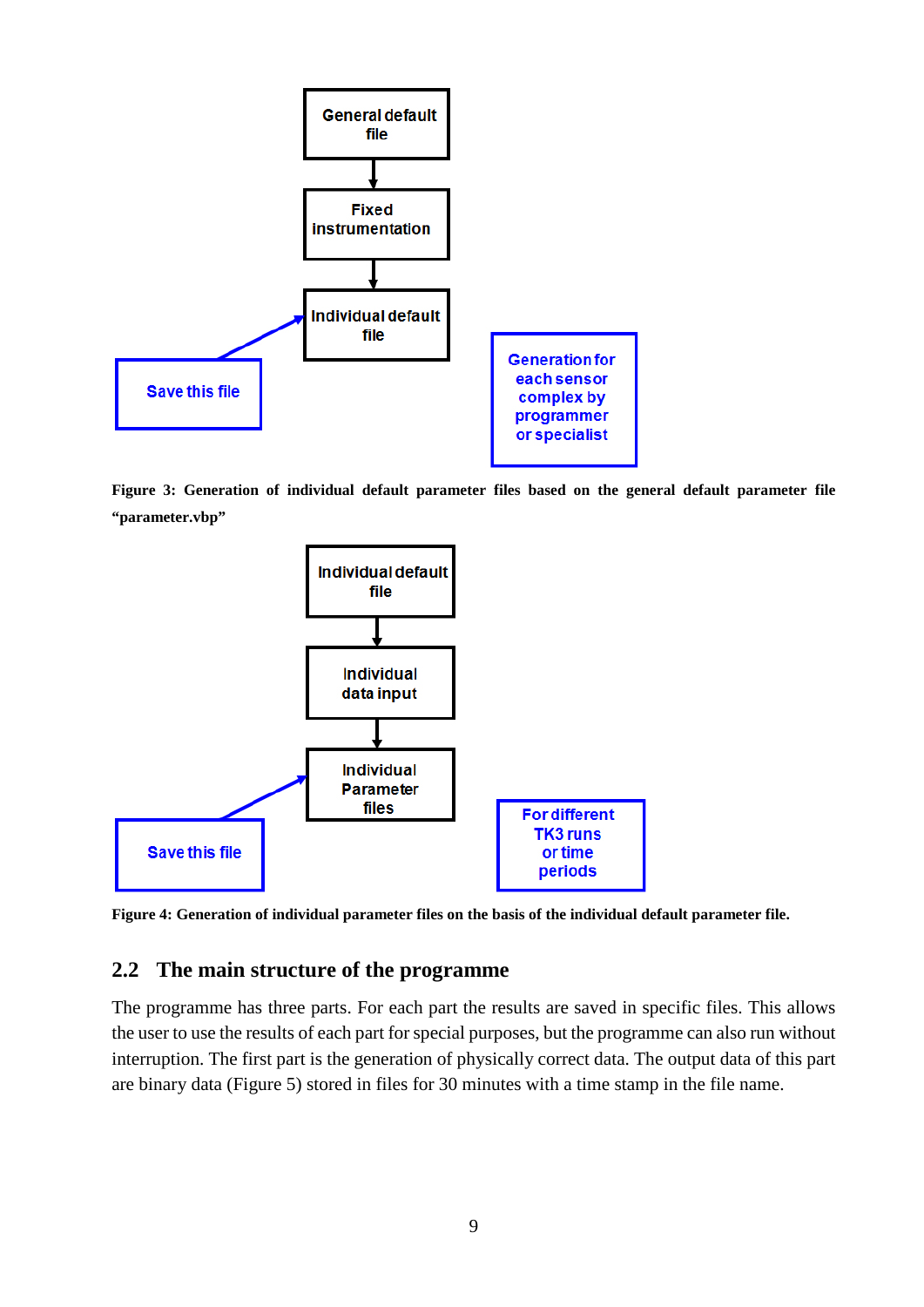![](_page_9_Figure_0.jpeg)

**Figure 5: Structure of the programme package TK3, part 1, generation of the physical parameters.**

The benefit of the TK3 software is that the input files need no special structure. The individual structure of the ASCII input file can be described in the parameter file. Furthermore a file with slow response reference input data (pressure temperature, humidity) for the calculation of density and other temperature and pressure dependent variables can be included (for more details see Section [6.2\)](#page-41-0)

On the one hand the eddy-covariance measurements should be calculated for longer time series to use an adequate rotation technique and on the other hand instrumentation and calibration settings may change within shorter time series. Therefore the first part of the programme should run for each instrumentation and calibration setting. The set of binary data can be used for further calculation.

The calculations in the first part are the generation of physical correct data using the calibration settings. Then a plausibility of the data is checked on the basis of default or individual given values. Next spikes will be detected and replaced by the last value or interpolated and the time series will be shifted according to given fixed delay times, which can occur for closed path sensor with longer tubes or open path sensors with a certain processing time delay. The details of these steps are described in Section 3.1. Before this calculation the time series will be shifted with a cross correlation up to  $\pm 20$  time steps, e.g. 1 second at 20 Hz sampling. This step is necessary to correct changing time shifts in the LiCor 7500 sensor, the influence of the drift of turbulent eddies with the wind through anemometers and additional sensors, and also to adjust for a slightly changing tube delay of closed-path sensors. Note, that a longer delay time must be corrected with fixed delay time in part 1 of the programme. The cross correlation can be done before the generation of the physical correct binary files (Figure 4) or in the second part of the programme.

The second part of the programme calculates the raw covariances without any correction (Figure 6) on the basis of the binary files. If the cross correlation was not done in the first part of the programme it will be made before the calculation of the raw covariances.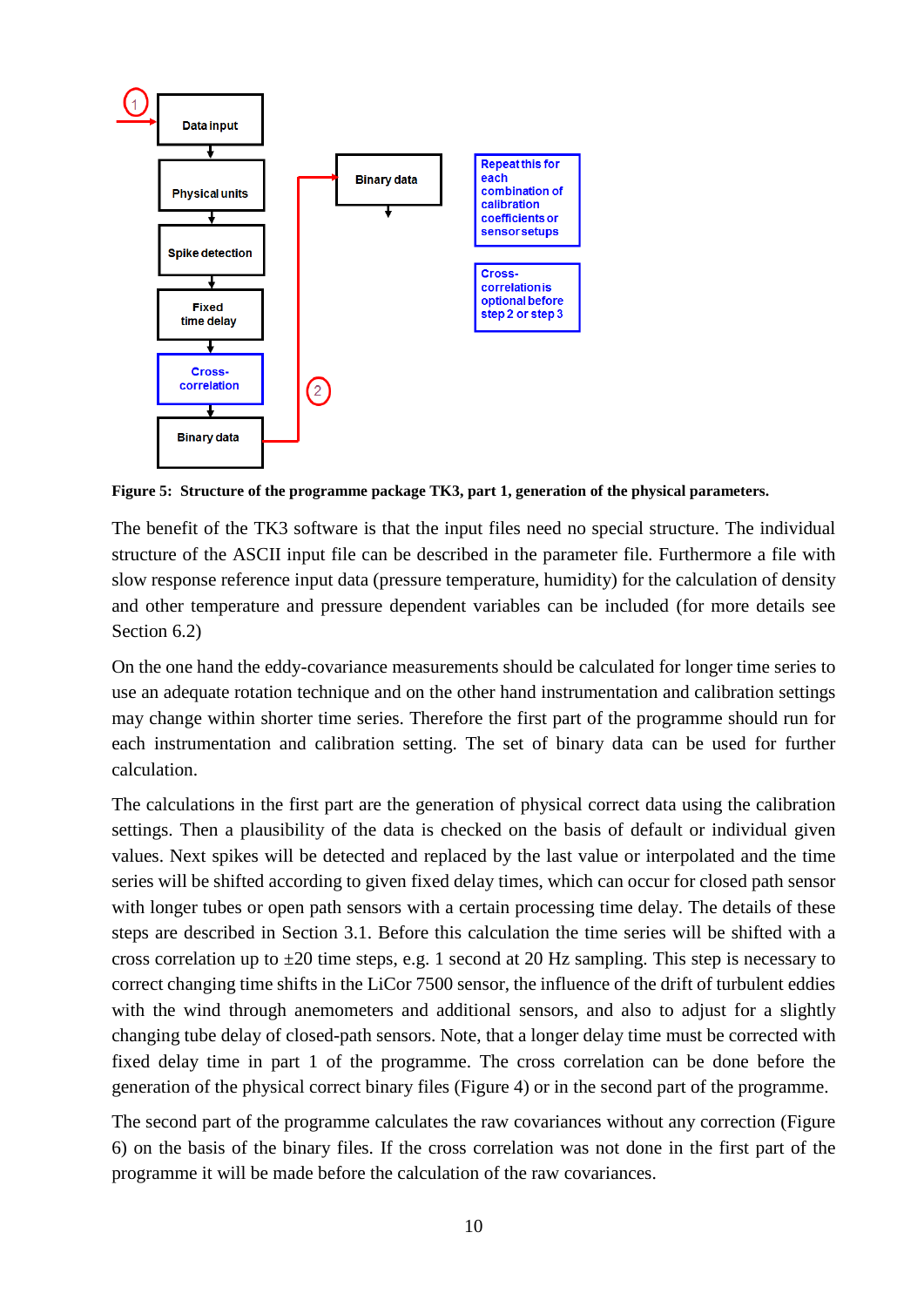![](_page_10_Figure_0.jpeg)

**Figure 6: Structure of the programme package TK3, part 2, generation of raw covariances.**

If data acquisition systems cannot sample raw data with 10 or 20 Hz and have only about 5 minute covariances and standard deviations available, the TK3 can generate covariances for longer averaging periods. Details of part 2 are given in Section 3.2.

As a result of the second part of the programme \*.csv files for 5 minute and 30 minute covariances, standard deviations and mean values are available. The 5 minute series are necessary for the quality checks. These files are automatically saved for each run of TK3 with a time stamp in the file name, which are for documentation purposes only. The calculation is done based on the files ending on M001.csv and 5M001.csv without a time stamp. **For the further calculations no continuously running time of the lines in the covariance file is necessary.** Therefore the lines can be sorted according to some criteria of the user. Typical are selected time periods or wind sectors for the planar fit rotation.

The third part of the programme is the final calculation of the corrections. The first step is the coordinate rotation. While the planar-fit rotation [\(Wilczak et al. 2001\)](#page-63-2) is recommended, also the double rotation for 30 minute intervals [\(Kaimal and Finnigan 1994;](#page-62-4) [Aubinet et al. 2000\)](#page-60-7) can be used. The latter should be made, if some disturbed periods (free convection, moving sensor fixing, etc.) does not allow a rotation over a longer time period. Often only the coefficients for the planar fit rotation should be calculated first and with this coefficients part three can be calculated several time, e.g. after change of the sensor, the canopy height etc (Figure 7). For more details see Section 3.3.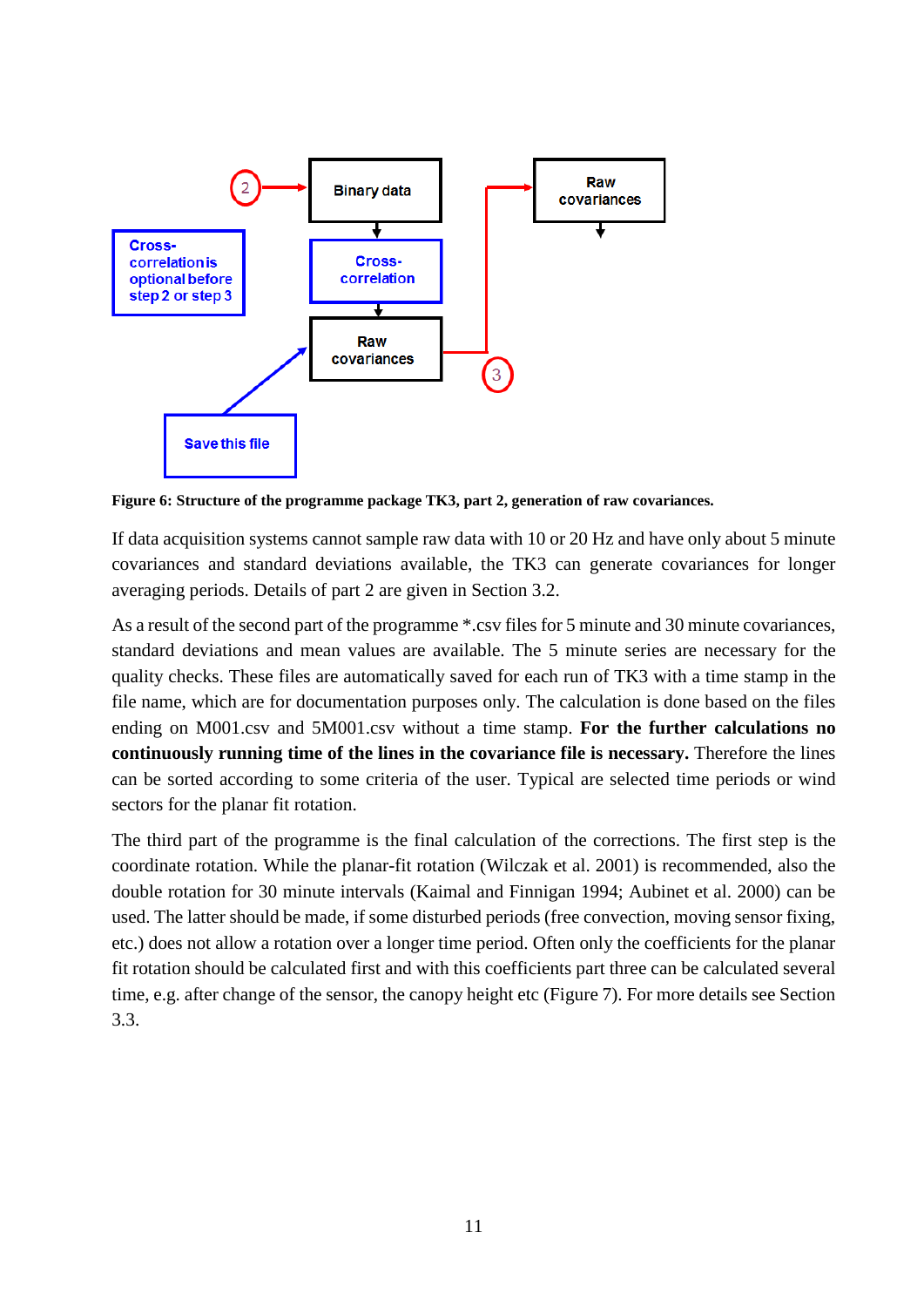![](_page_11_Figure_0.jpeg)

**Figure 7: Structure of the programme package TK3, part 3, generation final results.**

The output of part 3 are files with the mean values, standard deviations and covariances and for carbon dioxide measurements also of the net Ecosystem Exchange (NEE) including the storage term if selected. A summarized quality flag number is given. Furthermore a file with detailed quality flags is available. For quality flagging see Section 4.

As a fourth part special outputs like spectra, triple correlation are available, see Section [5.](#page-38-0)

Three different directories can be accesses by TK3 to read and write files, input, work and output (all three can also be the same). In the input directory the high-frequency raw data files and the reference data have to be placed. In the working directory the binary and statistics files (both 5 and 30-min) will be written; also, the output of special calculations, such as (co-)spectra and triple covariances, are stored there. The results of the flux-calculation (incl. corrections and conversions) and the QA/QC tests are stored in the output directory. A separate output file is created there for N2O- and CH4-fluxes if available. In calculation of ogives is selected, the output will also be written in that directory, and the protocol file containing the selected parameters and status reports about the progress of the calculations can be found there as well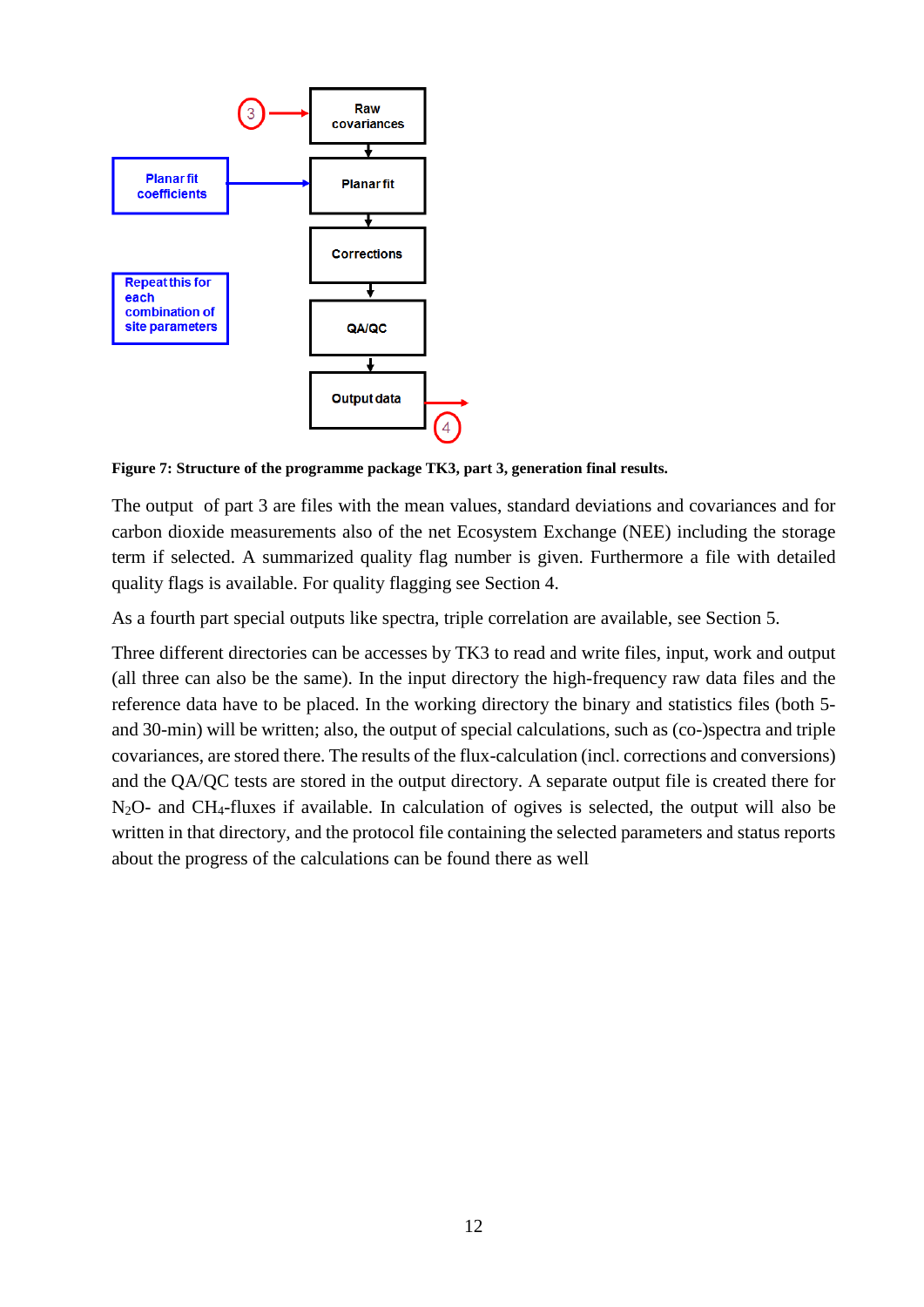# <span id="page-12-0"></span>**3 Calculation of turbulent fluxes obtained by the eddy-covariance method**

# <span id="page-12-2"></span><span id="page-12-1"></span>**3.1 Plausibility tests of time series**

# **3.1.1 Consistency limits**

Physically or electronically not possible values can be excluded for the calculation of averages, variances and covariances. Values, which exceed certain thresholds, will not be used for later calculations. Recommended default settings for the consistency limits are listed in the following table [\(Table 1\)](#page-12-3). If a measured variable does not exist in the data file then set the limits to 0, 0. All limits are applied on the unconverted and uncalibrated raw-data, i.e. they are depending on the units in the input file.

| <b>Measured variable</b>                              | <b>Lower limit</b> | <b>Upper limit</b> |
|-------------------------------------------------------|--------------------|--------------------|
| Day of year                                           | $\overline{0}$     | 366                |
| Daily time                                            | $\overline{0}$     | 2400               |
| Seconds                                               | $\overline{0}$     | 60                 |
| u-Wind                                                | $-50$ m/s          | $+50$ m/s          |
| v-Wind                                                | $-50$ m/s          | $+50$ m/s          |
| w-Wind                                                | $-10$ m/s          | $+10$ m/s          |
| Sonic temperature                                     | -20 $^{\circ}$ C   | $50^{\circ}$ C     |
| <b>CSAT</b><br>diagnostic<br>code<br>(running number) | $\overline{0}$     | 63                 |
| Platinum temperature                                  | $-20^\circ$ C      | $50^{\circ}$ C     |
| CO <sub>2</sub>                                       | 0 <sub>m</sub>     | 5000 mV            |
| H <sub>2</sub> O                                      | 0 <sub>m</sub>     | 5000 mV            |
| LI-7500 diagnostic                                    | 240                | 252                |
| Licor pressure                                        | 80 kPa             | 110 kPa            |
| $O3$ (not fully implemented yet)                      | $\theta$           | $\overline{0}$     |
| Inclinometer x (not fully implemented yet)            | $\theta$           | $\overline{0}$     |
| Inclinemeter y (not fully implemented yet)            | $\theta$           | $\theta$           |
| CH <sub>4</sub>                                       | $0$ nmol/mol       | 5000 nmol/mol      |
| $N_2O$                                                | 0 nmol/mol         | 2000 nmol/mol      |
| HMP reference temperature                             | $-20^\circ$ C      | $50^{\circ}$ C     |
| HMP reference relative humidity                       | 0%                 | 100%               |

### <span id="page-12-3"></span>**Table 1: Default settings for the consistency limits**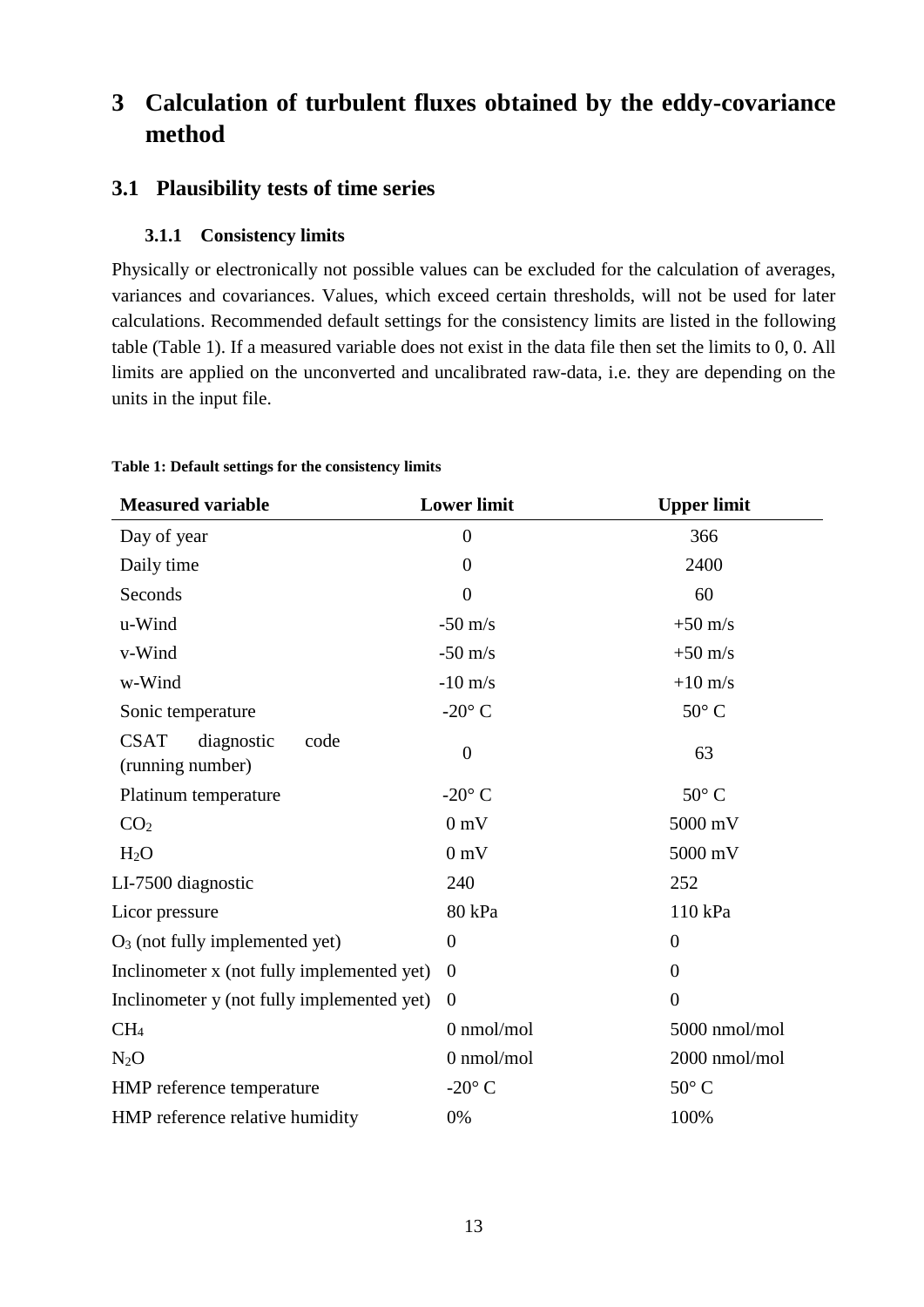#### <span id="page-13-0"></span>**3.1.2 Spike detection**

In TK2/TK3 a spike detection algorithm is used. The algorithm follows the paper by Vickers and Mahrt [\(1997\)](#page-63-3) based upon the paper by Højstrup [\(1993\)](#page-61-4). We recommend that any values, which exceed 4.5 times standard deviations in a window of 15 values, are labelled as spikes. But if this spike criterion is fulfilled by 4 or more values in a row, they will not be labelled as those. They are supposed to be 'real' in this case. Values, which are detected as spikes, can be excluded for later calculations or linearly interpolated. After the first round of spike elimination is over, four more rounds of spike elimination will be conducted; each time the multiplication factor for the standard deviation threshold will be increased by 0.1 (0.5 for temperature). The window size, the starting multiplication factor for the standard deviation threshold and the number of spikes in a row, which will not be considered as those, can be determined in the parameter-file.

In the updated version a similar algorithm following Mauder et al. [\(2013\)](#page-62-3) with the median absolute deviation [\(MAD, Hoaglin et al. 2000\)](#page-61-5),  $MAD = median_i(|x_i - median_i(x_i)|)$  was implemented, which is more robust. Spikes are values, which are above or below a multiple of  $MAD$ 

$$
median(x) - \frac{q \text{ MAD}}{0.6745} \le x_i \le \frac{q \text{ MAD}}{0.6745} + median(x),
$$
\n(1)

where 0.6745 corresponds to the Gaussian normal distribution and the factor  $q=7$  found tob e a useful limit [\(Mauder et al. 2013\)](#page-62-3).

#### <span id="page-13-2"></span><span id="page-13-1"></span>**3.2 Calculation of averages, variances and covariances**

#### **3.2.1 Maximisation of covariances by cross correlation**

There is the possibility that a time delay occurs between two time series, if two different instruments, e.g. a sonic anemometer for wind components and a gas analyser for water vapour. The time delay between the two sensors can be determined automatically by cross correlation analysis for each averaging interval. This method is able to find the maximum value of the covariance, which is supposed to be the 'real' value. As we correct also for the time delay between two time series, we correct for the time, which it takes for an eddy to get from one sensor to the other, i.e. sensor separation in longitudinal wind direction [\(Moore 1986\)](#page-62-6). Note that for the remaining correction of the lateral separation the angle between the separated sensor and the wind direction has to be known.

### <span id="page-13-3"></span>**3.2.2 Treatment of missing values**

Although it is desirable to avoid missing values in a time series of turbulence measurements, it will always happen that due to malfunction of the instruments or errors in the data collections system a few measurements are missing from time to time. Additionally, values of a time series are excluded because of the given consistency limits or the spike detection criteria. There are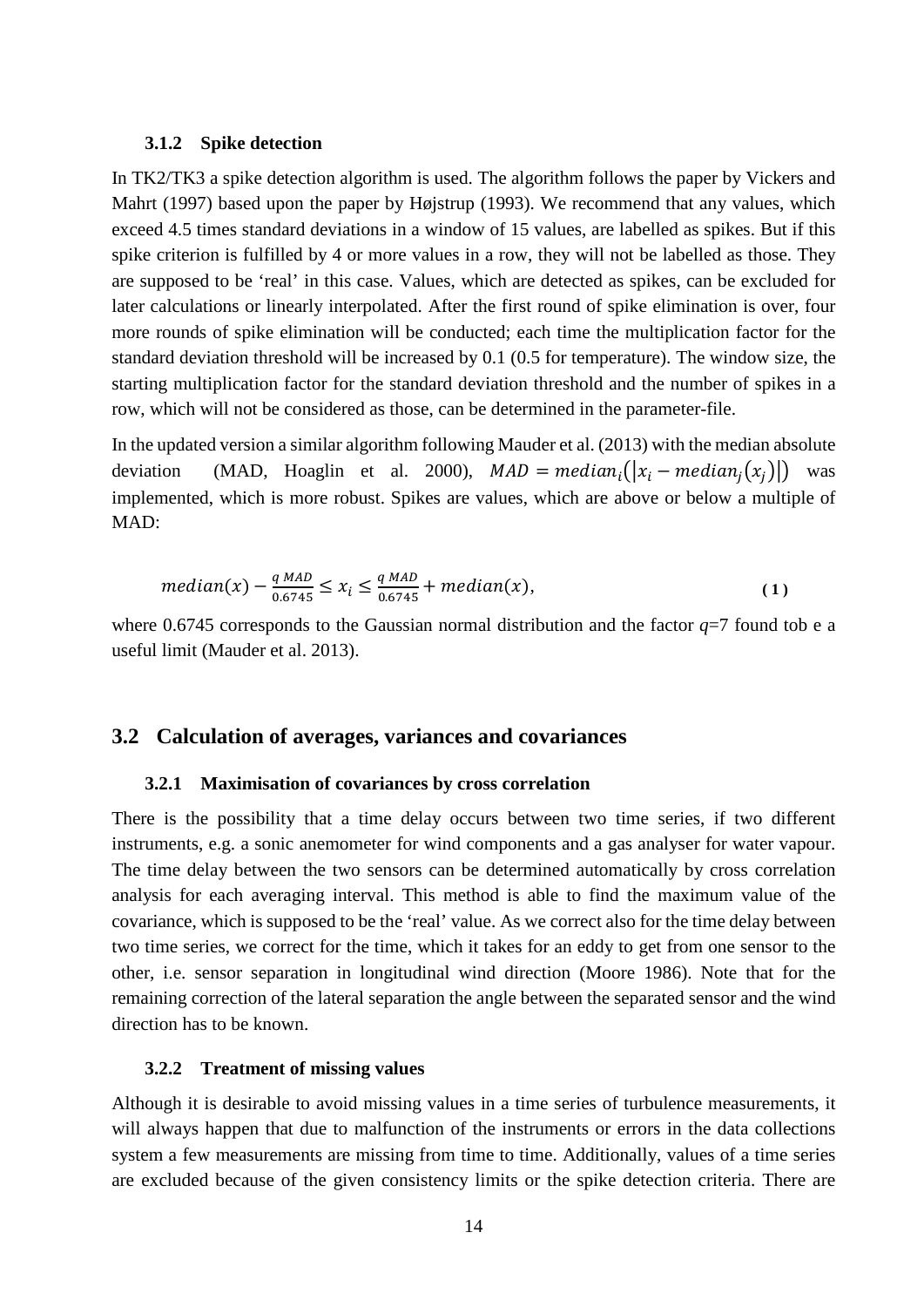basically two options how to treat these missing values. They can be marked as missing values (NaN) and are excluded for later calculations. The time series will be shorter by the number of missing values in this case. This can be a good method for calculating statistical parameters like variances and covariances. But for spectral analysis data gaps are not allowed. In this case missing values have to be interpolated, e.g. by taking the last measured value or linear interpolation. TK3 allows both methods according to requirements. In any case it is important, that the proportion of real measurements in the time series is big enough to be representative. We recommend at least 90 % real measurements. This threshold also can be user-defined. If the number of used data is < 90 % the output file is filled with -9999.9.

### <span id="page-14-0"></span>**3.2.3 Combination of short statistical moments to longer averaging intervals**

Some data acquisition systems are not capable to collect high frequency raw data of turbulence measurements. Instead they store online averages, variance and covariances of a certain averaging interval. As the calculation of variances and covariances is a nonlinear process, they must not be arithmetically averaged to longer intervals. TK3 allows combining shorter averaging intervals of maybe 5 or 10 minutes to longer intervals of 30 minutes or even longer if desired. It is of course also possible to use a dataset of 30 minute intervals as input. But this is not recommended, because the 5 minute intervals are required for the steady state test (see Section 4.1). In this case you start the application of TK3 at the brake point (3) with raw covariances.

Formerly calculated (co)variances  $(w'x')$ <sub>*j*</sub> and means values for short-term intervals j with U measurements can be combined in order to calculate the (co)variance for the long-term interval I comprising  $M = N \cdot U$  values [\(Foken et al. 1997\)](#page-60-11):

$$
{}^{I}\overline{w'x'} = \frac{1}{M-1} \left[ (U-1) \sum_{j=1}^{N} (\overline{w'x'})_{j} + U \sum_{j=1}^{N} \overline{w}_{j} \cdot \overline{x}_{j} - \frac{U^{2}}{M} \sum_{j=1}^{N} \overline{w}_{j} \sum_{j=1}^{N} \overline{x}_{j} \right]
$$
(2)

The right hand side of equation (1) can be rewritten as follows:

$$
\frac{1}{M-1}\left[(U-1)\sum_{j=1}^{N}(\overline{w'x'})_{j} + U\sum_{j=1}^{N}\overline{w}_{j} \cdot \overline{x}_{j} - \frac{U^{2}}{M}\sum_{j=1}^{N}\overline{w}_{j}\sum_{j=1}^{N}\overline{x}_{j}\right] = \n= \frac{1}{M-1}\left\{(U-1)\sum_{j=1}^{N}(\overline{w'x'})_{j} + U\left[\sum_{j=1}^{N}\overline{w}_{j} \cdot \overline{x}_{j} - \frac{U}{M}\sum_{j=1}^{N}\overline{w}_{j}\sum_{j=1}^{N}\overline{x}_{j}\right]\right\} = \n= \frac{1}{M-1}\left\{(U-1)\sum_{j=1}^{N}(\overline{w'x'})_{j} + U\left[\sum_{j=1}^{N}\overline{w}_{j} \cdot \overline{x}_{j} - \frac{1}{N}\sum_{j=1}^{N}\overline{w}_{j}\sum_{j=1}^{N}\overline{x}_{j}\right]\right\}
$$
\n(3)

The second addend on the third line in equation (3) can be replaced in an analogous manner as in equation (1) yielding

$$
\overline{W'x'} = \frac{1}{M-1} \left\{ (U-1) \sum_{j=1}^{N} (\overline{w'x'})_{j} + U \sum_{j=1}^{N} \left[ (\overline{w}_{j} - {^{I}\overline{w}}) \cdot (\overline{x}_{j} - {^{I}\overline{x}}) \right] \right\},
$$
(4)

where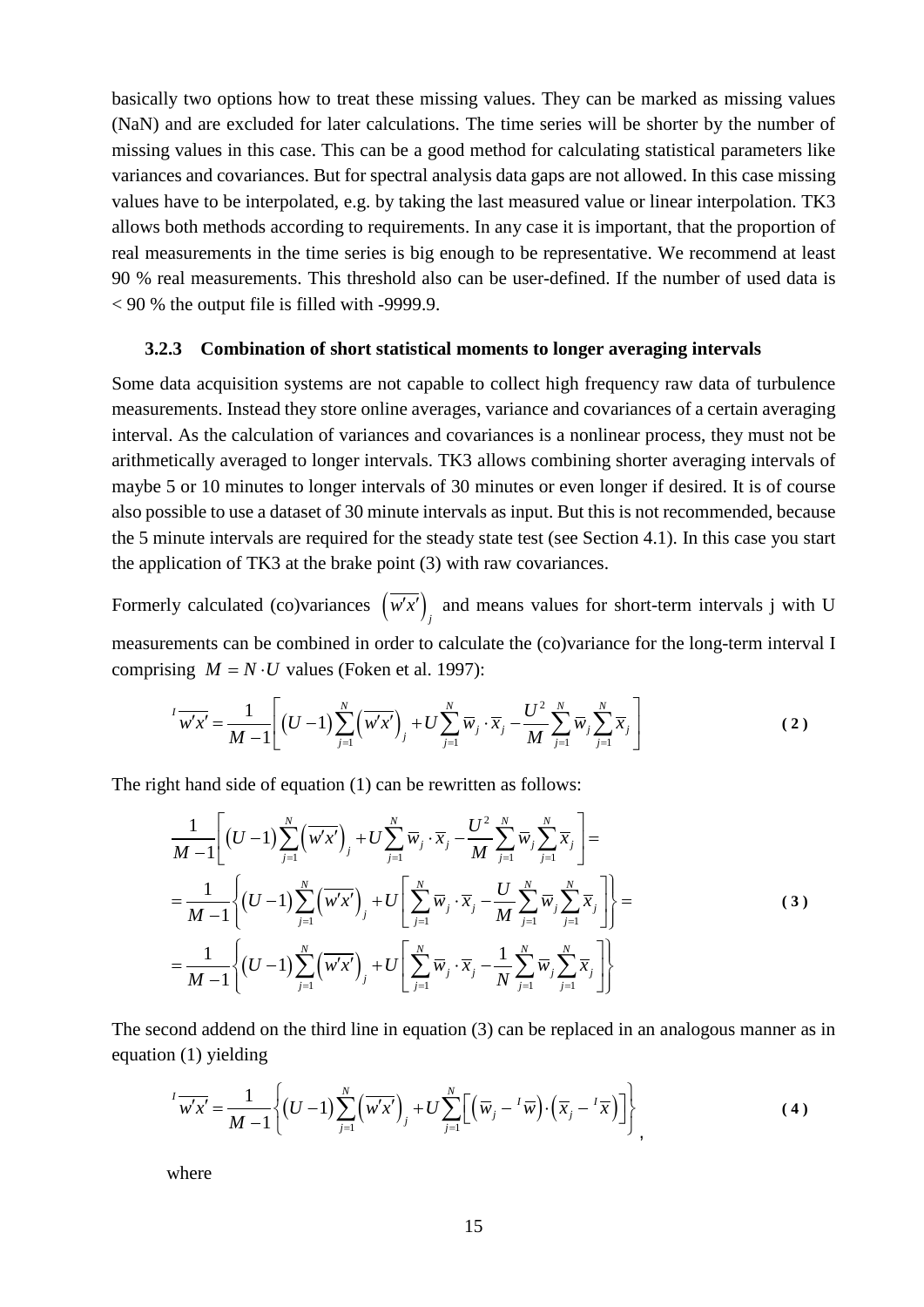mean values for long-term interval I.  $\overline{W}$ ,  $\overline{X}$ 

If U varies with interval j equation (4) must be written as

$$
\overline{W'x'} = \frac{1}{M-1} \left\{ \sum_{j=1}^{N} \left( \overline{w'x} U_j - 1 \right) \left( \overline{w'x'} \right)_j + \sum_{j=1}^{N} \overline{w'x} U_j \cdot \left( \overline{w}_j - \overline{w} \right) \cdot \left( \overline{x}_j - \overline{x} \right) \right\},
$$
(5)

where

$$
M=\sum_{j=1}^N\overline{^{w'x'}}U_j
$$

 $\overline{w'x'}$ *U j* 

 $\overline{w'}U_j$  number of valid data contributing to  $(\overline{w'x'})_j$ .

# <span id="page-15-0"></span>**3.3 Corrections of the fluxes**

,

Inherent to these atmospheric measurements are deficiencies which cause more or less important violations of assumptions to the underlying theory. So, a set of corrections to the calculated covariances is necessary. All corrections can be turned on or off by the user. However, some corrections are only partly required for some sensors or not required at all. TK3 makes some automatic decisions about the corrections if they are turned on depending on the sensor type selected as listed in Tables 2 and 3.

A spectral correction for path-length-averaging is not meaningful for closed-path analyzers. However for those, the path-length is not set to zero for numerical reasons but to 10 mm instead, which is negligibly small to have no significant effect on the resulting fluxes.

|                                                                                     | CSAT3               | Solent-          | <b>NCAR</b>             | Young            | <b>METEK</b>     | Solent              | ATI K-                  |
|-------------------------------------------------------------------------------------|---------------------|------------------|-------------------------|------------------|------------------|---------------------|-------------------------|
|                                                                                     |                     | HS/R3            | <b>NUW</b>              | 81000            | USA-1            | R <sub>2</sub>      | Probe                   |
| Cross-wind                                                                          |                     |                  |                         |                  | X                | X                   | X                       |
| correction<br>(3.3.1)                                                               |                     |                  |                         |                  | see<br>3.3.1     |                     |                         |
| Conversion<br>οf<br>buoyancy<br>flux<br>into<br>sensible<br>flux<br>heat<br>(3.3.5) | X                   | Х                | $\overline{\mathrm{X}}$ | Χ                | X                | X                   | $\overline{\mathrm{X}}$ |
| Path-length<br>for Moore<br>correction<br>(3.3.4)                                   | $\overline{120}$ mm | $150 \text{ mm}$ | $200 \,\mathrm{mm}$     | $150 \text{ mm}$ | $175 \text{ mm}$ | $\overline{150}$ mm | $200 \text{ mm}$        |
| Separation<br>between u<br>and w for<br>Moore<br>correction<br>(3.3.4)              | $\theta$            | 0                | $\theta$                |                  | $\theta$         | 0                   | $100 \text{ mm}$        |

**Table 2: Supported sonic anemometers and corrections applied by TK3**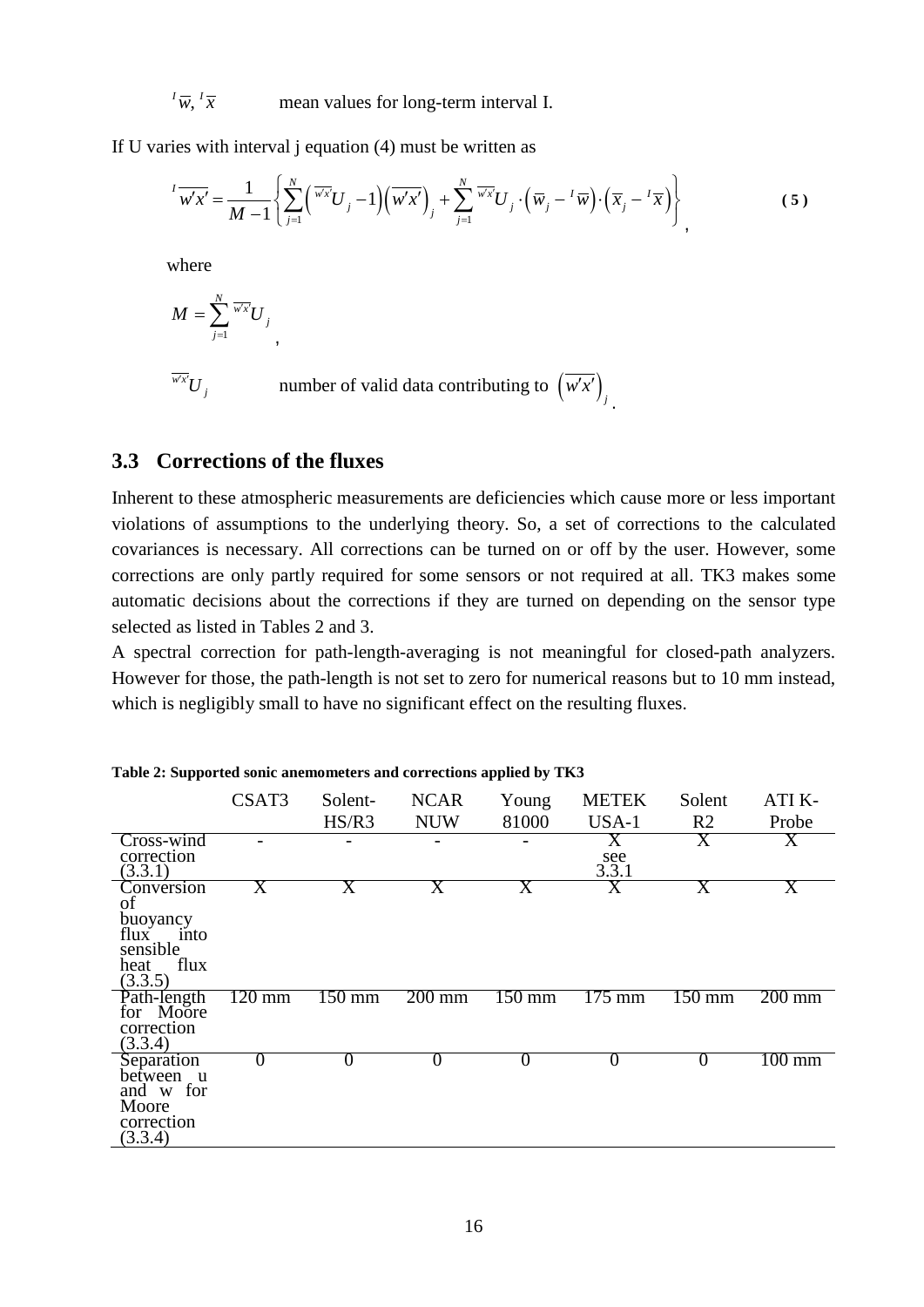**Table 3: Supported H2O/CO2 gas analysers and corrections applied by TK3** 

|                                                                     |                 |   | LI-6262 LI-7000 LI-7200 LI-7500 KH20         |   | EC150       | <b>EC155</b> | <b>LGR</b> | Aero-<br>dyne   |
|---------------------------------------------------------------------|-----------------|---|----------------------------------------------|---|-------------|--------------|------------|-----------------|
| Path-length<br>for Moore<br>correction<br>(3.3.4)                   | $10 \text{ mm}$ |   | 10 mm 10 mm 125 mm 12 mm 154 mm 120 mm 10 mm |   |             |              |            | $10 \text{ mm}$ |
| WPL-<br>correction<br>for<br>temperature<br>fluctuations<br>(3.3.6) |                 |   | X                                            | X | $\mathbf X$ |              |            |                 |
| WPL-<br>correction<br>for humidity<br>fluctuations<br>(3.3.6)       | X               | X | X                                            | X | $\mathbf X$ |              |            |                 |
| Tanner<br>correction<br>(3.3.3)                                     |                 |   |                                              | X |             |              |            |                 |
| Conversion<br>of high-<br>frequency<br>data to<br>mixing ratio      |                 |   |                                              |   |             |              | X          |                 |

The LI-7200, the EC155 and the Aerodyne QCL output mixing ratio/dry mole fraction directly. Therefore, no additional conversion nor WPL-correction is required. The LGR FGGA analyzer requires a spectroscopic correction [\(Hiller et al. 2012;](#page-61-6) [Peltola et al. 2014\)](#page-62-7), which is performed directly in TK3's input routine. Similarly, the spectroscopic corrections for the methane measurements of the LGR FGGA are applied on the high frequency data, which are directly converted to mixing ratios. This conversion to mixing ratios makes an explicit dilution correction redundant [\(Ibrom et al. 2007\)](#page-61-7). The methane measurements of the LI-7700 are corrected as part of TK3's WPL-module for dilution and spectroscopic effects in a combined procedure as described in the instruments manual.

17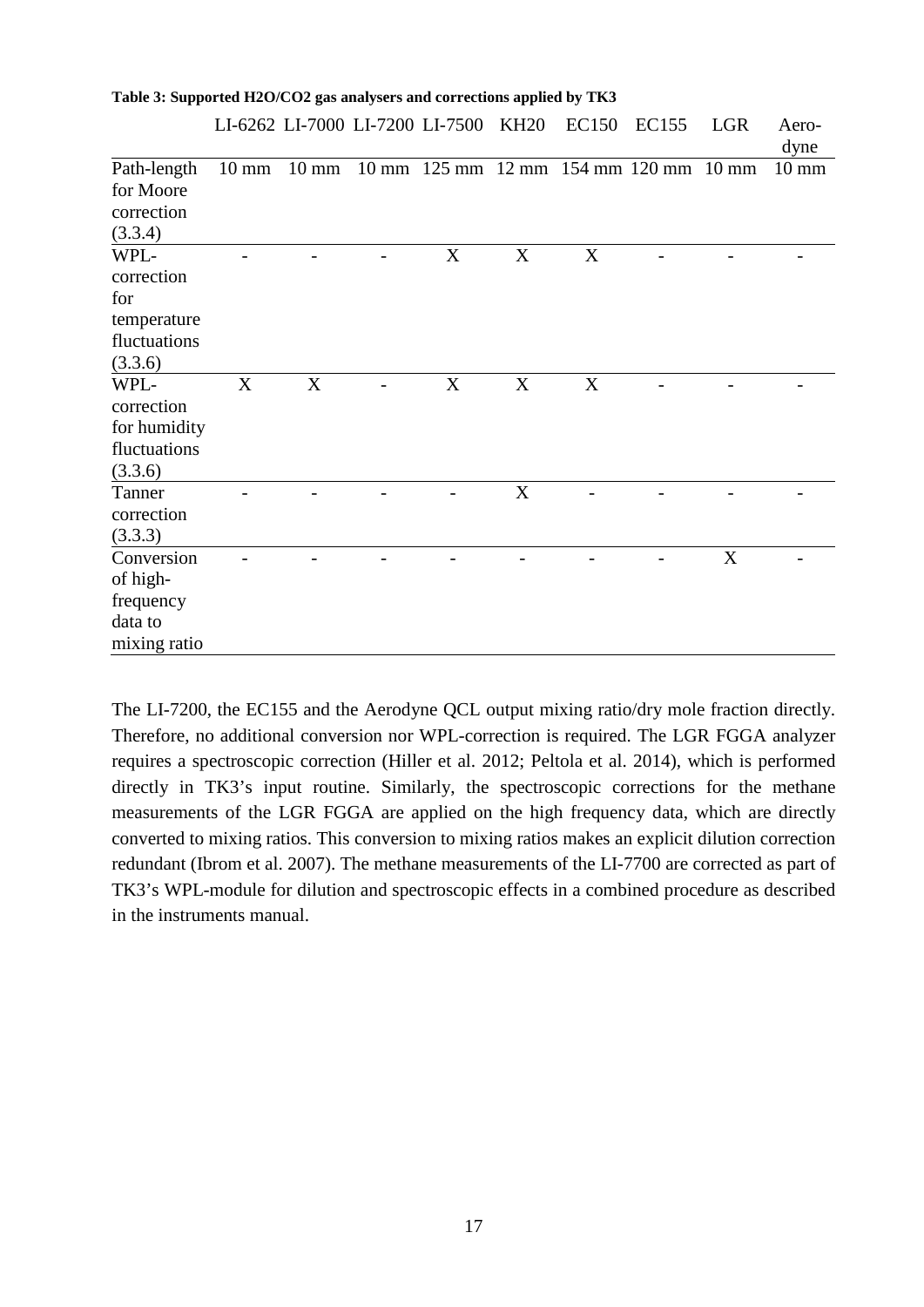|                        | LI-7700 | <b>TGA100</b>   | <b>LGR</b>      | Aerodyne        |
|------------------------|---------|-----------------|-----------------|-----------------|
| Path-length for        | 500 mm  | $12 \text{ mm}$ | $10 \text{ mm}$ | $10 \text{ mm}$ |
| Moore correction       |         |                 |                 |                 |
| (3.3.4)                |         |                 |                 |                 |
| WPL-correction         | X       |                 |                 |                 |
| for temperature        |         |                 |                 |                 |
| fluctuations $(3.3.6)$ |         |                 |                 |                 |
| WPL-correction         | X       | X               |                 |                 |
| for humidity           |         |                 |                 |                 |
| fluctuations $(3.3.6)$ |         |                 |                 |                 |
| WPL-correction         | X       |                 |                 |                 |
| for spectroscopic      |         |                 |                 |                 |
| effects                |         |                 |                 |                 |
| Conversion of          |         |                 | X               |                 |
| high-frequency         |         |                 |                 |                 |
| data to mixing         |         |                 |                 |                 |
| ratio                  |         |                 |                 |                 |

### **Table 4: Supported CH4/N2O gas analyzers and corrections applied by TK3**

# <span id="page-17-0"></span>**3.3.1 Cross wind correction of the sonic temperature**

The cross wind correction follows Kaimal and Finnigan [\(1994\)](#page-62-4) with the specification for different sonic types by Liu et al. [\(2001\)](#page-62-8). This correction is related to sonic anemometer coordinate system and should therefore be applied before any other correction of the measured data. In this paper it is not mentioned that for some types of sonic anemometers a cross wind correction is already done internally. Therefore it would be redundant for these to apply a cross wind correction during the data post processing.

A cross wind correction is implemented for the following sensors:

- Campbell CSAT3
- Gill Solent HS and R3
- NCAR's NUW Sonic
- Young 81000
- and METEK USA-1 if use of the flux "hf"

A cross wind correction must be applied during post processing for: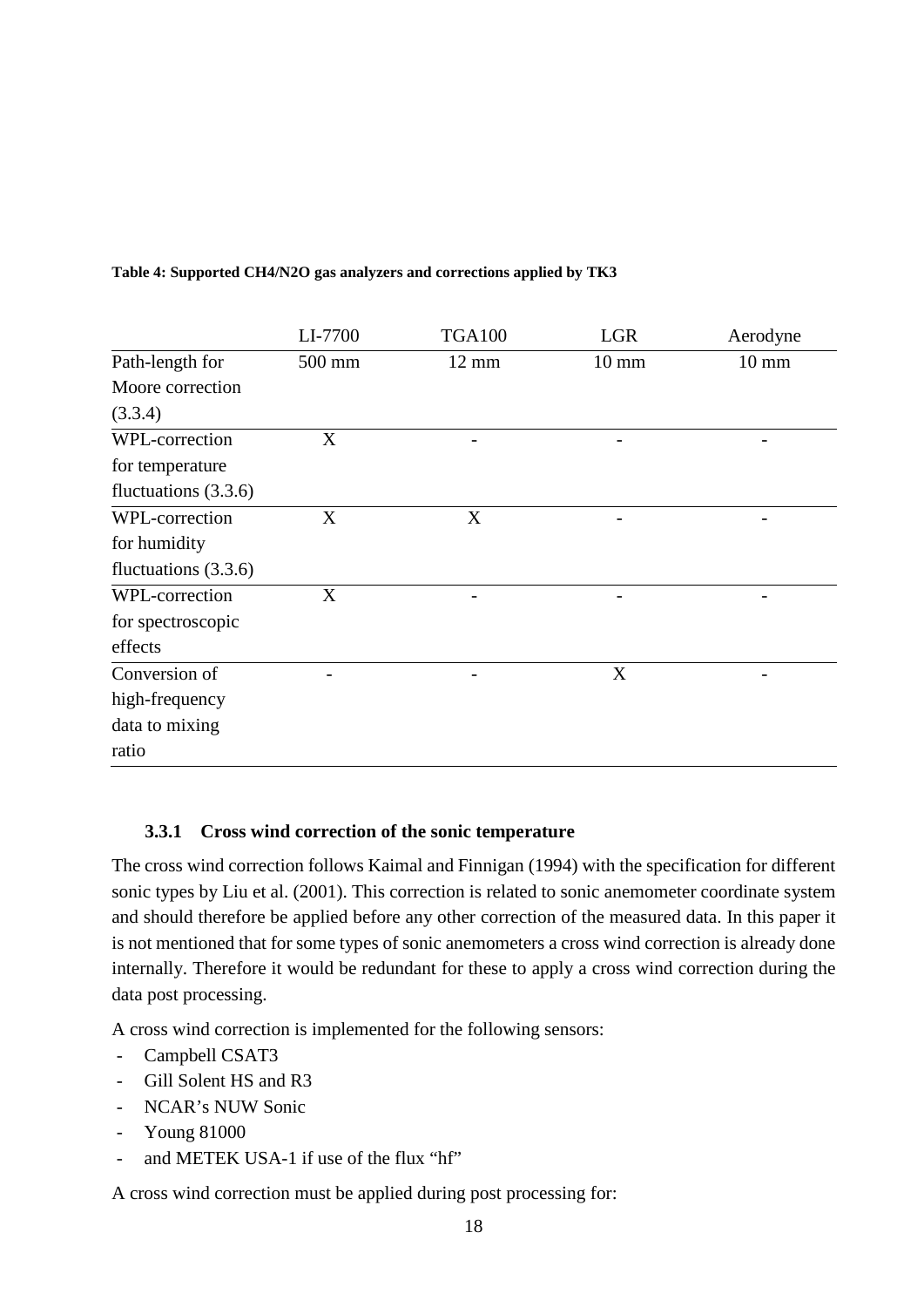- Gill Solent R2
- ATI K-Probe
- METEK USA-1 if covariance calculated from high frequency raw data or use of the covariance "zTcov"

Equations after by Liu et al. [\(2001\)](#page-62-8) with coefficients given in Table 4.

$$
\sigma_{T_c}^2 = \sigma_{T_s}^2 - \frac{4\overline{T}^2}{(c^2)^2} \left( \overline{u'^2 u^2} A^2 + \overline{v'^2 v^2} B^2 + 2\overline{u' v' u v} AB \right) + \frac{4\overline{T}}{c^2} \left( \overline{u' T' u} A + \overline{v' T' v} B \right) + \frac{2.04\overline{T}}{c^2} \left( \overline{u' q' u} A + \overline{v' q' v} B \right) (6)
$$
  

$$
\overline{w' T'}_c = \overline{w' T'_s} + \frac{2\overline{T}}{c^2} \left( \overline{w' u' u} A + \overline{w' v' v} B \right)
$$
 (7)

| Factors | CSAT <sub>3</sub> | USA-1         | Solent<br>R3, R3A, HS | Solent R <sub>2</sub> |
|---------|-------------------|---------------|-----------------------|-----------------------|
| A       | 7/8               | $\frac{3}{4}$ | $1-2\cos^2\varphi$    | $\frac{1}{2}$         |
| B       | 7/8               | $\frac{3}{4}$ | $1-2\cos^2\varphi$    | $\frac{1}{2}$         |

**Table 4: Coefficients for cross wind correction after Liu et al. [\(2001\)](#page-62-8)**

### <span id="page-18-0"></span>**3.3.2 Coordinate rotation**

A wind vector can be transformed from the sonic anemometer coordinate system (index *m*) into any other desired coordinate system by matrix multiplication with a rotation matrix **A**.

$$
\begin{bmatrix} u_m \\ v_m \\ w_m \end{bmatrix} = \mathbf{A} \begin{bmatrix} u \\ v \\ w \end{bmatrix}
$$
 (8)

In a 3-dimensional coordinate system the full coordinate transformation can be divided into three rotations around the three axes of the coordinate system x, y, z [\(Figure 8\)](#page-19-0). These rotations can be described by three rotation matrices **B**, **C**, **D** and three angles γ, β, α.

$$
A = BCD, \tag{9}
$$

where

$$
\mathbf{B} = \begin{bmatrix} \cos \gamma & -\sin \gamma & 0 \\ \sin \gamma & \cos \gamma & 0 \\ 0 & 0 & 1 \end{bmatrix},\tag{10}
$$

$$
\mathbf{C} = \begin{bmatrix} 0 & \cos \beta & -\sin \beta \\ 0 & \sin \beta & \cos \beta \end{bmatrix},\tag{11}
$$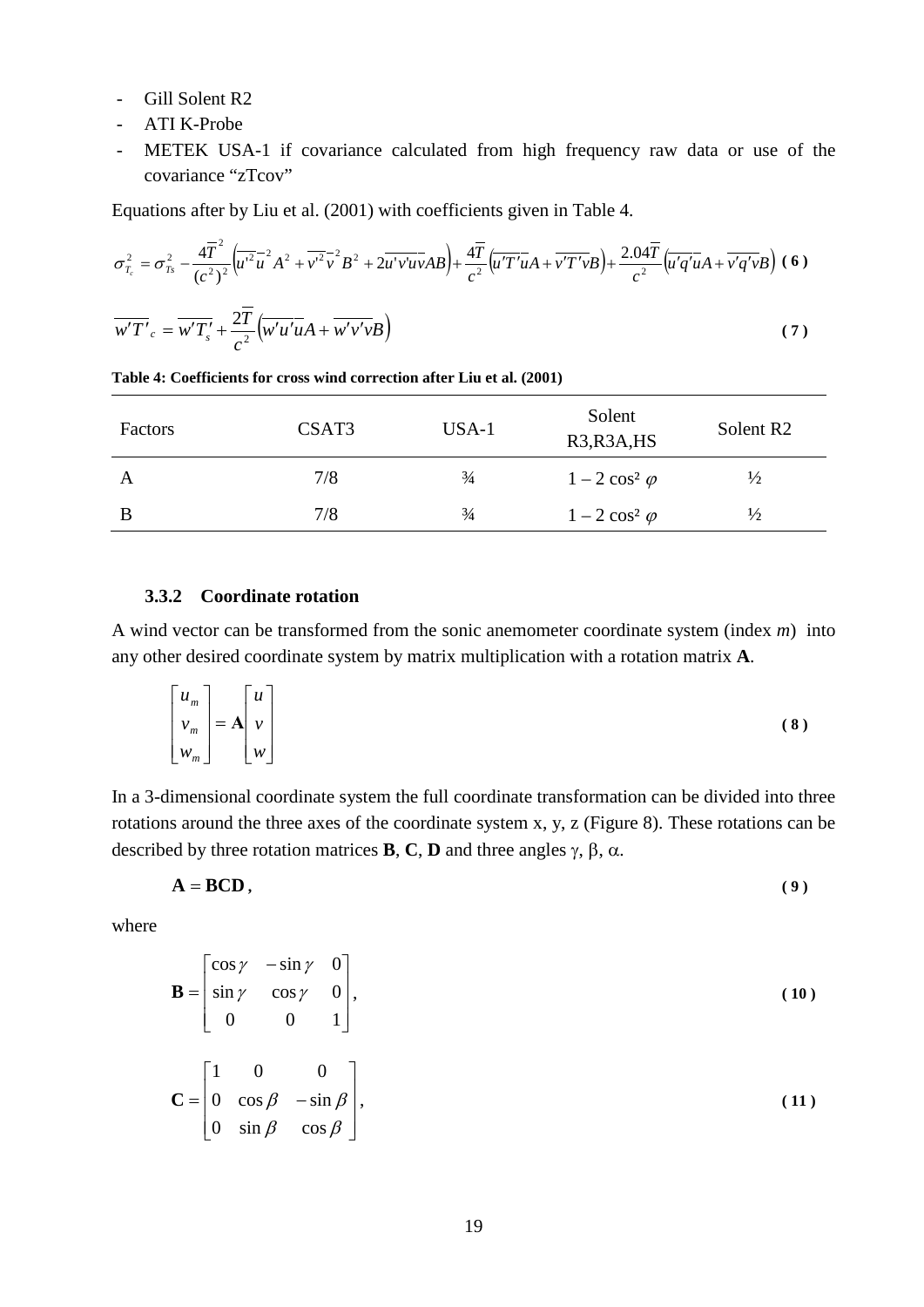$$
\mathbf{D} = \begin{bmatrix} \cos \alpha & 0 & \sin \alpha \\ 0 & 1 & 0 \\ -\sin \alpha & 0 & \cos \alpha \end{bmatrix} .
$$
 (12)

There are basically two different methods to determine the rotation angles. Both methods intend to nullify the vertical wind velocity *w*, but on a different time scale.

![](_page_19_Figure_2.jpeg)

<span id="page-19-0"></span>**Figure 8: Definition of rotation angles after Wilczak et al. [\(2001\)](#page-63-2)**

#### **Planar Fit Method**

The Planar Fit method after Wilczak et al. [\(2001\)](#page-63-2) results in w-value of zero averaged over the whole data set. This can be of different length. On the one hand it has to be guaranteed that the position of the sonic anemometer is not moved in this period to have constant conditions for the determination of the regression plane. On the other hand it is of advantage to cover a wide range of wind directions, to have a large diversity of points to fit the plane. According to experience a set of five days of turbulence data is long enough in many cases. Under certain topographical circumstances it is also possible to split the data set for different wind sectors [\(Paw U et al. 2000;](#page-62-9) [Siebicke et al. 2012\)](#page-63-4), to determine different planes for different wind sectors. As we want to obtain a regression plane, which is representative for the usual local wind field, we recommend excluding measurements of extreme wind situations for the regression, e.g. all measurements with wind velocities higher than a certain threshold can be excluded. This threshold should be defined specifically for each site. For agricultural low land sites in Central Europe this threshold can be 5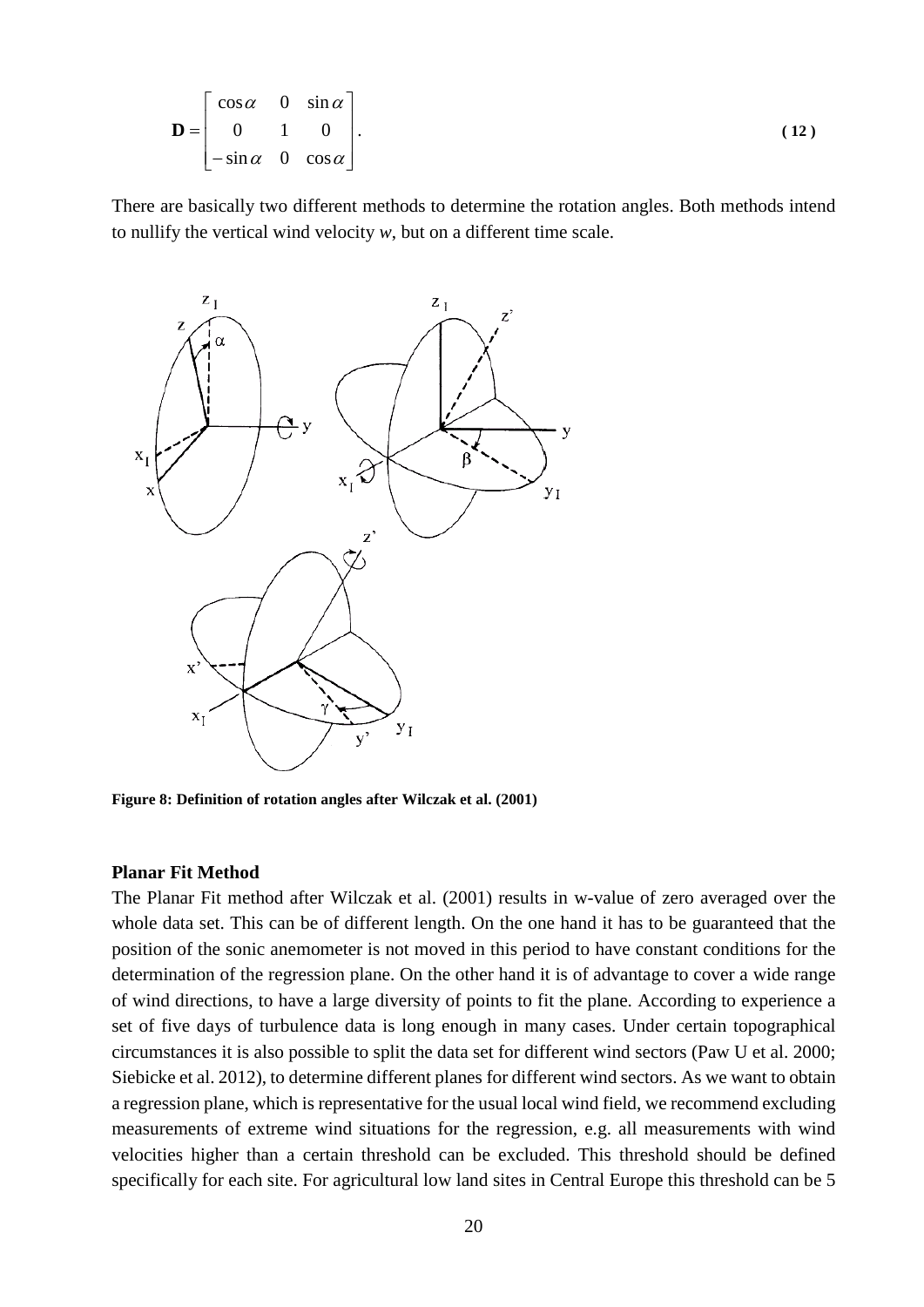$m s<sup>-1</sup>$  for example.

The wind vector in the planar fit coordinate system (index *p*) can be obtained by matrix multiplication of the measured wind vector (index *m*) with the rotation matrix **P**. The Planar Fit method can not only be used to correct for a misalignment of the sonic anemometer but also to subtract an offset *c* of the sonic anemometer measurements.

$$
\overrightarrow{u_p} = \mathbf{P}(\overrightarrow{u_m} - \overrightarrow{c}),
$$
\n(13)

$$
u_p = p_{11}(u_m - c_1) + p_{12}(v_m - c_2) + p_{13}(w_m - c_3),
$$
  
\n
$$
\overline{v_p} = p_{21}(\overline{u_m} - c_1) + p_{22}(\overline{v_m} - c_2) + p_{23}(\overline{w_m} - c_3),
$$
  
\n
$$
\overline{w_p} = p_{31}(\overline{u_m} - c_1) + p_{32}(\overline{v_m} - c_2) + p_{33}(\overline{w_m} - c_3).
$$
\n(14)

*c1* and *c2* are considered to be negligible

A multiple linear regression analysis is used to fit a plane into the 3-dimensional data of the three wind components. The regression coefficients are called *bi*.

$$
\overline{w_m} = c_3 - \frac{p_{31}}{p_{33}} \overline{u_m} - \frac{p_{32}}{p_{33}} \overline{v_m} = b_0 - b_1 \overline{u_m} - b_2 \overline{v_m}
$$
(15)

The elements of the rotation matrix **P** are calculated from the regression coefficients *bi*.

$$
p_{31} = \frac{-b_1}{\sqrt{b_1^2 + b_2^2 + 1}}
$$
  
\n
$$
p_{32} = \frac{-b_2}{\sqrt{b_1^2 + b_2^2 + 1}}
$$
  
\n
$$
p_{33} = \frac{1}{\sqrt{b_1^2 + b_2^2 + 1}}
$$
  
\n(16)

To determine the other elements of the matrix **P** you can use the equations

$$
\mathbf{P} = \mathbf{D}^{\mathrm{T}} \mathbf{C}^{\mathrm{T}} \tag{17}
$$

and

$$
p_{31} = \sin \alpha,
$$
  
\n
$$
p_{32} = -\cos \alpha \sin \beta,
$$
  
\n
$$
p_{33} = \cos \alpha \sin \beta.
$$
  
\n(18)

Therefore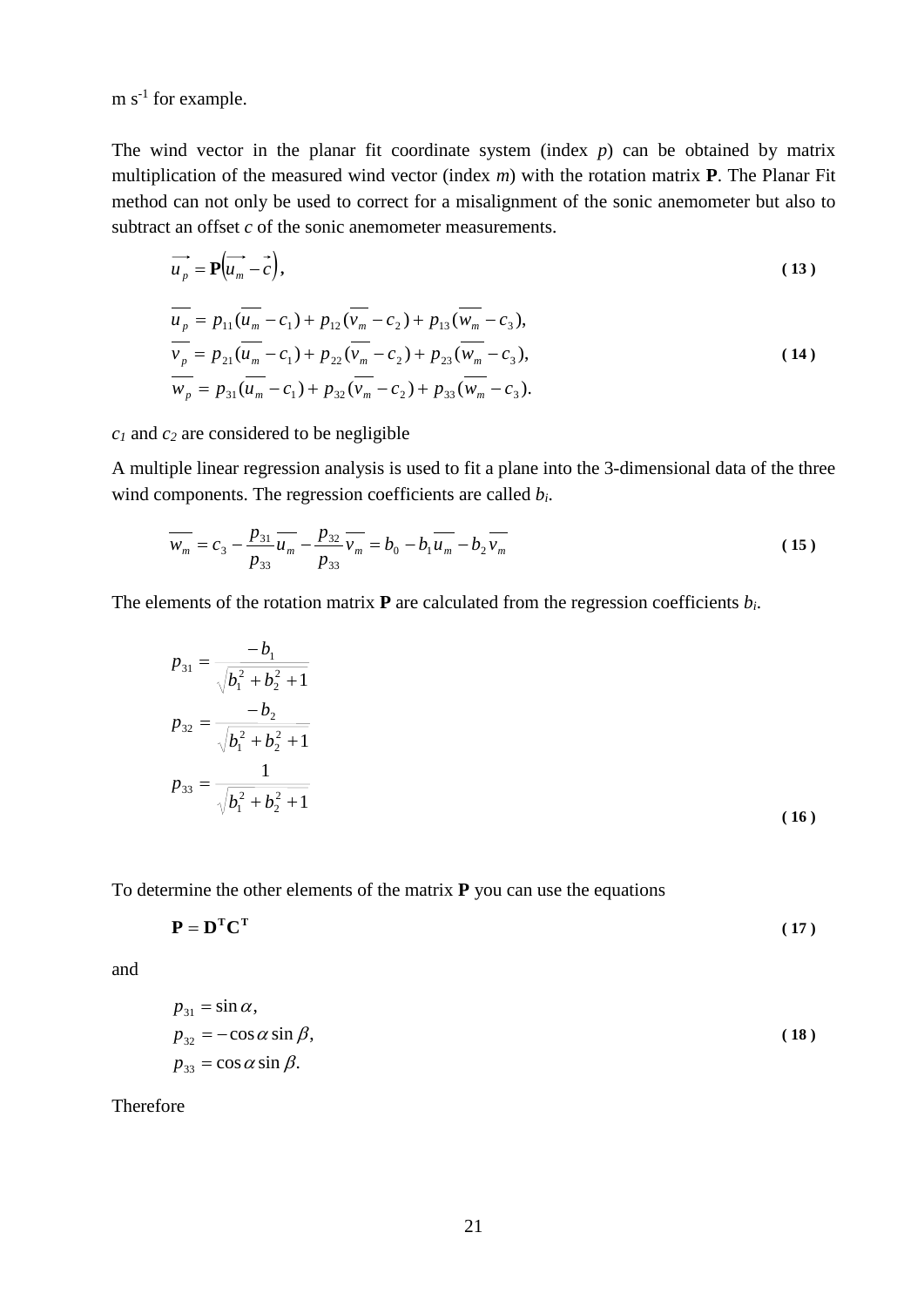$$
\tan \beta = -p_{32} / p_{33},
$$
  
\n
$$
\sin \beta = -p_{32} / \sqrt{p_{32}^2 + p_{33}^2},
$$
  
\n
$$
\cos \beta = p_{33} / \sqrt{p_{32}^2 + p_{33}^2},
$$
  
\n
$$
\sin \alpha = p_{31},
$$
  
\n
$$
\cos \alpha = \sqrt{p_{32}^2 + p_{33}^2}.
$$
\n(19)

Constant conditions of the system are assumed when applying the multiple linear regression method. So the anemometer must not be moved during the analyzed time series, as already mentioned above. It is also necessary to exclude outliers for the determination of the plane. Therefore all wind velocities above 5 m/s are sorted out. Depending on the geographic conditions of the measuring site it can be very advisable to determine different regression planes for different wind direction sectors.

If the Planar Fit coefficients are required for an online correction during the measurement, e. g. for the Relaxed Eddy Accumulation method, it is possible to determine these coefficients with a test data set of a few days before the actual experiment.

In TK3, the coordinate transformation is not applied on the high-frequency data but on the already calculated averages, variances and covariances, which is much more time-efficient and leads to the same results.

Coordinate rotation of scalar covariances:

$$
\left[\frac{\overline{u'_m T'}}{\overline{v'_m T'}}\right] = A \left[\frac{\overline{u'T'}}{\overline{v'T'}}\right]
$$
\n(20)

Coordinate rotation of the stress tensor:

$$
\left[\frac{\overline{u'_m u'_m}}{\overline{v'_m u'_m}} \frac{\overline{u'_m v'_m}}{\overline{v'_m v'_m}} \frac{\overline{u'_m w'_m}}{\overline{v'_m w'_m}}\right] = A \left[\frac{\overline{u'u'}}{\overline{v'u'}} \frac{\overline{u'v'}}{\overline{v'v'}} \frac{\overline{u'w'}}{\overline{v'w'}}\right] A^T
$$
\n(21)

### **Double Rotation**

The Double Rotation method [\(Kaimal and Finnigan 1994\)](#page-62-4) nullifies the vertical wind velocity for each half our value. Two rotation angles  $\gamma$  and  $\alpha$  are determined for that purpose.

First rotation:

$$
\overline{v} = 0; \tan \gamma = \left(\frac{\overline{v_m}}{\overline{u_m}}\right).
$$
 (22)

Second rotation: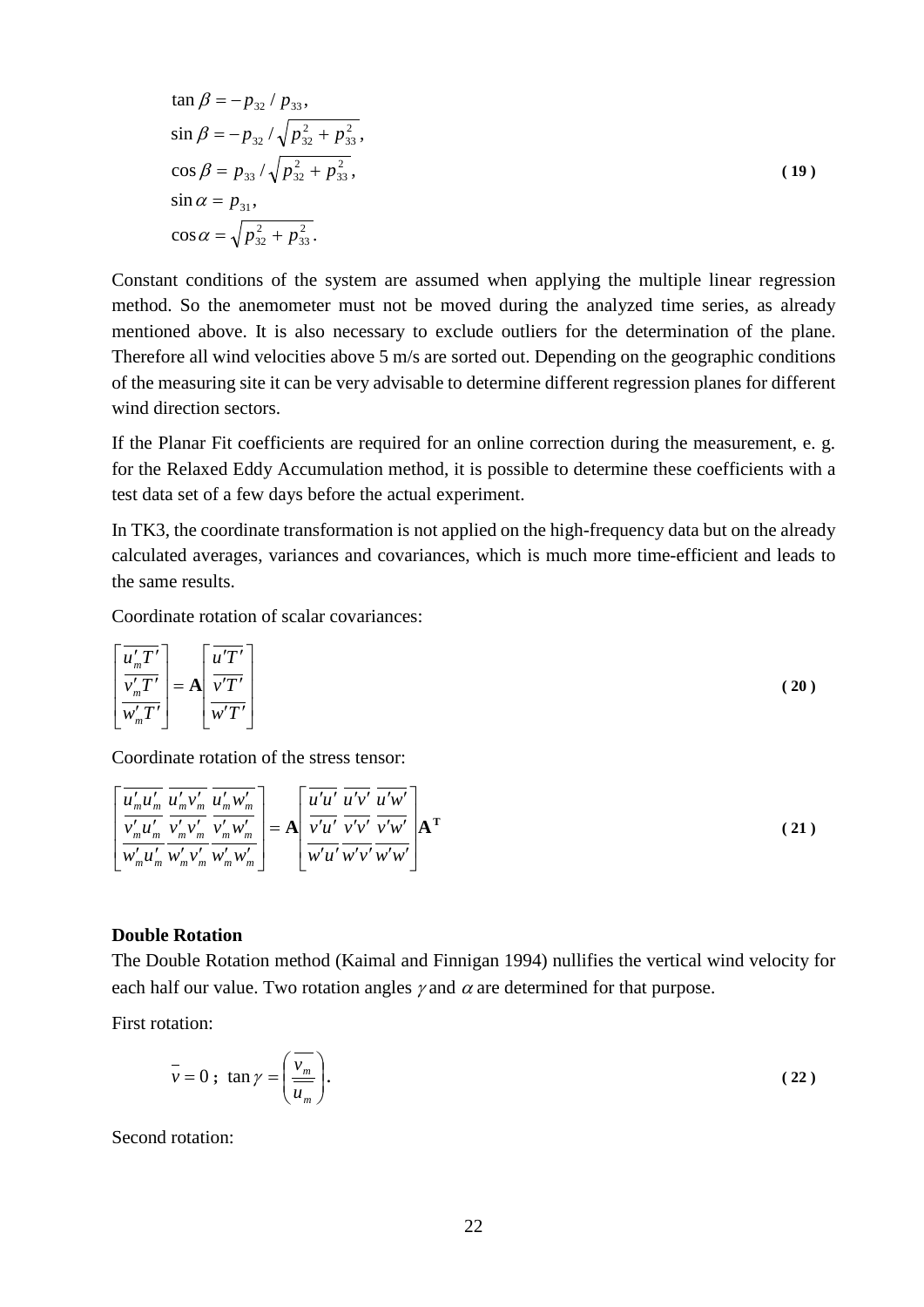$$
\overline{w} = 0; \tan \alpha = \left(\frac{W_m}{\overline{u_m}}\right).
$$
 (23)

Some authors perform an additional third rotation [\(Kaimal and Finnigan 1994;](#page-62-4) [Aubinet et al.](#page-60-7)  [2000\)](#page-60-7). As it can create very unrealistic values, we don't recommend this third rotation [\(Aubinet](#page-60-8)  [et al. 2003\)](#page-60-8). It is not implemented in TK3. For permanent running measuring programmes, the double rotation is often easier to handle than the planar fit method [\(Rebmann et al. 2012\)](#page-63-5), because critical data at night and with low winds are excluded with the u\*-criterion.

#### <span id="page-22-0"></span>**3.3.3 Correction of spectral loss**

The correction algorithm follows basically the idea proposed in paper by Moore [\(1986\)](#page-62-6), not considering the phase shift of a low pass-filter as proposed by Horst [\(2000\)](#page-61-8). The error ∆*F/F* of a turbulent flux, which is caused by spectral loss, can be expressed

$$
\frac{\Delta F}{F} = 1 - \frac{\int_{0}^{\infty} T_{x(y)}(f) \cdot S_{x(y)}(f) df}{\int_{0}^{\infty} S_{x(y)}(f) df}
$$
\n(24)

The theoretical form of the (co-)spectrum *S* has to be known as well as the specific transfer function *T* for the correction.

Other used methods [\(Eugster and Senn 1995;](#page-60-12) [Moncrieff et al. 1997;](#page-62-10) [Massman 2000\)](#page-62-11) are not implemented. For comparison of the methods see Fratini and Mauder [\(2014\)](#page-61-1).

### **High frequency loss due to path length averaging of vectors**

Transfer function for line averaging of the vertical wind velocity w [\(Moore 1986\)](#page-62-6):

$$
T_w(n) = \frac{2}{\pi n} \cdot \left( 1 + \frac{e^{-2\pi n}}{2} - \frac{3\left(1 - e^{-2\pi n}\right)}{4\pi n} \right)
$$
(25)  

$$
n = \frac{f \cdot p}{2}
$$
(26)

In TK3 the same transfer function is used for the horizontal wind velocity u.

#### **High frequency loss due to path length averaging of scalars**

*u*

Transfer function for line averaging of the scalars T, H<sub>2</sub>O and CO<sub>2</sub> [\(Moore 1986\)](#page-62-6):

$$
T_p(n) = \frac{1}{2\pi n} \left( 3 + e^{-2\pi n} - 4 \cdot \frac{1 - e^{-2\pi n}}{2\pi n} \right)
$$
 (27)

$$
n = \frac{f \cdot p}{\overline{u}} \tag{28}
$$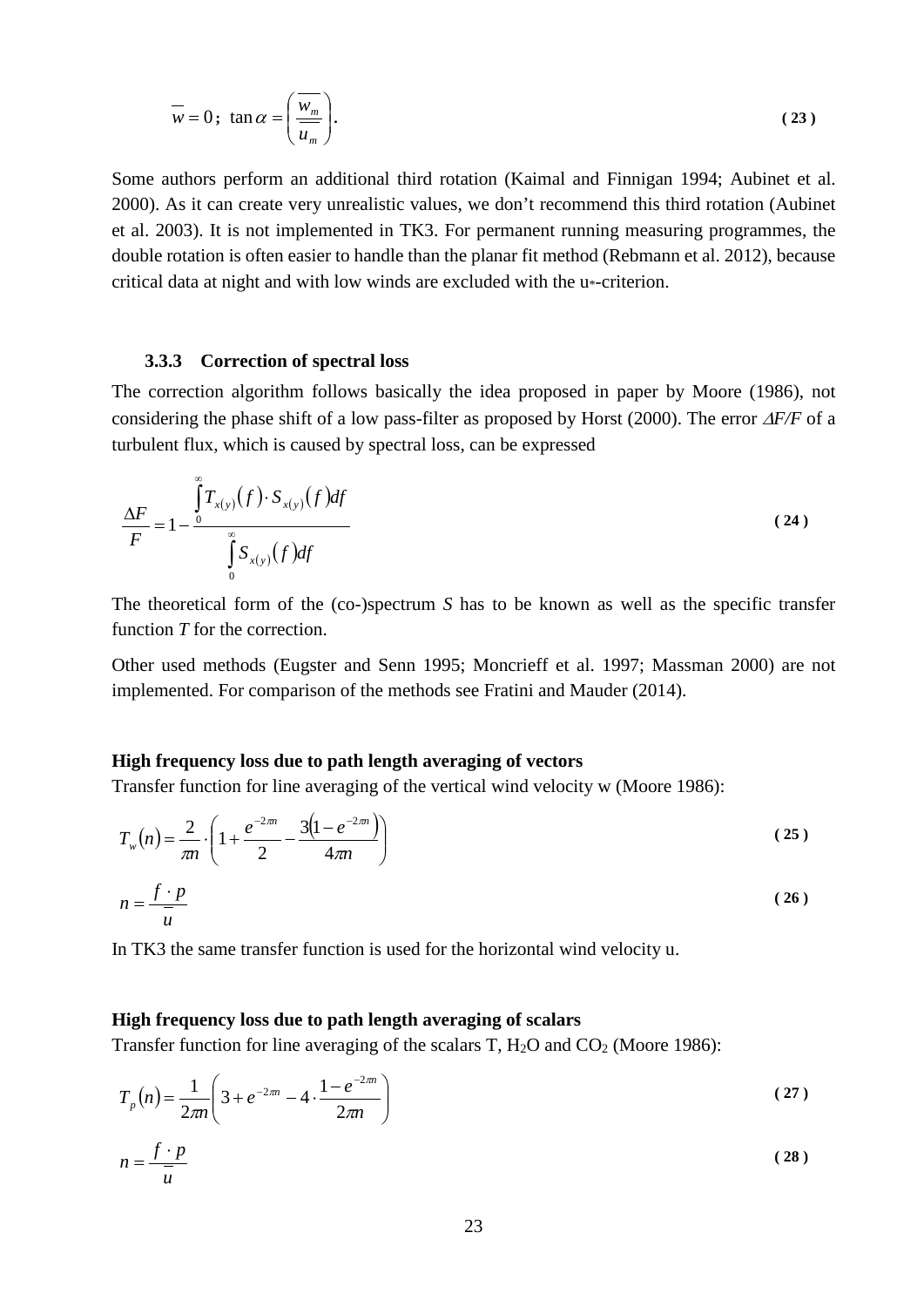#### **High frequency loss due to spatial separation of sensors**

Lateral separation [\(Moore 1986\)](#page-62-6):

$$
T_s(n) = e^{-9.9n^{1.5}}
$$
 (29)

$$
n = \frac{f \cdot s}{\overline{u}} \tag{30}
$$

This equation can only be used in the unstable case, if the sensor separation is less than 10 % of the aerodynamic measuring height. Under stable stratification the distance between the sensors should not be greater than 0.7 % of the Obukhov length [\(Moore 1986\)](#page-62-6). The separation length lateral to the wind direction between two sensors is calculated after formula (30).

$$
s_{\text{lateral}} = s_{\text{total}} \left| \sin(dir) \right| \tag{31}
$$

A correction of the longitudinal sensor separation is only necessary, if the covariance was not maximized by cross correlation analysis before (see [3.2.1\)](#page-13-2). After Moore [\(1986\)](#page-62-6) the transfer function for lateral separation can also be used for the correction of longitudinal separation, since in both cases the 3 dB-point is the same in both transfer functions.

## **High frequency loss due to frequency dynamic response**

Transfer function for dynamic frequency response of an additional fast temperature sensor, e.g. PT150 or fine wire thermocouple [\(Moore 1986\)](#page-62-6).

$$
G(f) = 1/[1 + (2\pi f \tau)^2]
$$
\n(32)

Note that Moore (1986) incorrectly uses the square root of (32) in his analysis [\(Horst 1997\)](#page-61-9).

### **High frequency loss due to electronic filtering**

Some gas analysers apply an electronic or digital low-pass filter in order to reduce high frequency noise and aliasing. The corresponding high frequency loss of the actual signal can be corrected for by using this transfer function if the cut-off frequency *n0* is known [\(Moore 1986\)](#page-62-6).

$$
G(f) = 1/[1 + \left(\frac{n}{n_0}\right)^4]
$$
\n(33)

This same transfer function can also be used for correcting **tube dampening effects** of closedpath sensors, if the corresponding cut-off frequency has been determined from analysis of the measured spectra. Note that again Moore (1986) incorrectly uses the square root of (33) in his analysis.

### **Spectral models for stable stratification**

After Moore [\(1986\)](#page-62-6) normalised spectra are parameterised according to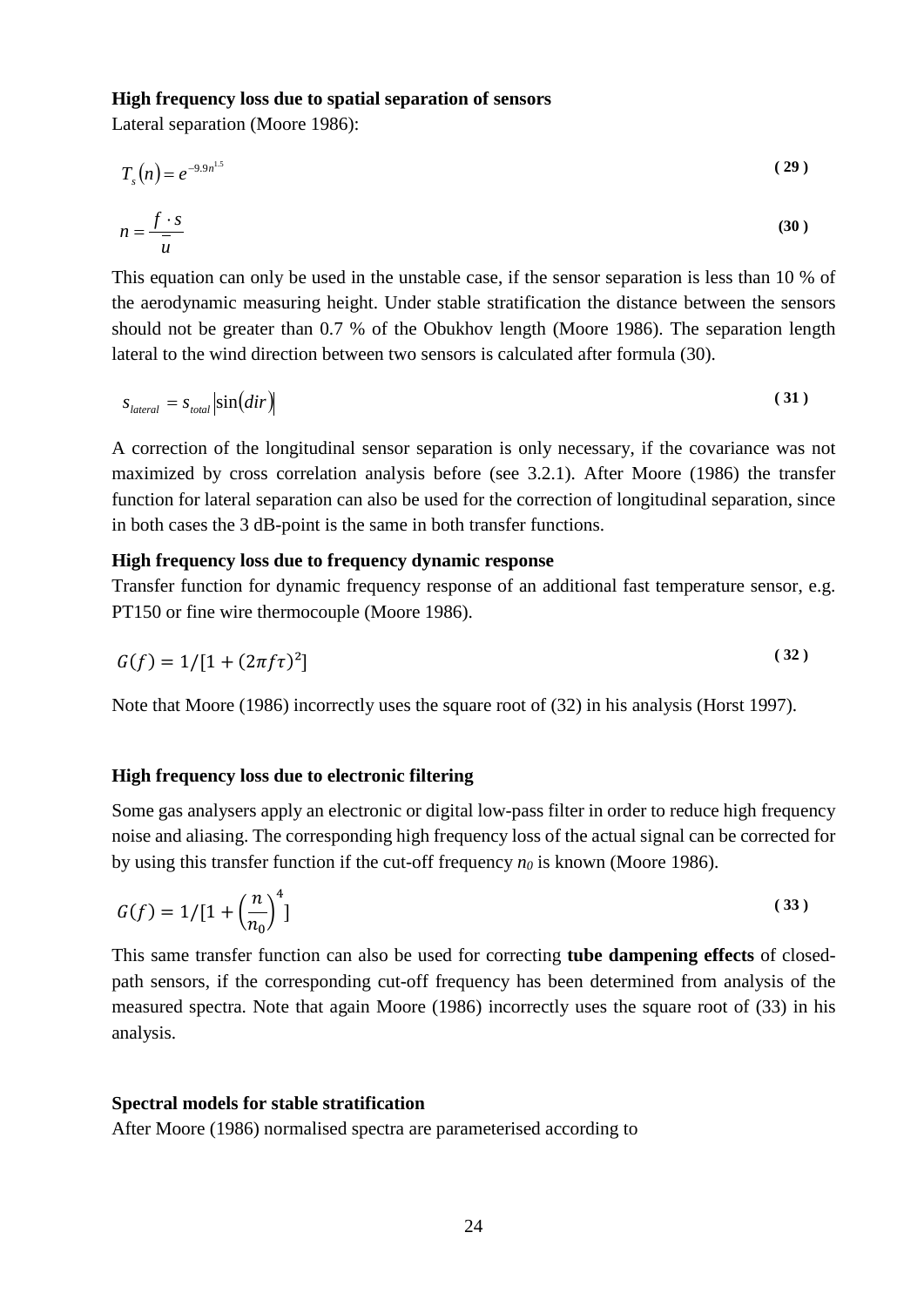$$
[f \cdot S_x(f)]_{norm} = \frac{n}{A_x + 3.124 \cdot (A_x)^{-2/3} \cdot n^{5/3}}
$$
(34)

Parameter *A* for vertical wind velocity w:

$$
A_w = 0.838 + 1.172 \cdot \frac{z}{L}
$$
 (35)

Parameter *A* for horizontal wind velocity u:

$$
A_u = 0.2 \cdot A_w \tag{36}
$$

Parameter *A* for scalars T, H<sub>2</sub>O and CO<sub>2</sub>:

$$
A_{\tau} = 0.0961 + 0.644 \cdot \left(\frac{z}{L}\right)^{0.6} \tag{37}
$$

Note that there is an error in the parameterisations of stable cospectra in Moore [\(1986\)](#page-62-6). These should not be used but the parameterisations after Kaimal et al. [\(1972\)](#page-61-10) instead [\(Foken 2008a\)](#page-60-9). In TK3 the cospectra under stable stratification are parameterised after Kaimal et al. [\(1972\)](#page-61-10) for the covariances  $\overline{w'u'}$  and  $\overline{w'T'}$  in the following way.

$$
\frac{f \cdot S_{xy}(f)}{u_* \cdot y_*} = \frac{0.88 \frac{n}{n_0}}{1 + 1.5 \cdot \left(\frac{n}{n_0}\right)^{2.1}}
$$
\n(38)

$$
n_{0,\text{inv}} = 0.10 \cdot \left(1 + 7.9 \frac{z}{L}\right)^{0.75} \tag{39}
$$

$$
n_{0,wT} = 0.23 \cdot \left(1 + 6.4 \frac{z}{L}\right)^{0.75}
$$
 (40)

For the covariances of the scalars H<sub>2</sub>O and CO<sub>2</sub> the same cospectral model can be used as for  $\overline{w'T'}$ .

### **Spectral models for unstable stratification**

Model for spectra of vertical wind velocity w under unstable conditions after Højstrup [\(1981\)](#page-61-11)

$$
\frac{f \cdot S_w(f)}{u_*^2} = \frac{2n}{1 + 5.3n^{5/3}} + \frac{32n\zeta}{(1 + 17n)^{5/3}}
$$
(41)

Model for spectra of horizontal wind velocity u under unstable conditions Højstrup [\(1981\)](#page-61-11)

$$
\frac{f \cdot S_u(f)}{u_*^2} = \frac{105n}{1 + 33n^{5/3}} + \frac{0.5n_i}{(1 + 2.2n_i)^{5/3}} \left(\frac{z_i}{-L}\right)^{2/3}
$$
(42)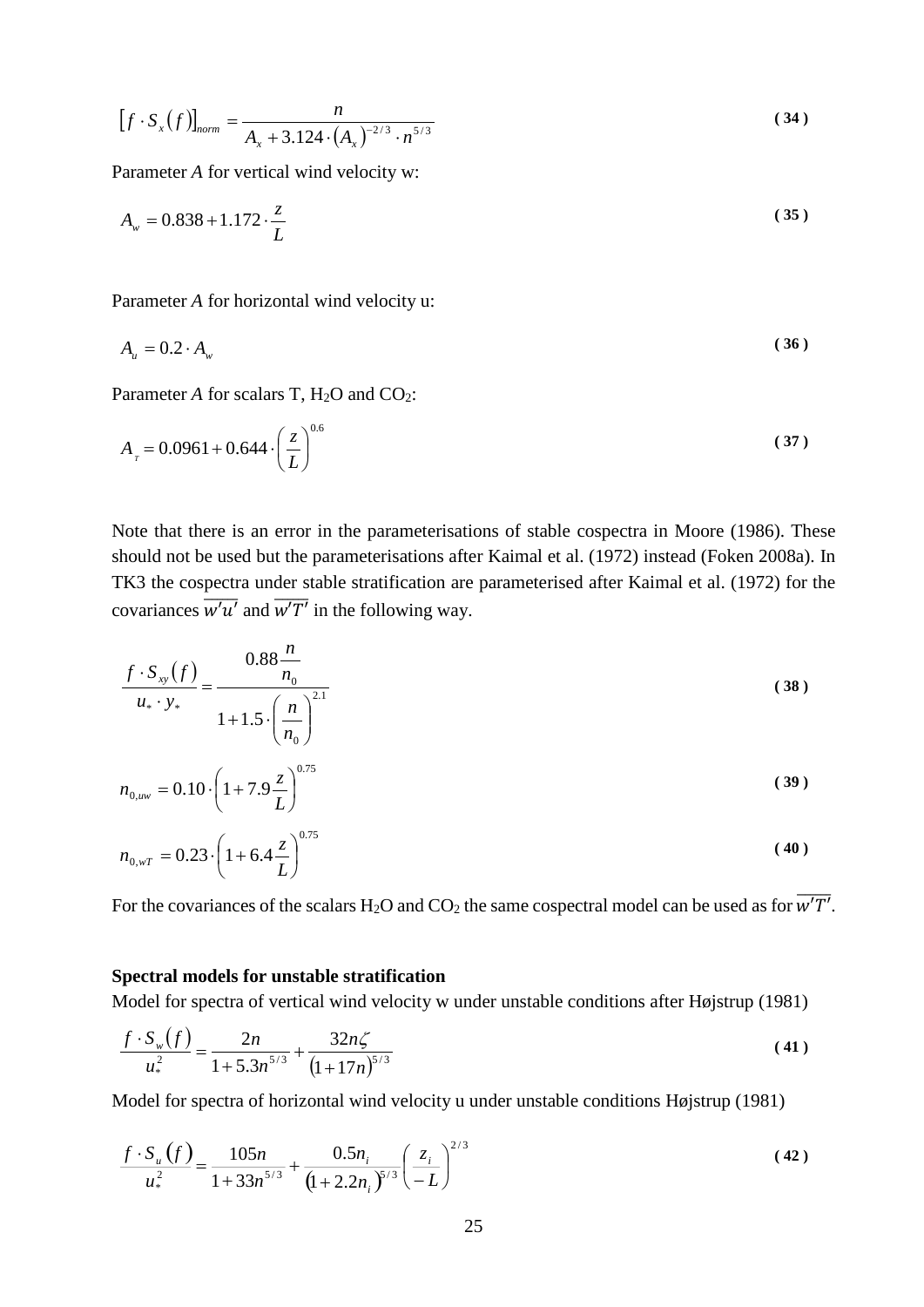where

$$
n = \frac{f \cdot z}{\overline{u}}, n_i = \frac{f \cdot z_i}{\overline{u}} \tag{43}
$$

and  $z_i$  is the boundary-layer height. For simplicity, TK3 sets  $z_i = 1000$  m.

Model for spectra of scalars T, H<sub>2</sub>O and CO<sub>2</sub> under unstable conditions after Kaimal et al. [\(1972\)](#page-61-10)

$$
\frac{f \cdot S_{T}(f)}{T_{*}^{2}} = \begin{cases} \frac{53.4n}{(1+24n)^{5/3}} & n < 0.15\\ \frac{24.4n}{(1+12.5n)^{5/3}} & n \ge 0.15 \end{cases}
$$
(44)

Cospectra for horizontal wind velocity u and vertical wind velocity w [\(Kaimal et al. 1972\)](#page-61-10)

$$
-\frac{f \cdot S_{uw}(f)}{u_*^2} = \frac{14n}{(1+9.6n)^{2.4}}
$$
(45)

Cospectra for vertical wind velocity w and temperature T [\(Kaimal et al. 1972\)](#page-61-10)

$$
\frac{f \cdot S_{\rm wT}(f)}{w \, T} = \begin{cases} \frac{11n}{(1+13.3n)^{1.75}} & n < 1\\ \frac{4.4n}{(1+3.8n)^{2.4}} & n \ge 1 \end{cases} \tag{46}
$$

For the covariances of the scalars  $H_2O$  and  $CO_2$  the same cospectral model can be used like for  $\overline{w'T'}$ 

# <span id="page-25-0"></span>**3.3.4 Conversion of fluctuations of sonic temperature into actual temperature (SNDcorrection)**

Sonic anemometers do not really measure temperature but the speed of sound. The speed of sound depends on the air temperature and also to a minor part on the water vapour content of the air. To obtain the fluctuations of the actual temperature instead of the fluctuations of sonic temperature the humidity effect has to be corrected according to the paper by Schotanus et al. [\(1983\)](#page-63-6). This Schotanus-correction was recently renamed as SND-correction according to the three authors of the paper [\(Foken et al. 2012c\)](#page-61-3).

$$
\sigma_{T_c}^2 = \sigma_{T_s}^2 - 1.02 \overline{Tq^{\prime}T^{\prime}} - 0.51^2 \overline{q^{\prime 2}} \overline{T}^2 \tag{47}
$$

$$
\overline{w'T'} = \overline{w'T_s'} - 0.51 \cdot \overline{T} \cdot \overline{w'q'}
$$
 (48)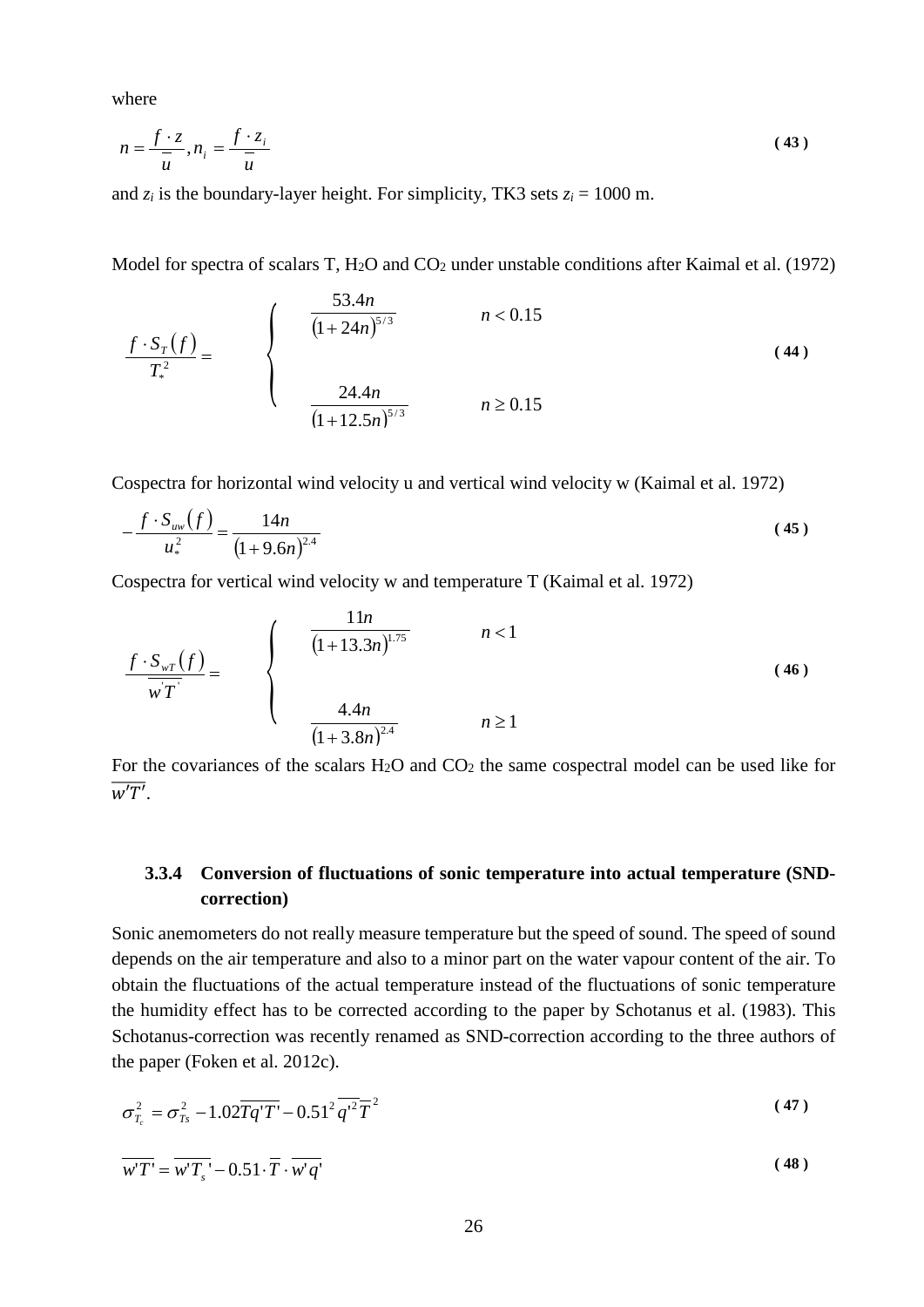If no fast response measurement of water vapour is available to determine the turbulent latent heat flux equation (48) cannot be resolved. In this case the Bowen ratio *Bo* derived from profile or gradient measurements can be used to convert the sonic temperature fluctuations into fluctuations of the actual temperature [\(Foken 2008a\)](#page-60-9) using the following equation:

$$
\overline{w'T'} = \frac{w'T'_s}{1 + \frac{0.51 \cdot \overline{T} \cdot c_p}{\lambda \cdot Bo}}
$$
\n(49)

However, this calculation is not implemented in TK3 as standard option (only for the Modified Bowen Ratio Method) and has to be applied by the user manually. There two options to do this. (1) Determine Bo from profile measurements and use Eq. 49 to do the correction after running the TK3. (2) Determine Bo from profile measurements and calculate the latent heat flux  $\lambda E = H/Bo$ and insert this  $\lambda$ E in the TK3 raw statistics file for periods with missing direct latent heat flux measurements. Both options lead to some additional error of the heat flux estimates. For both options, λE is calculated using an uncorrected H. However, this problem can be resolved by doing this calculation in an iterative manner. If option 2 is applied, an additional error can occur since the inserted λE estimates will be treated by TK3 as eddy-covariance fluxes and therefore exposed to further corrections (e.g. planar fit, WPL, Moore) which do not apply for fluxes from profile measurements.

Note: If the output of the buoyancy flux is required, then run programme without SND-correction.

### <span id="page-26-0"></span>**3.3.5 Correction for density fluctuations (WPL-correction)**

To determine turbulent fluxes of air constituents like  $H_2O$  and  $CO_2$  the correction after Webb et al. [\(1980\)](#page-63-7) is necessary. It corrects for two aspects. The first is the conversion of the volume related measurement of the content of a scalar quantity, e.g. absolute humidity  $[g m<sup>-3</sup>]$  into a mass related parameter like specific humidity or mixing ratio. The second aspect is the correction of a positive vertical mass flow, which results from the mass balance equation, because vertical velocities of ascending parcels have to be different from descending ones due to density differences [\(Webb et](#page-63-7)  [al. 1980;](#page-63-7) [Fuehrer and Friehe 2002;](#page-61-12) [Liebethal and Foken 2003;](#page-62-12) [Liebethal and Foken 2004;](#page-62-13) [Leuning](#page-62-14)  [2007;](#page-62-14) [Foken et al. 2012c\)](#page-61-3).

In general the correct flux of a scalar quantity, e.g.  $CO<sub>2</sub>$  or  $CH<sub>4</sub>$ , is calculated after

$$
F_c = \overline{w \rho_c} + \mu \cdot \frac{\overline{\rho_c}}{\overline{\rho_a}} \cdot \overline{w \rho_v} + (1 + \mu \sigma) \cdot \overline{\rho_c} \cdot \frac{wT}{\overline{T}}
$$
\n(50)

 $F_c$ : correct flux of scalar quantity

 $\rho_c$ : density of scalar quantity

<sup>ρ</sup>*a*: density of dry air

<sup>ρ</sup>*v*: density of water vapour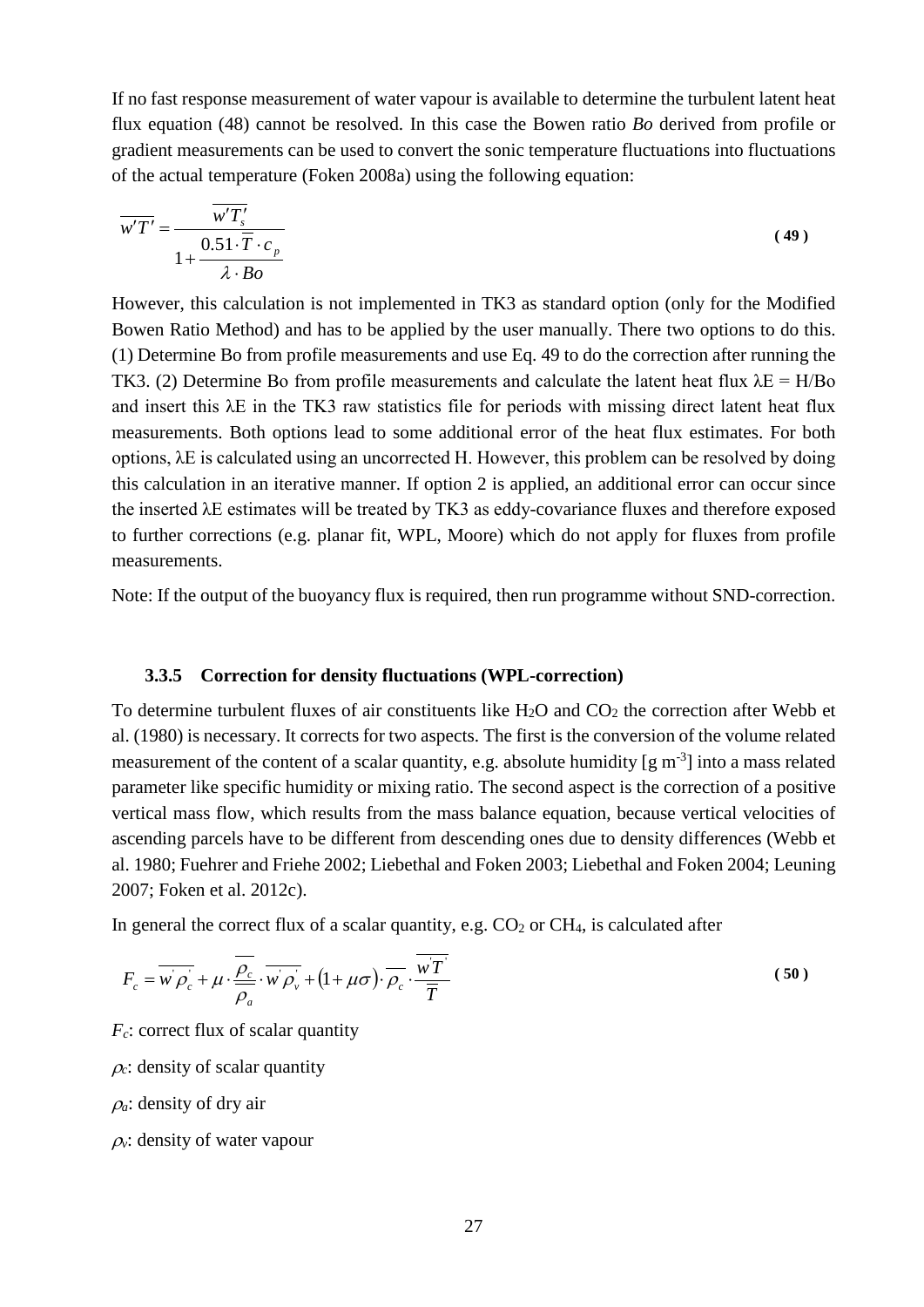$$
\mu = \frac{m_a}{m_v} = 1.6
$$

$$
\sigma = \frac{\rho_v}{\overline{\rho_a}}
$$

The general formula (50) can be simplified for the correction of  $H_2O$ -fluxes /latent heat fluxes

$$
F_{\nu} = (1 + \mu \sigma) \cdot \left( \overline{w \rho_{\nu}} + \overline{\rho_{\nu}} \cdot \overline{\frac{wT}{T}} \right)
$$
 (51)

For open-path sensors the above equations should be applied (Eq. for H2O and Eq. 50 for all other trace gases). For closed-path sensors, the pressure and temperature effect on density fluctuations can be considered negligible, and only the humidity effect should be accounted for, i.e. the term containing the temperature covariance in Eq. 49 is zero and the rest of the equations stays the same. If N<sub>2</sub>O is measured by a Campbell TGA-100 normally a scrubber is used to remove  $H_2O$ from the sampling air, then also the second term of Eq. 49 becomes zero and no WPL-correction is needed provided the  $H_2O$  is completely removed. This correction is implemented depending on the instrument type in TK3 (see Table 3).

An energy balance closure correction for WPL according to [\(Liu et al. 2006\)](#page-62-15) is not recommended since the lack of energy balance closure is not attributed to turbulent transport at the location of the sonic, which would cause density fluctuations, but rather to very long wavelength flux contributions, spatially stationary circulations or advection [\(Foken 2008b;](#page-60-13) [Foken et al. 2012b\)](#page-61-2).

#### <span id="page-27-0"></span>**3.3.6 Correction of oxygen cross sensitivity for Krypton hygrometers**

Krypton hygrometers are used to measure the water vapour content of the air by absorption of H2O molecules in the ultraviolet spectrum. Due to the used wave length there is a cross sensitivity to O2 molecules, which has to be corrected for as recommended by Tanner [\(1993\)](#page-60-14). Recent developments are published in the paper by van Dijk et al. [\(2003\)](#page-63-8), simplified by Horst [\(2003\)](#page-61-13)

$$
\overline{w'H_2O'} = \overline{w'KH2O'} + C_{ko} \left(\frac{\rho_d}{T}\right) \overline{w'T'}
$$
\n(52)

where

$$
C_{ko} = \frac{ko}{kw} \cdot \frac{CoMo}{Ma} = 0.23 \cdot \frac{ko}{kw}
$$
\n<sup>(53)</sup>

*ko* and *kw* are the KH2O extinction coefficients for oxygen and water vapor, *Co*=0.21 is the percent concentration of oxygen in the atmosphere, *Mo*=32 and *Ma*=28.97 are the molecular weights of oxygen and dry air, and *rhod* is the density of dry air. The coefficients *kw* and *ko* are specific for each single instrument. The extinction coefficient for water *kw* is given in the calibration certificate by the manufacturer. The extinction coefficient for oxygen *k*o can be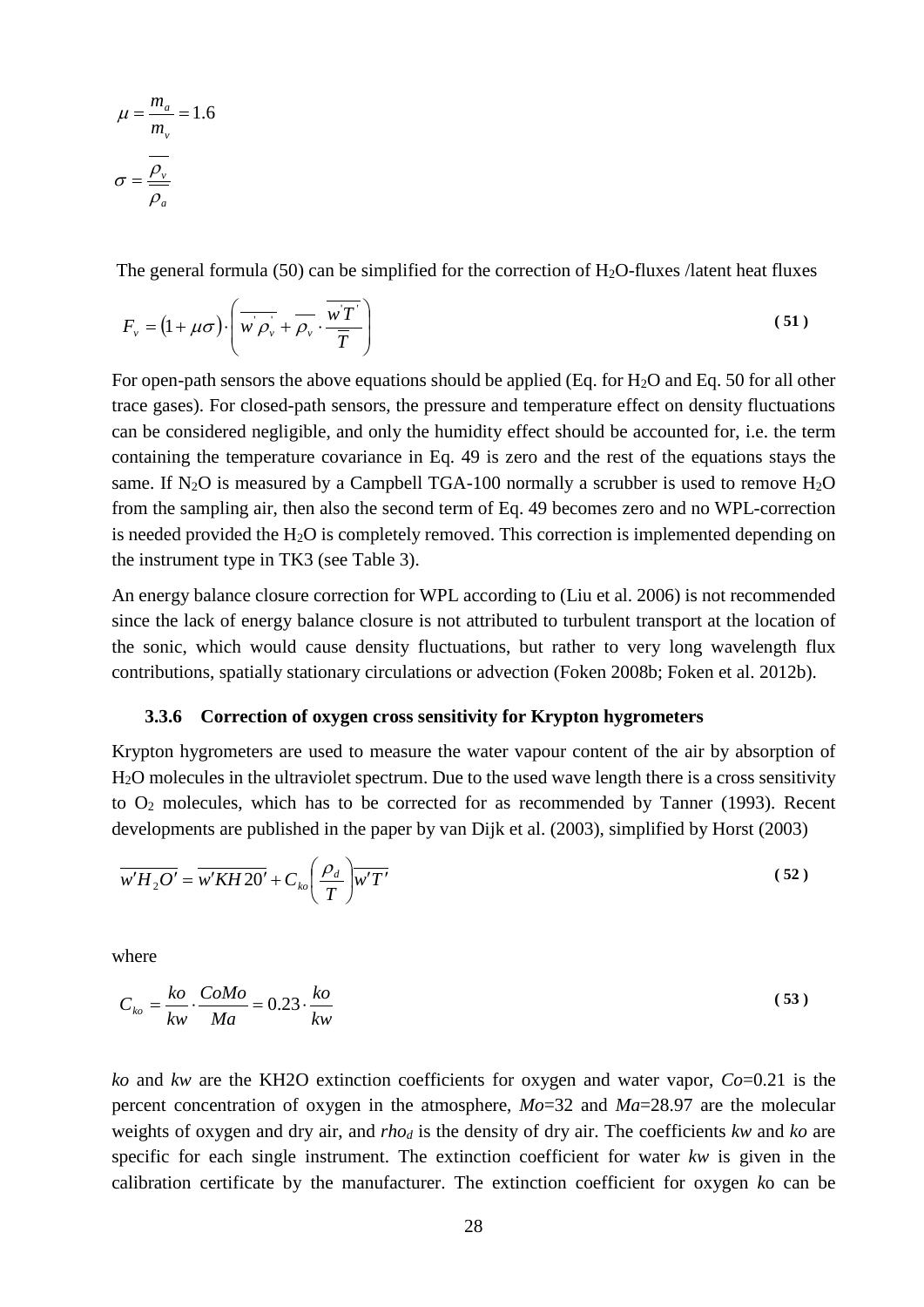determined experimentally. Tanner et al. [\(1993\)](#page-60-14) recommend to use a value of *ko* = -0.0045 (take care of the sign( $+/-$ ) convention), if the instrument specific coefficient is not known.

#### <span id="page-28-0"></span>**3.3.7 Iterative determination of the sensible and latent heat flux**

In the correction equations above can be seen that there is interdependence between the sensible and latent heat flux. As it is not possible to calculate these turbulent heat fluxes simultaneously without unwanted simplifications, the sensible and the latent heat flux have to be determined iteratively. TK3 iterates the corrections until the results for the heat fluxes and  $CO<sub>2</sub>$  fluxes don't change more than 0.01 % from one step to the next one according to Mauder and Foken [\(Mauder](#page-62-16)  [and Foken 2006\)](#page-62-16).

### <span id="page-28-1"></span>**3.3.8 Conversion of units**

The covariances are generally calculated in kinematic units, e.g. K m  $s^{-1}$  for the sensible heat flux, and are converted to fluxes in energetic units after all corrections described above are carried out. This is done using the following equations in accordance with Foken [\(2008a\)](#page-60-9) and Stull [\(1988\)](#page-63-9).

The sensible heat flux is

$$
Q_H \left[ Wm^{-2} \right] = c_p \cdot \rho \cdot \overline{w'T'} \left[ \text{Kms}^{-1} \right] \tag{54}
$$

The latent heat flux is

$$
Q_E[Wm^{-2}] = \lambda \cdot \overline{w'a'}[\text{kgm}^{-2}\text{s}^{-1}]
$$
\n(55)

The specific heat capacitiy of dry air at constant pressure is

$$
c_{p,d} = 1004.67 \text{JK}^{-1} \text{kg}^{-1} \tag{56}
$$

The specific heat capacitiy of moist air at constant pressure is

$$
c_p = c_{p,d} \cdot (1 + 0.84 \cdot q), \tag{57}
$$

where *q* is the specific humidity in kg  $kg^{-1}$ 

$$
q = 0.622 \frac{e}{p - 0.378 \cdot e},\tag{58}
$$

where *e* is the vapour pressure in hPa

$$
e = \frac{a \cdot T}{0.21668} \tag{59}
$$

The density of the air is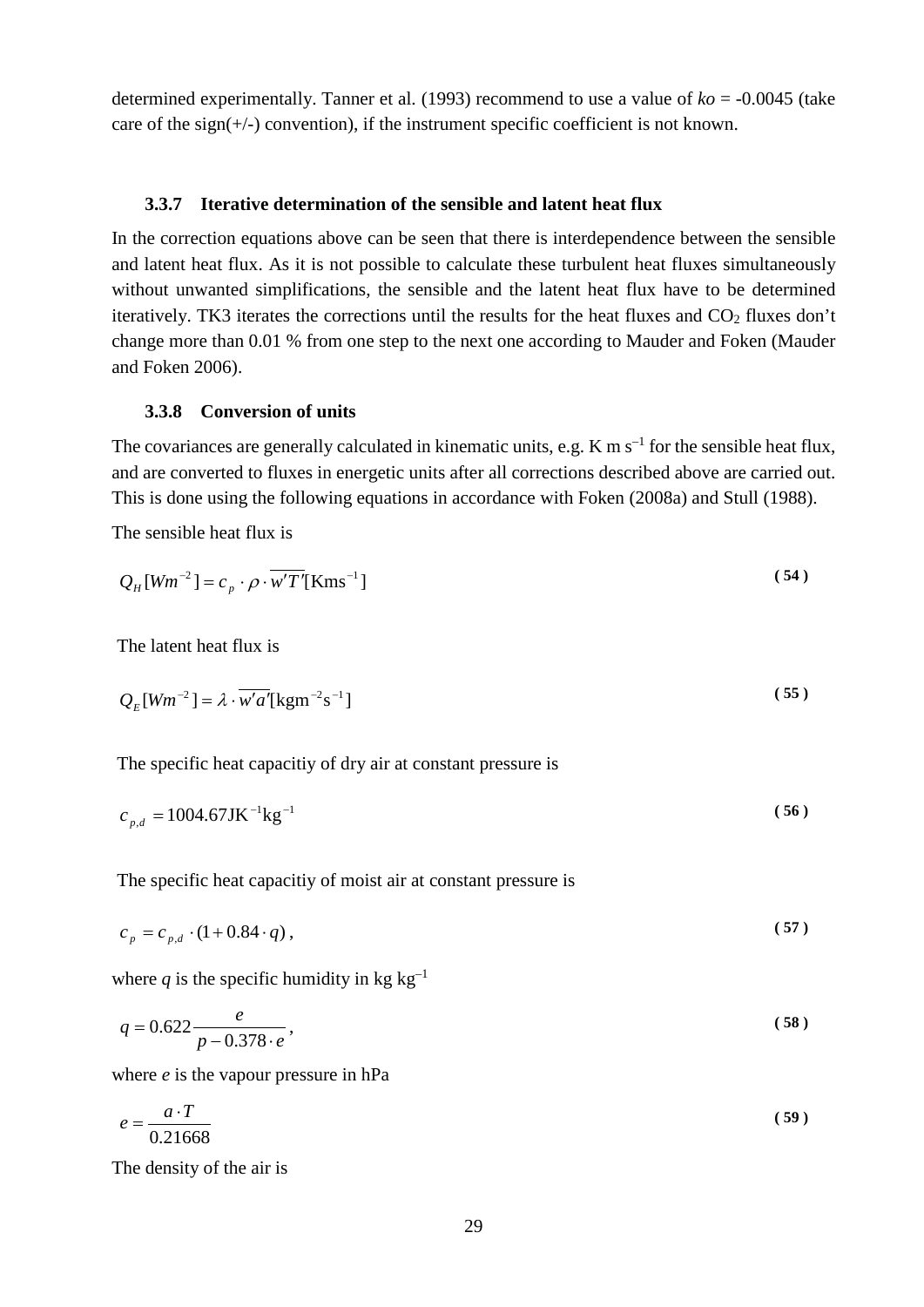$$
\rho = \frac{p[\text{Pa}]}{R_a \cdot T_v[\text{K}]},\tag{60}
$$

where  $R_a$  is the gas constant for dry air

$$
R_a = 287.0586 \text{Jkg}^{-1} \text{K}^{-1} \tag{61}
$$

and  $T_v$  the virtual temperature

$$
T_v = T(1 + 0.61q) \tag{62}
$$

If humidity measurements are not available the sonic temperature is used, which is nearly equal to the virtual temperature [\(Kaimal and Gaynor 1991\)](#page-61-14).

The specific heat of evaporation is

$$
\lambda[\text{Jkg}^{-1}] = 2501000 - 2370 \cdot t[°\text{C}] \tag{63}
$$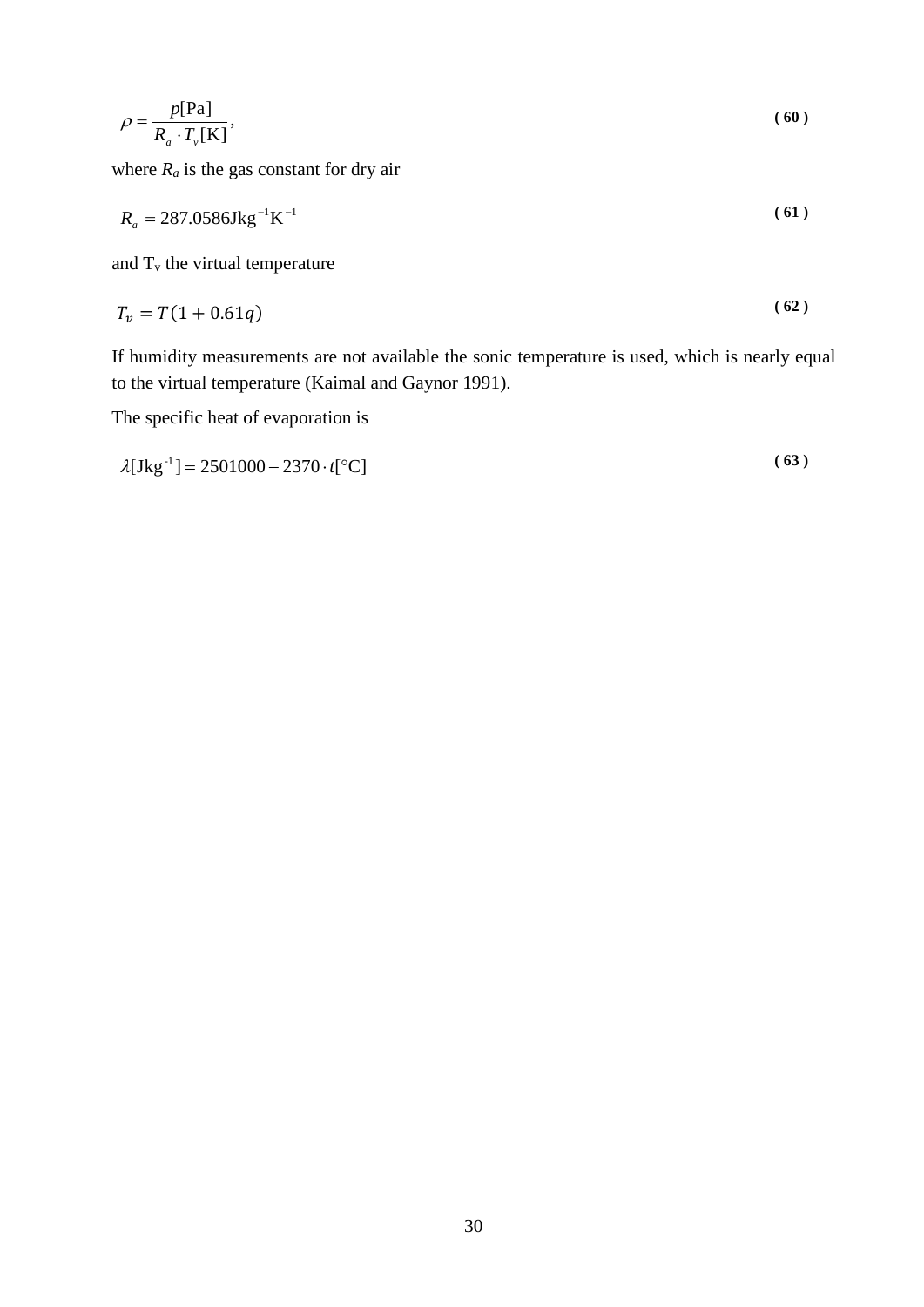# <span id="page-30-0"></span>**4 Quality control**

# <span id="page-30-1"></span>**4.1 Steady state test**

The steady state test according to Foken and Wichura [\(1996\)](#page-60-4) is based on developments of Russian scientists [\(Gurjanov et al. 1984\)](#page-61-15) and compares the statistical parameters determined for the averaging period and for short intervals within this period. For instance the time series for the determination of the covariance of the measured signals w (vertical wind) and x (horizontal wind component or scalar) of about 30 minutes duration will be divided into M=6 intervals of about 5 minutes. N is the number of measuring points of the short interval (N=6,000 for 20 Hz scanning frequency and a 5 minutes interval):

$$
\left(\overline{x'w'}\right)_i = \frac{1}{N-1} \left[ \sum_j x_j \cdot w_j - \frac{1}{N} \left( \sum_j x_j \cdot \sum_j w_j \right) \right]
$$
\n
$$
\overline{x'w'} = \frac{1}{M} \sum_i \left( \overline{x'w'} \right)_i
$$
\n(64)

This value will be compared with the covariance determined for the whole interval:

$$
\left[\overline{x'y'}\right]_{30\min} = \frac{1}{M \cdot N - 1} \left\{ \sum_{i} \left( \sum_{j} x_{j} \cdot y_{j} \right)_{i} - \frac{1}{M \cdot N} \left[ \sum_{i} \left( \sum_{j} x_{j} \right)_{i} \cdot \sum_{i} \left( \sum_{j} y_{j} \right)_{i} \right] \right\}
$$
(65)

A time series is considered to be steady state if the difference between both covariances *RNCov* is lower 30 %.

$$
RN_{\text{Cov}} = \frac{\left| \overline{(x'w')_{eq(50)} - (x'w')_{eq(51)}} \right|}{\overline{(x'w')_{eq(51)}}} \tag{66}
$$

This value is found by long experiences but is in a good agreement with other test parameters also of other authors [\(Foken and Wichura 1996\)](#page-60-4). The classification is given in Table 5.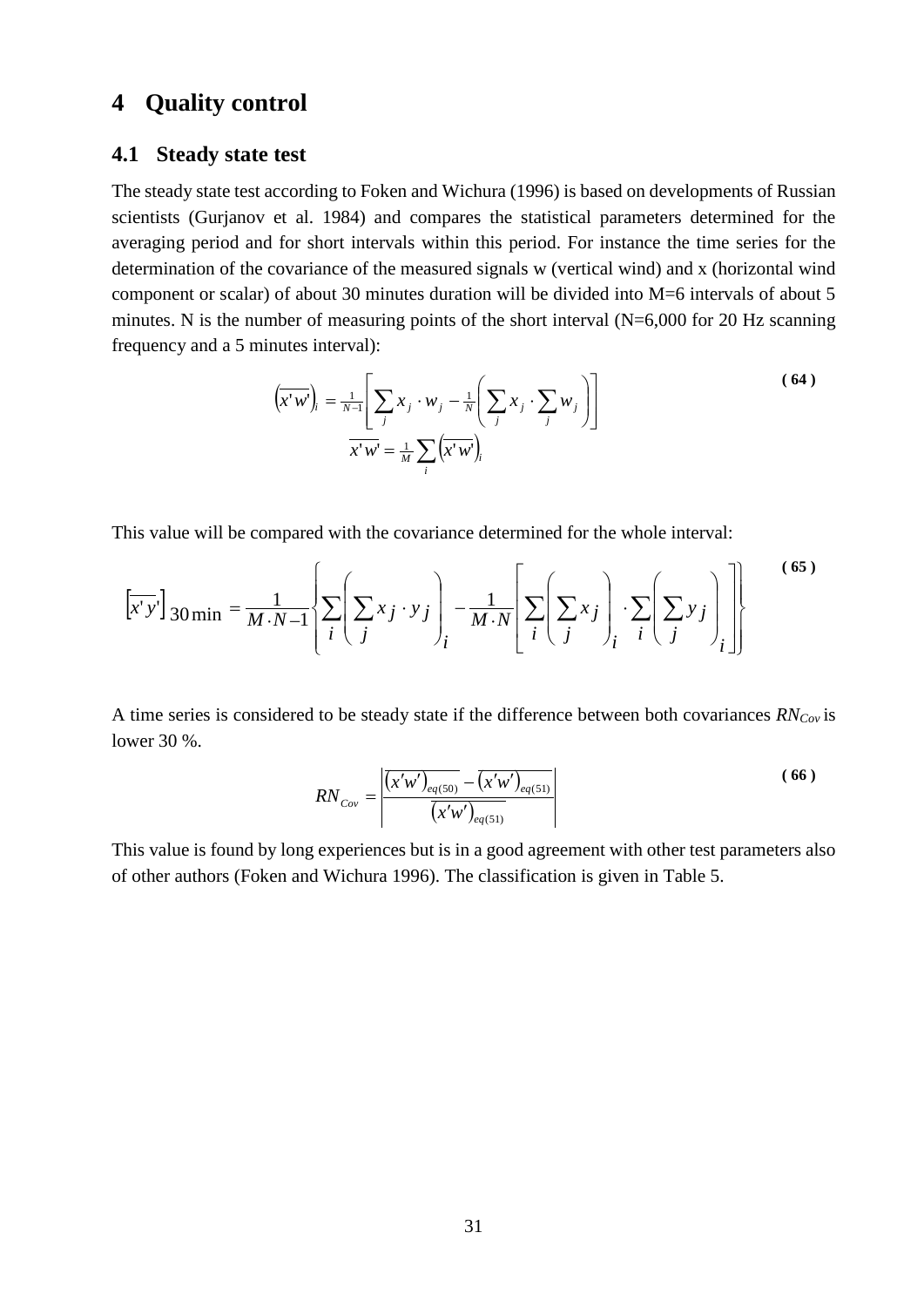| Class | range        |
|-------|--------------|
| 1     | $0 - 15 \%$  |
| 2     | 16-30 %      |
| 3     | $31 - 50%$   |
| 4     | $51 - 75%$   |
| 5     | 76-100 %     |
| 6     | $101 - 250%$ |
| 7     | 251-500 %    |
| 8     | 501-1000 %   |
| 9     | >1000%       |

**Table 5: Classification scheme for the steady state test after Foken [\(1999\)](#page-60-5)**

# <span id="page-31-0"></span>**4.2 Integral Turbulence Characteristics test**

To test the development of turbulent conditions the so-called flux-variance similarity is a good measure. This similarity means that the ratio of the standard deviation of a turbulent parameter and its turbulent flux is nearly constant or a function, e.g. of the stability. These so-called integral turbulence characteristics are basic similarity characteristics of the atmospheric turbulence [\(Kaimal and Finnigan 1994;](#page-62-4) [Foken and Wichura 1996\)](#page-60-4) and can be found in all textbooks [\(Stull](#page-63-9)  [1988;](#page-63-9) [Kaimal and Finnigan 1994;](#page-62-4) [Foken 2008a\)](#page-60-9). Foken and Wichura [\(1996\)](#page-60-4) used for their test such functions determined by Foken et al. [\(1991\)](#page-60-15). These functions depend on stability and have the general form for standard deviations of wind components

$$
\frac{\sigma_{u,v,w}}{u_*} = c_1 \cdot \left(\frac{z}{L}\right)^{c_2} \tag{67}
$$

where *u* is the horizontal or longitudinal wind component, *v* the lateral wind component,  $u^*$  the friction velocity and *L* the Obukhov length. For scalar fluxes the standard deviations are normalized by their dynamical parameters (e. g., the dynamical temperature *T\**)

$$
\frac{\sigma_x}{X_*} = c_1 \cdot \left(\frac{z}{L}\right)^{c_2} \tag{68}
$$

For coefficients see Table 6.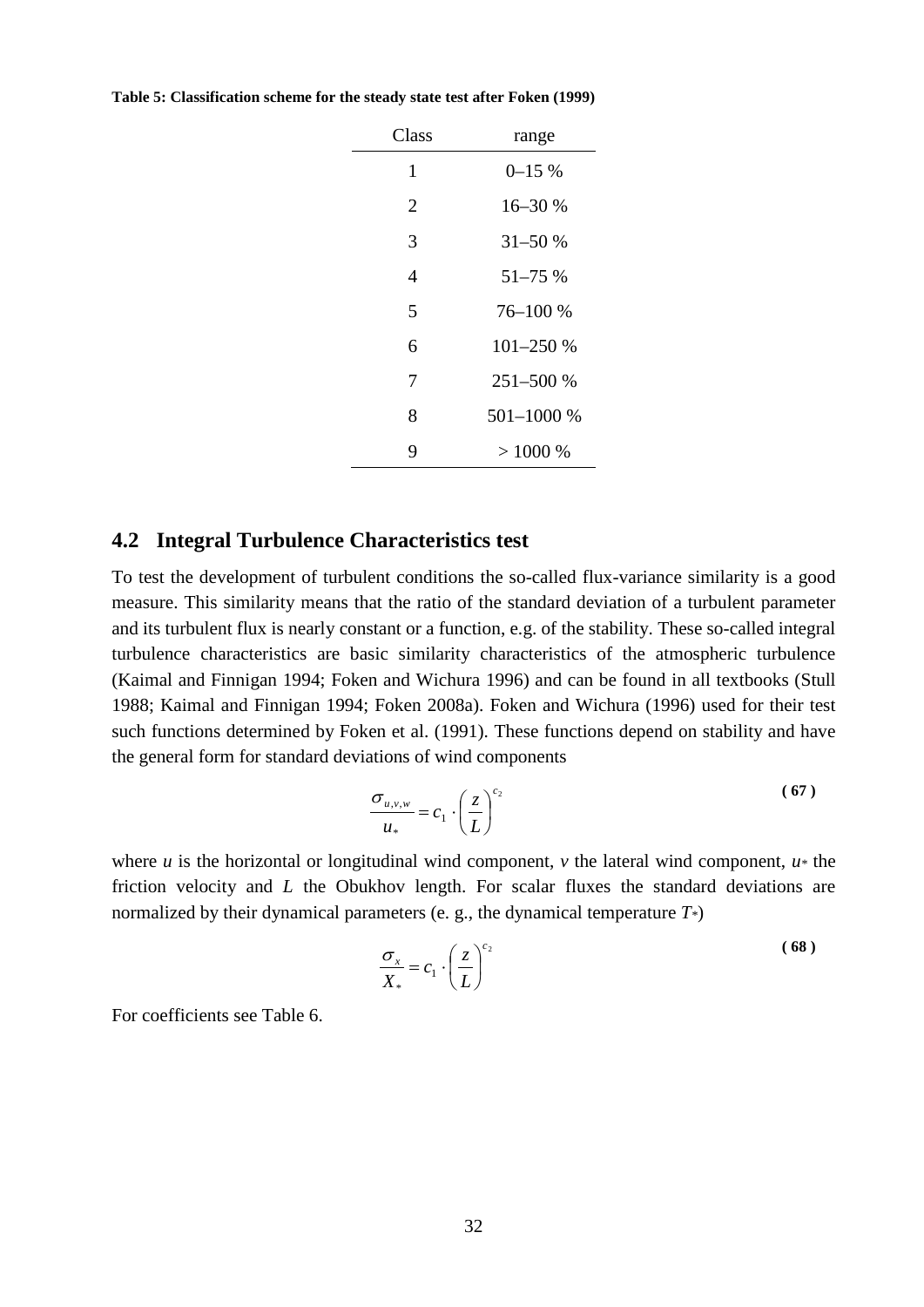| Parameter                                   | z/L                 | c <sub>I</sub> | c <sub>2</sub> |
|---------------------------------------------|---------------------|----------------|----------------|
| $\sigma_u$                                  | $0 > z/L > -0.032$  | 2.7            | $\overline{0}$ |
| $u_*$                                       | $-0.032 > z/L$      | 4.15           | 1/8            |
| $\sigma_{\mathbf{w}}$                       | $0 > z/L > -0.032$  | 1.3            | $\overline{0}$ |
| $u_*$                                       | $-0.032 > z/L$      | 2.0            | 1/8            |
|                                             | 0.02 < z/L < 1      | 1.4            | $-1/4$         |
| $\frac{\sigma_{\scriptscriptstyle T}}{T_*}$ | 0.02 > z/L > 0.062  | 0.5            | $-1/2$         |
|                                             | $-0.062 > z/L > -1$ | 1.0            | $-1/4$         |
|                                             | $-1 > z/L$          | 1.0            | $-1/3$         |

#### **Table 6: Constant values for** *c1* **und** *c2* **after Foken at al. [\(1991\)](#page-60-15)**

As there are no parameterisations for stable stratifications available, we used the same parameterisations as in the unstable case for |z/L|. Nevertheless, particularly the parameterisations for normalized temperature are not well defined for stable stratification. Therefore, TK3 offers the option to turn this test off in the parameter file (!use\_itc\_T). All quality tests are applied after the flux conversions and corrections.

For the neutral range the external forcing assumed by Johansson et al. [\(2001\)](#page-61-16) and analysed for the integral turbulence characteristics by Thomas and Foken [\(2002\)](#page-63-10) was considered with the Coriolis parameter *f*. This model has priority compared to the model after Table 6 in the stability range, which it is defined in Table 7.

| Table 7: Model for integral turbulence characteristics for near neutral stratifications after Thomas and Foken |  |
|----------------------------------------------------------------------------------------------------------------|--|
| (2002)                                                                                                         |  |

| Parameter              | $-0.2 < z/L < 0.4$                                                 |
|------------------------|--------------------------------------------------------------------|
| $\frac{\sigma_u}{u_*}$ | $0.44 \ln \left( \frac{z_+ \cdot f}{u_*} \right) + 6.3$ $z_+ = 1m$ |
| $\frac{\sigma_w}{u_*}$ | $0.21 \ln \left( \frac{z_+ \cdot f}{u_*} \right) + 3.1$ $z_+ = 1m$ |

For measurements inside the canopy  $(z < h_c)$  a parameterization according to Rannik et al. [\(2003\)](#page-63-11) should be applied

$$
\frac{\sigma_i}{u_*} = a_i \left\{ \exp\left[ -\alpha_i \left( 1 - \frac{z}{h_c} \right)^{\beta_i} \right] \left( 1 - \gamma_i \right) + \gamma_i \right\}
$$
\n
$$
i = u, v, w; \ z < h_c
$$
\n(69)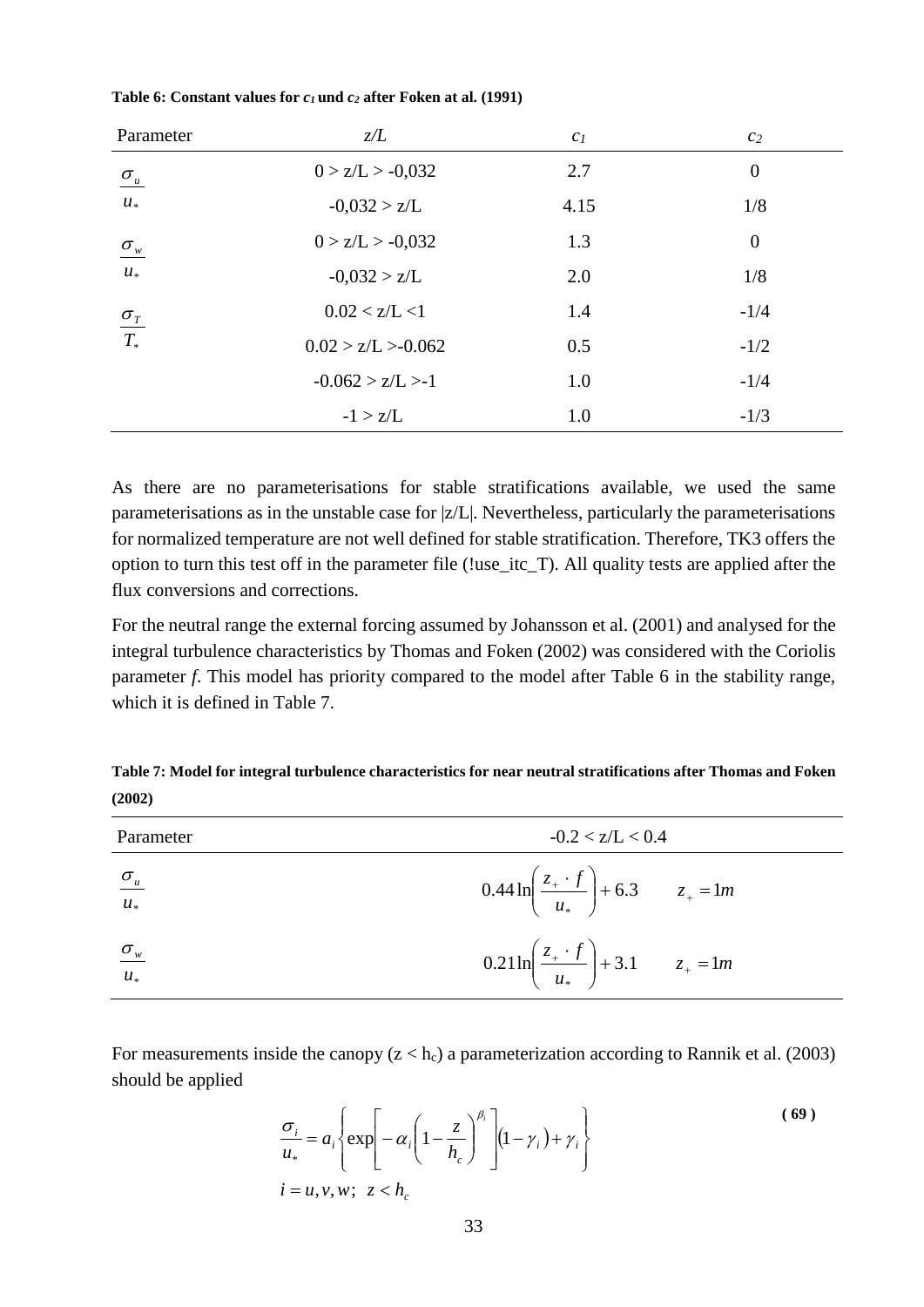and above the canopy the above given parameterizations are used. The values are given in Table 8. A selection of the coefficients sets is possible.

| Reference                         |   | $a_i$ | $\alpha_i$ | $\beta_i$ | γi      |
|-----------------------------------|---|-------|------------|-----------|---------|
| Rannik et al. (2003), neutral,    | u | 2.30  | 1.0        | 1.0       | $-0.3$  |
| for Hyytiäla site                 | V | 1.75  | 1.0        | 0.85      | $-0.2$  |
|                                   | W | 1.25  | 0.9        | 1.2       | $-0.63$ |
| Foken et al (2012a), near neutral | u | 2.01  | 8.97       | 1.37      | 0.29    |
| Waldstein Weidenbrunnen site      | V | 1.60  | 5.18       | 1.11      | 0.34    |
|                                   | W | 1.13  | 0.9        | 1.2       | $-0.63$ |

### **Table 8: Coefficients for Eq. (66)**

The test can be done for the integral turbulence characteristics of both parameters used to determine the covariance. The measured and the modelled parameter will be compared according to

| TT <sub>0</sub><br>$=$<br>$\mathbf{u} \circ \mathbf{v}$ | ັ<br>$\mathbf{v}$<br>$\lambda$<br>$\boldsymbol{\mathcal{N}}$<br>T7<br>T7<br>$\mathbf{\Lambda} *$<br>$\lambda r^*$<br>mod el<br>measurement | 70 |
|---------------------------------------------------------|--------------------------------------------------------------------------------------------------------------------------------------------|----|
|                                                         | u<br>$\boldsymbol{\lambda}$<br>v<br>$\mathbf{v}$<br>mod el                                                                                 |    |

If the test parameter  $ITC_{\sigma}$  *is* < 30 % a well developed turbulence can be assumed.

The ITC-test is not applied for the sensible heat flux (*HTs* or *HTp*) under direct neutral conditions, when the absolute value sensible heat flux is smaller than  $10Wm<sup>-2</sup>$ , because  $\sigma_T / T_*$  is not well defined in this case. The classification is given in Table 9.

**Table 9: Classification scheme for the integral turbulence characteristics test after Foken [\(1999\)](#page-60-5)**

| Class | Range       |
|-------|-------------|
| 1     | $0 - 15 \%$ |
| 2     | 16-30 %     |
| 3     | $31 - 50%$  |
| 4     | 51-75 %     |
| 5     | 76-100 %    |
| 6     | 101-250 %   |
| 7     | 251-500 %   |
| 8     | 501-1000 %  |
| 9     | > 1000 %    |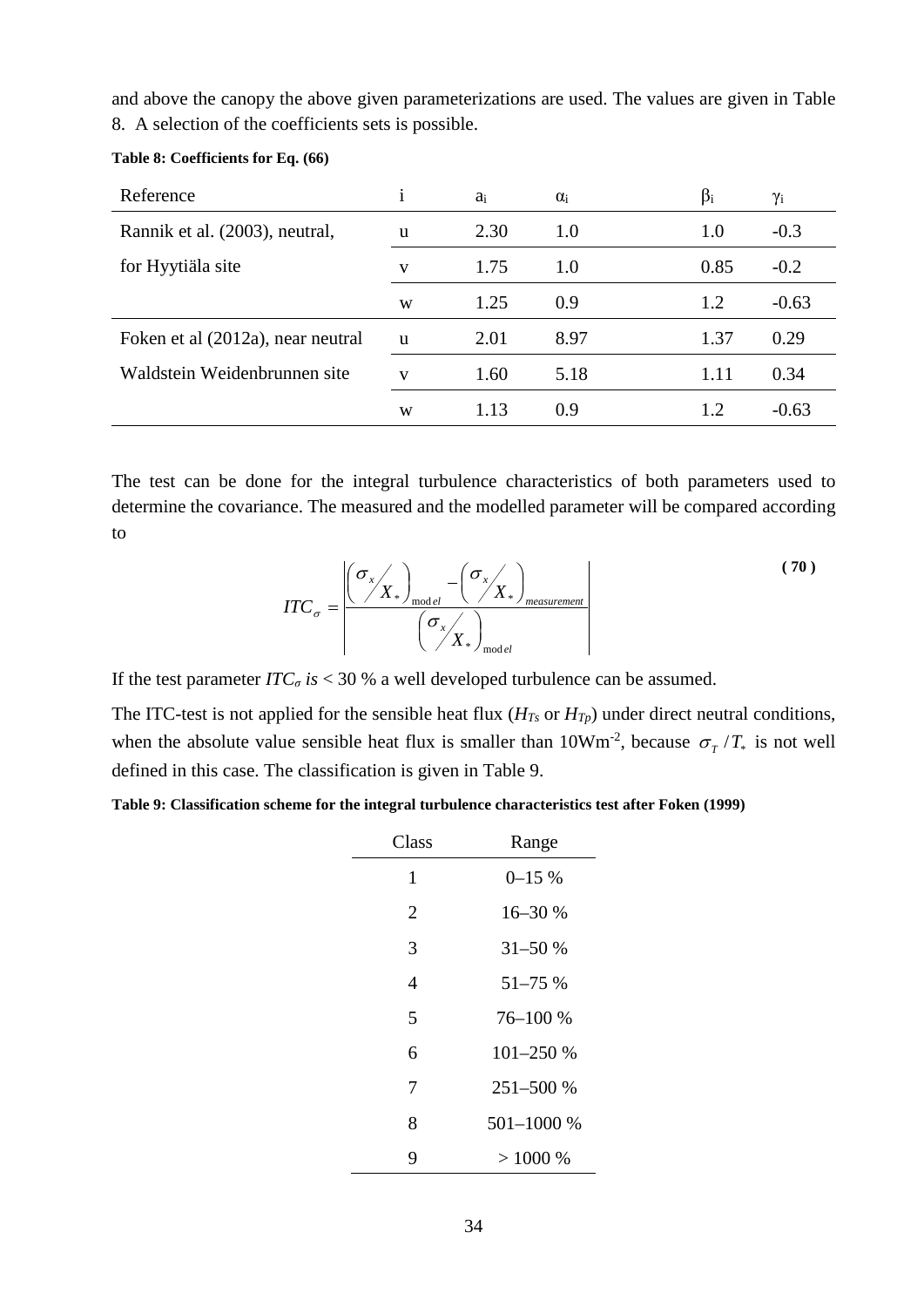# <span id="page-34-0"></span>**4.3 Overall flag systems**

An overall quality flag is created by the TK3 software for the test parameters friction velocity *ustar*, sensible heat flux determined by sonic temperature measurement *HTs*, sensible heat flux determined by platinum temperature measurement  $H_{Tp}$ , latent heat flux  $LvE$ , and the CO<sub>2</sub>-flux  $\overline{w'CO'}$ . Table 10 shows which test is applied for which test parameter.

The combined result of the applied tests can be summarized after three different classification schemes.

| Test         | Steady state                          | ITC $\sigma_u/u_*$ |      | ITC $\sigma_w/u_*$ ITC $\sigma_{T_s}/Ts_*$ ITC $\sigma_{T_p}/Tp_*$ |             |
|--------------|---------------------------------------|--------------------|------|--------------------------------------------------------------------|-------------|
| parameter    | test                                  | test               | test | test                                                               | test        |
| <b>Ustar</b> | $\overline{u'w'}$ , $\overline{v'w'}$ | X                  | X    |                                                                    |             |
| $H_{Ts}$     | w'T'                                  |                    | X    | X                                                                  |             |
| $H_{Tp}$     | $\overline{w'T'_p}$                   |                    | X    |                                                                    | $\mathbf X$ |
| LvE          | $\overline{w'a'}$                     |                    | X    |                                                                    |             |
| $w'CO'_2$    | w'CO'                                 |                    | X    |                                                                    |             |

**Table10: Overview of the applied tests for each test parameter**

# <span id="page-34-1"></span>**4.3.1 Scheme after Foken [\(1999\)](#page-60-5)**

Integral turbulence characteristics are calculated for w, u, T. The quality flag for one flux is composed of its result of the steady state test and the results of the ITC-test of the two time series, of which the covariance is calculated. If the results of the two ITC-tests do not agree, the higher flag or bigger deviation is used for the overall classification (Table 11, 12). For details see also Foken et al. [\(2004;](#page-60-6) [2012c\)](#page-61-3).

The uses of such a scheme must know the appropriate use of the flagged data. The presented scheme was classified (by micrometeorological experience) so classes 1 to 3 can be used for fundamental research, such as the development of parameterizations. The classes 4-6 are available for general use like for continuously running systems of the FLUXNET program. Classes 7 and 8 are only for orientation. Sometimes it is better to use such data instead of a gap filling procedure, but these data should not differ significantly from the data before and after these data in the time series. Data of class 9 should be excluded under all circumstances.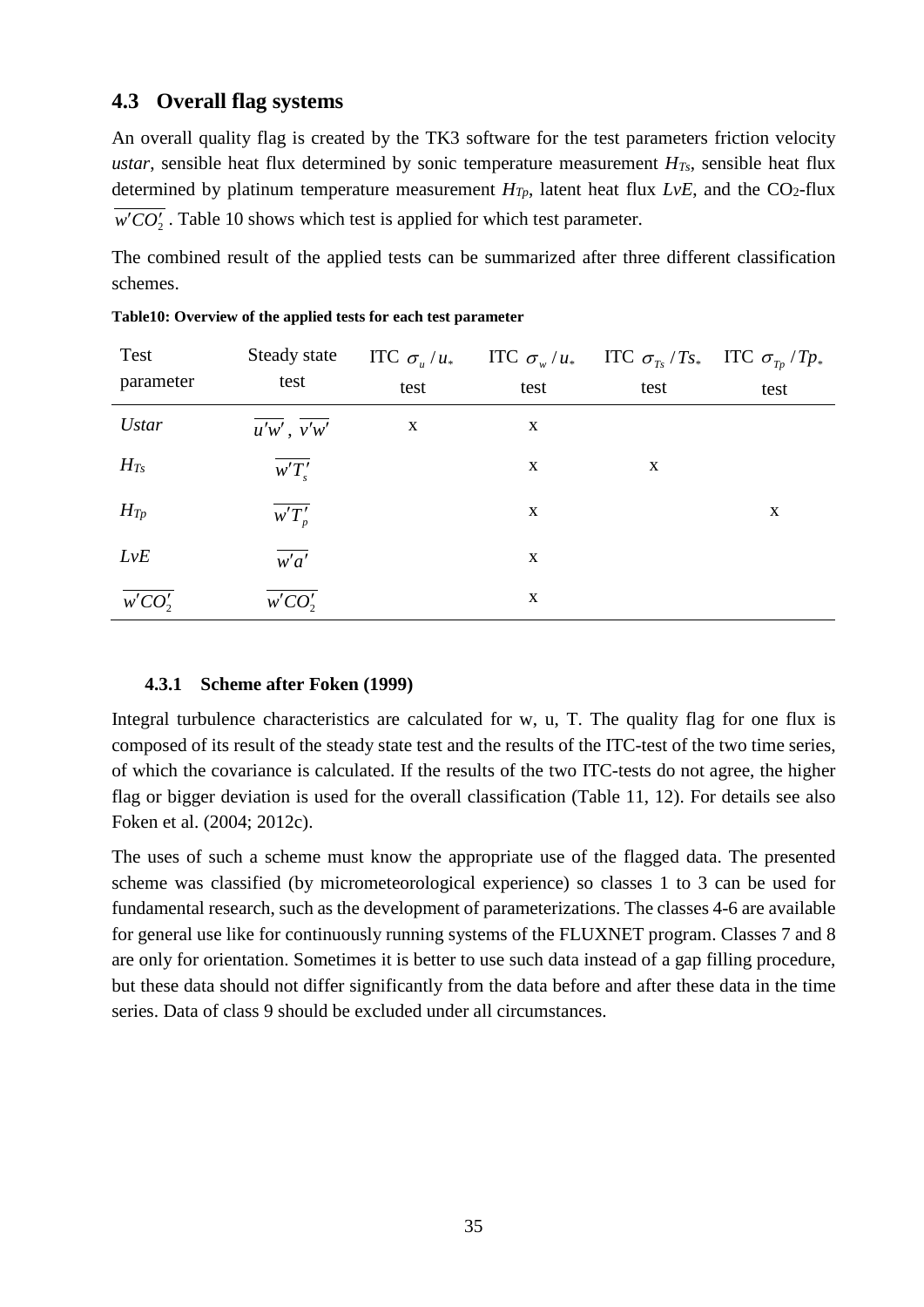#### **Table 11: Overall flag system after Foken [\(1999\)](#page-60-5)**

| steady state<br>$(\text{flag})$ | integral turbulence<br>characteristic<br>(flag) | Final<br>flag           |
|---------------------------------|-------------------------------------------------|-------------------------|
| $\mathbf{1}$                    | $1 - 2$                                         | $\mathbf{1}$            |
| $\overline{2}$                  | $1 - 2$                                         | $\boldsymbol{2}$        |
| $1 - 2$                         | $3 - 4$                                         | 3                       |
| $3 - 4$                         | $1 - 2$                                         | $\overline{\mathbf{4}}$ |
| $1 - 4$                         | $3 - 5$                                         | 5                       |
| 5                               | $\leq$ 5                                        | 6                       |
| $\leq 6$                        | $\leq 6$                                        | 7                       |
| $\leq 8$                        | $\leq 8$                                        | 8                       |
| 9                               | 9                                               | 9                       |

#### **Table 12: Overall flag system after Foken [\(1999\)](#page-60-5); deviations in %**

| steady state<br>(deviation in<br>$%$ ) | integral turbulence<br>characteristic<br>(deviation in %) | Final<br>flag  |
|----------------------------------------|-----------------------------------------------------------|----------------|
| $0 - 15$                               | $0 - 30$                                                  | 1              |
| $16 - 30$                              | $0 - 30$                                                  | $\overline{2}$ |
| $0 - 30$                               | $31 - 75$                                                 | 3              |
| $31 - 75$                              | $0 - 30$                                                  | 4              |
| $0 - 75$                               | $31 - 100$                                                | 5              |
| $76 - 100$                             | $0 - 100$                                                 | 6              |
| $0 - 250$                              | $0 - 250$                                                 | 7              |
| $0 - 1000$                             | $0 - 1000$                                                | 8              |
| >1000                                  | >1000                                                     | 9              |

### <span id="page-35-0"></span>**4.3.2 Scheme after Rebmann et al. [\(2005\)](#page-63-12)**

Integral turbulence characteristics are calculated for u, w, T (Table 13 and 14). This system was used for footprint calculations in combination with a data quality analysis [\(Rebmann et al. 2005;](#page-63-12) [Göckede et al. 2008\)](#page-61-0).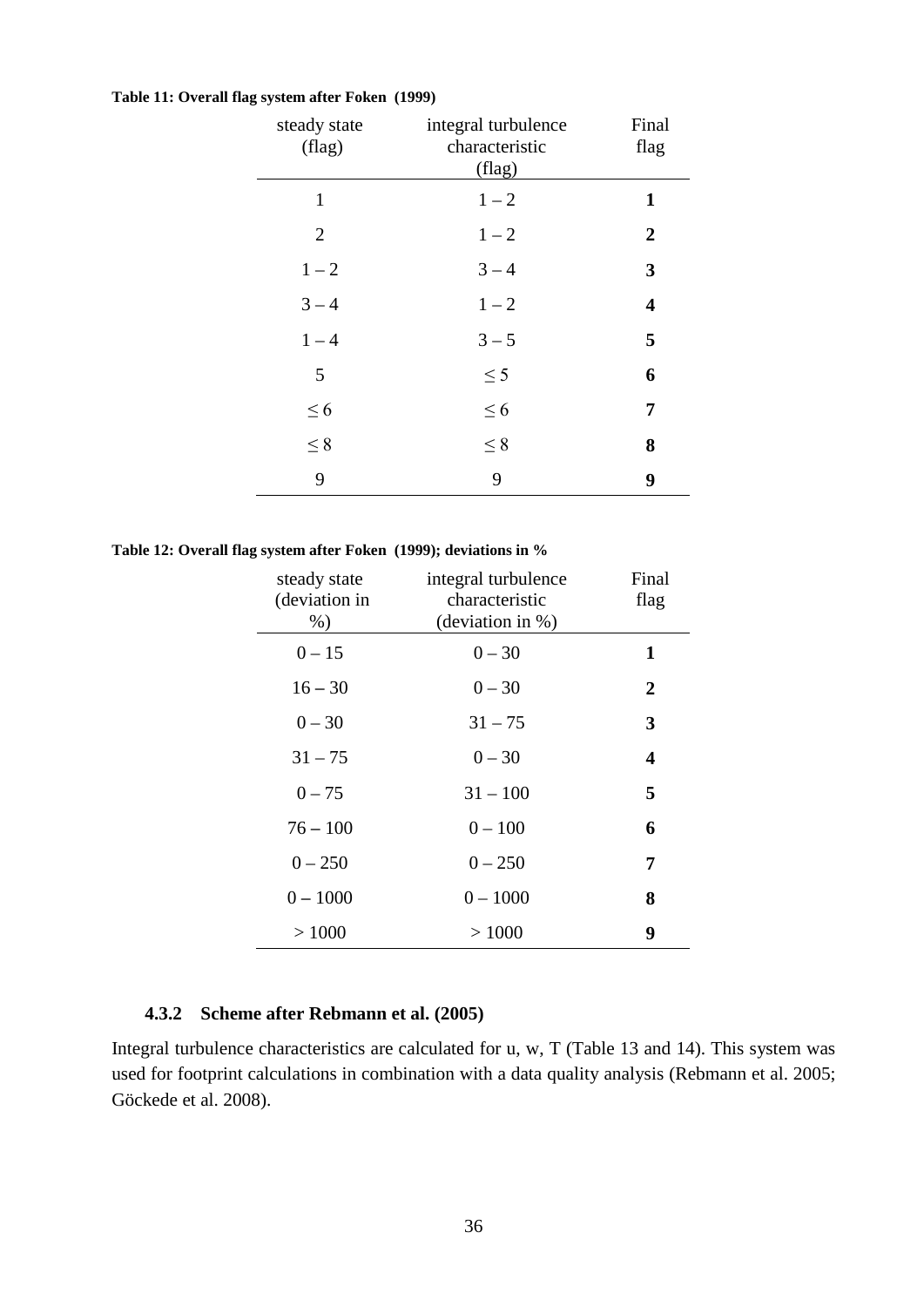| steady state<br>$(\text{flag})$ | integral turbulence<br>characteristic | Final<br>flag  |
|---------------------------------|---------------------------------------|----------------|
|                                 | (flag)                                |                |
| $1 - 2$                         | $1 - 2$                               | 1              |
| $1 - 2$                         | $3 - 4$                               | $\overline{2}$ |
| $3 - 4$                         | $3 - 4$                               | 3              |
| $3 - 4$                         | $5 - 6$                               | 4              |
| $5 - 9$                         | $7 - 9$                               | 5              |

### **Table 13: Overall flag system after Rebmann et al. [\(2005\)](#page-63-12)**

**Table 14: Overall flag system after Rebmann et al. [\(2005\)](#page-63-12); deviations in %**

| steady state  | integral turbulence | Final |
|---------------|---------------------|-------|
| (deviation in | characteristic      | flag  |
| $%$ )         | (deviation in $%$ ) |       |
| $0 - 30$      | $0 - 30$            | 1     |
| $0 - 30$      | $31 - 75$           | 2     |
| $31 - 75$     | 31-75               | 3     |
| $31 - 75$     | 76-250              | 4     |
| >75           | >250                | 5     |

The scheme after Rebmann et al. [\(2005\)](#page-63-12) is a simplified version of the scheme after Foken [\(1999\)](#page-60-5). Classes 1 and 2 are suitable for fundamental research. Classes 3 and 4 still can be used for continuously running measurement programs to obtain monthly or annual sums of fluxes. Data of quality flag 5 should be excluded for any further analysis.

# <span id="page-36-0"></span>**4.3.3 Scheme after the Spoleto agreement, 2004 for CarboEurope-IP**

Integral turbulence characteristics are calculated for w only, not for T (Table 15, 16). For details see also Mauder et al. [\(Mauder et al. 2013\)](#page-62-3).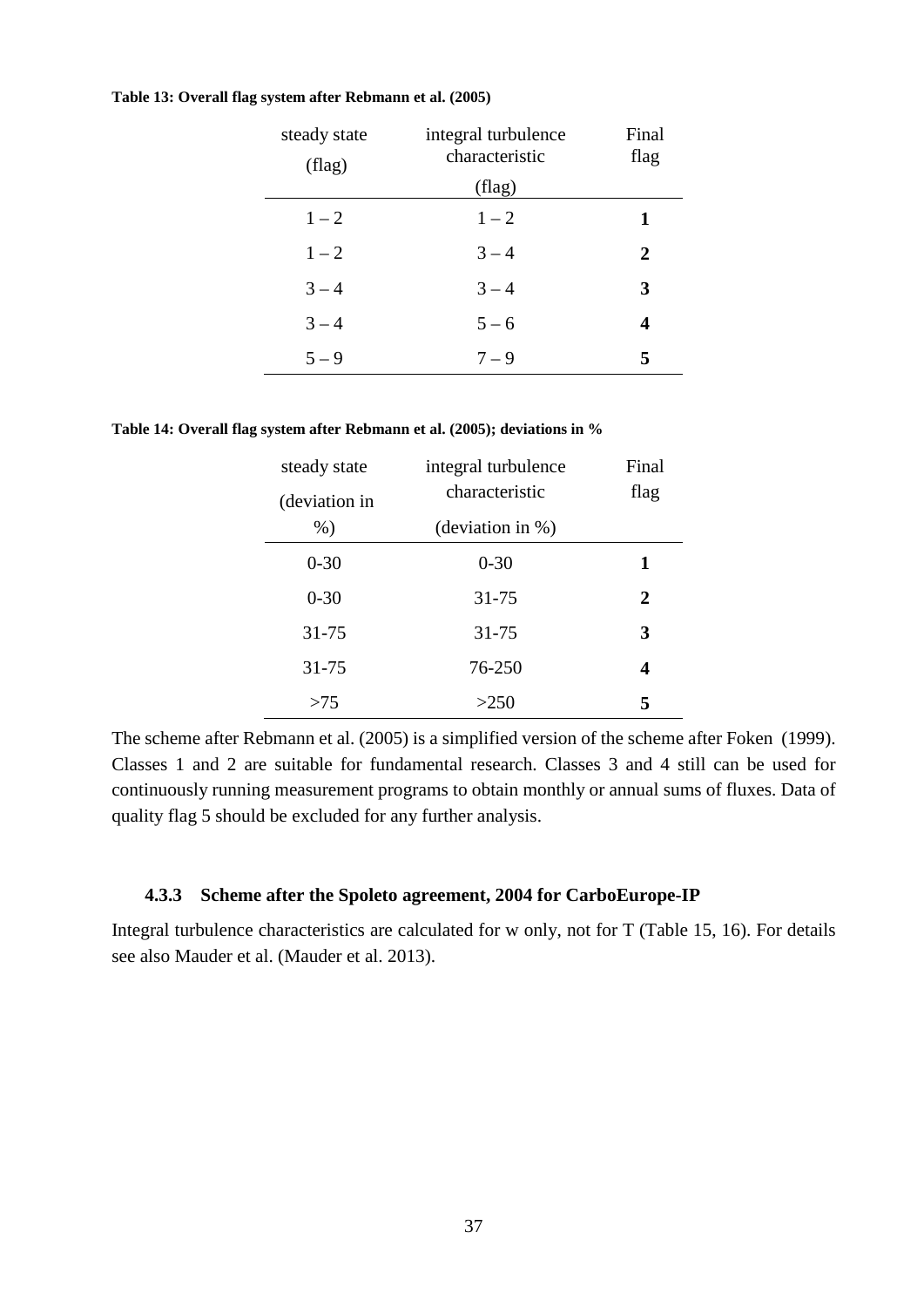| steady state<br>$_{\rm (flag)}$ | integral turbulence<br>characteristic<br>(flag) | Final<br>flag |
|---------------------------------|-------------------------------------------------|---------------|
| $1 - 2$                         | $1 - 2$                                         |               |
| $\leq$ 5                        | $\leq$ 5                                        |               |
| $>= 6$                          | $\geq$ 6                                        |               |

**Table 15: Overall flag system after the Spoleto agreement, 2004 for CarboEurope-IP**

**Table 16: Overall flag system after the Spoleto agreement, 2004 for CarboEurope-IP, deviations in %**

| steady state<br>(deviation in<br>$\%$ | integral turbulence<br>characteristic<br>(deviation in $%$ ) | Final<br>flag |
|---------------------------------------|--------------------------------------------------------------|---------------|
| $<$ 30                                | $<$ 30                                                       | 0             |
| < 100                                 | < 100                                                        |               |
| >100                                  | >100                                                         |               |

## <span id="page-37-0"></span>**4.3.4 Interpretation of the quality classes**

For practical application the quality flags can be interpreted in the following way:

Class 0: high quality data, use in fundamental research possible

Class 1: moderate quality data, no restrictions for use in long term observation programs

Class 2: low data quality, gap filling necessary

The quality flags of the different classification schemes presented contain more or less similar information (Table 17).

### **Table 172: Comparative overview of the different overall quality flag schemes presented**

|                        | Flags after Foken<br>$(1999)$ , see also<br>Foken et al. (2004;<br>2012c | Flags after Rebmann<br>et al. (2005) | Flags after the<br>Spoleto agreement,<br>see also Mauder et al.<br>(2013) |
|------------------------|--------------------------------------------------------------------------|--------------------------------------|---------------------------------------------------------------------------|
| high quality data, use | $1 - 3$                                                                  | $1 - 2$                              | $\boldsymbol{0}$                                                          |
| in fundamental         |                                                                          |                                      |                                                                           |
| research possible      |                                                                          |                                      |                                                                           |
| moderate quality       | $4 - 6$                                                                  | $3-4$                                |                                                                           |
| data, for use in long  |                                                                          |                                      |                                                                           |
| term observation       |                                                                          |                                      |                                                                           |
| programs               |                                                                          |                                      |                                                                           |
| low data quality, gap  | $7-9$                                                                    | 5                                    | 2                                                                         |
| filling necessary      |                                                                          |                                      |                                                                           |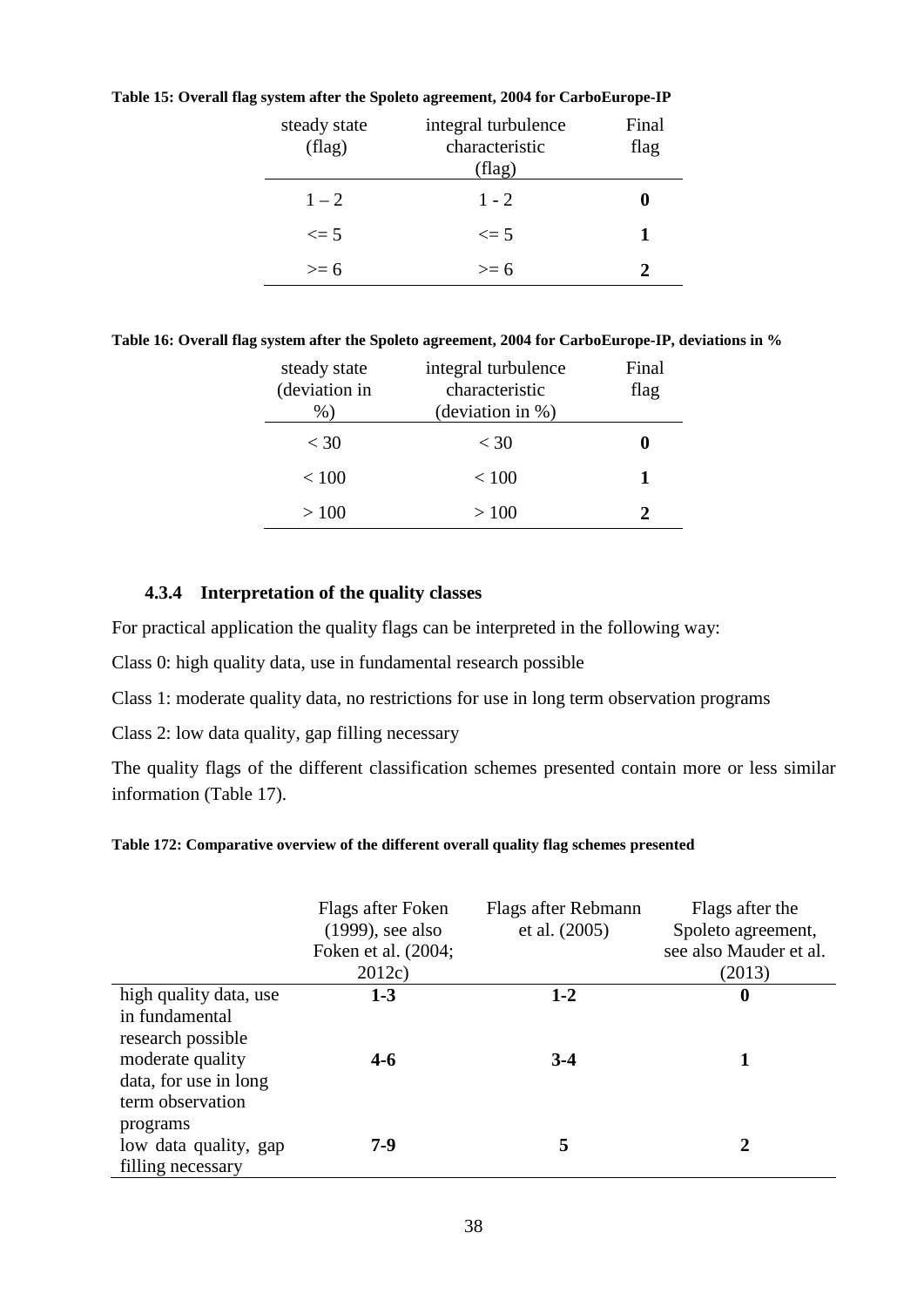# <span id="page-38-0"></span>**5 Special calculations**

# <span id="page-38-1"></span>**5.1 Spectra**

It is possible to calculate spectra and cospectra using TK3. If the option !spectra\_on is turned on, the calculation is done after the creation of the binary files. The output is also in the workdirectory. The file names are for the same periods as the binary files, just with spe as suffix instead of bin. These files are in comma-separated ASCII-format and have the following columns:

f,Su,Sv,Sw,STs,Sa,Sc,Sn2o,SCH4,Co uw,Co wTs,Co wa,Co wc,Co n2o, Co CH4

where f is the natural frequency, and S indicates the spectral energy density for a specific variable and Co indicates the cospectral energy density of two variables.

The spectral analysis is based on Stull [\(1988\)](#page-63-9) including bell tapering and linear detrending. The option !spectra was only programmed for test purposes. If the user decides to turn this option on we recommend careful plausibility tests of the results.

# <span id="page-38-2"></span>**5.2 Triple covariances**

TK3 also provides an option to calculate third order statistical moments or so-called triple covariances (!3rd moments). These results are written into a separate output file with a name ending on  $3<sup>rd</sup>001$ .csv in the work-directory. These files are in comma-separated ASCII-format and have the following columns:

T\_begin,T\_end,<w'u'u'> (m3 s-3),<w'v'v'> (m3 s-3),<w'w'w'> (m3 s-3),<w'Ts'Ts'> (K2 m s-1),<w'a'a'> (g2 m-5 s-1),<w'Ts'a'> (K g m-2 s-1),<Ts'Ts'Ts'> (K3),<a'a'a'> (g3 m-9),<w'w'Ts'> (K m2 s-2) ,<w'w'a'> (g m-1 s-2),<w'w'u'> (m3 s-3)

# <span id="page-38-3"></span>**5.3 Ogives**

It is possible to calculated fluxes for extending averaging time with TK3 using the option !ogives\_on. This calculation is based on the short term averaging interval and these covariances are then put together using Eq. (4) for increasing intervals up to 720 minutes. The output of this function is in the output-directory. This was only programmed for test purposes. If the user decides to turn this option on we recommend careful plausibility tests of the results.

# <span id="page-38-4"></span>**5.4 Storage flux**

A simple method for estimating the  $CO<sub>2</sub>$  storage flux  $F<sub>S</sub>$  from one point  $CO<sub>2</sub>$  measurements was suggested by Hollinger et al. [\(1994\)](#page-61-18). It assumes the same mean  $CO_2$  density  $\rho_C$  for the entire air column below measurement height (*zm*):

$$
F_{S} = \frac{\overline{\rho_{C(i+1)}} - \rho_{C(i-1)}}{t_{(i+1)} - t_{(i-1)}} z_{m}
$$
\n(71)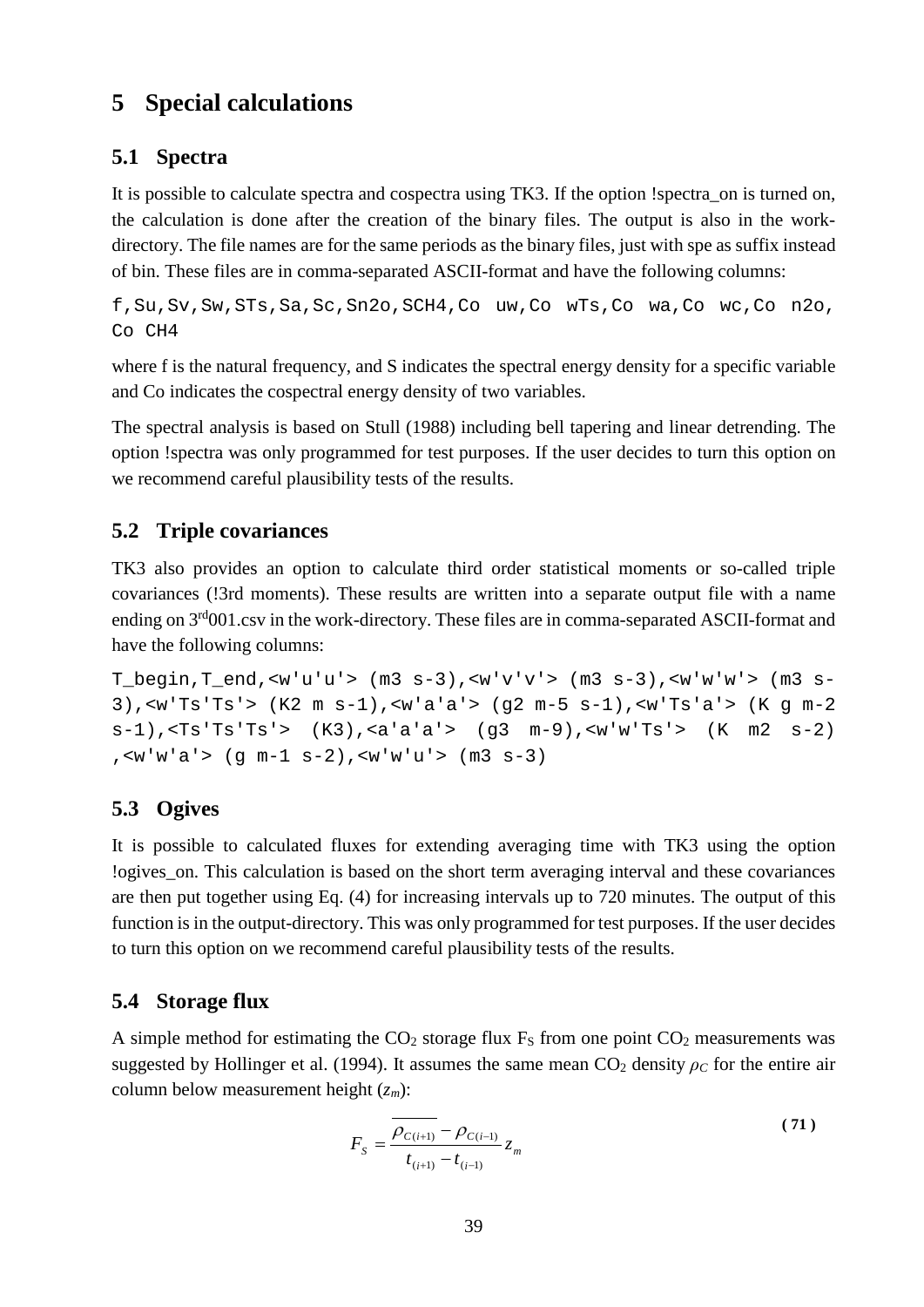where *i* denotes a certain measurement interval and *t* the time reference of a measurement interval. If the option !stor\_flux is set true then this calculation is conducted and this storage flux is added to the NEE output in the result file. Otherwise the NEE output corresponds to the corrected covariance between the vertical velocity  $w$  and  $CO<sub>2</sub>$ . This simple storage flux calculation is controversial, particularly for measurements above tall vegetation. It is not generally recommended and an analysis of CO<sub>2</sub> profile measurements may be preferable.

# <span id="page-39-0"></span>**5.5 Footprint**

In addition to the established quality-control procedures, such as the test of Foken and Wichura [\(1996\)](#page-60-4) it is also necessary to check whether the measurements at the tower are of the ecosystem flux of the target land cover [\(Göckede et al. 2008\)](#page-61-0). This problem is usually addressed using footprint models [\(Schmid 1997\)](#page-63-13). TK3 uses the footprint model of Kormann and Meixner [\(2001\)](#page-62-17) to determine the fraction of the footprint that lies in the area of interest. Up to two target land covers can be defined in a gridded map indicated by numbers 1 and 2. The rest of the area that is not targeted is indicated by 0. Areas, where no data are available can be indicated by a number as well, e.g. -9999. This map has to be saved as ARC-GIS/ESRI compatible ASCII grid with the suffix .asc (http://en.wikipedia.org/wiki/Esri\_grid). This file requires a header like the following example

| ncols        | 627             |
|--------------|-----------------|
| nrows        | 429             |
| xllcorner    | 4429831.1322128 |
| yllcorner    | 5348237.0618119 |
| cellsize     | 1 O             |
| NODATA value | -9999           |

Where ncols stands for the number of columns, nrows for the number of rows, xllcorner for the xcoordinate of the lower left corner of the map and yllcorner for the y-coordinate of the map. As coordinate system, we recommend using UTM, but it is also possible to use any other relative coordinates in units of metres. Of course the position of the tower has to be provided in the same coordinate system; this is done in the parameter for example in the following manner

```
#Sensor location in UTM coordinate system [REAL]
!m_easting 
654093 
!m_northing 
5350514
```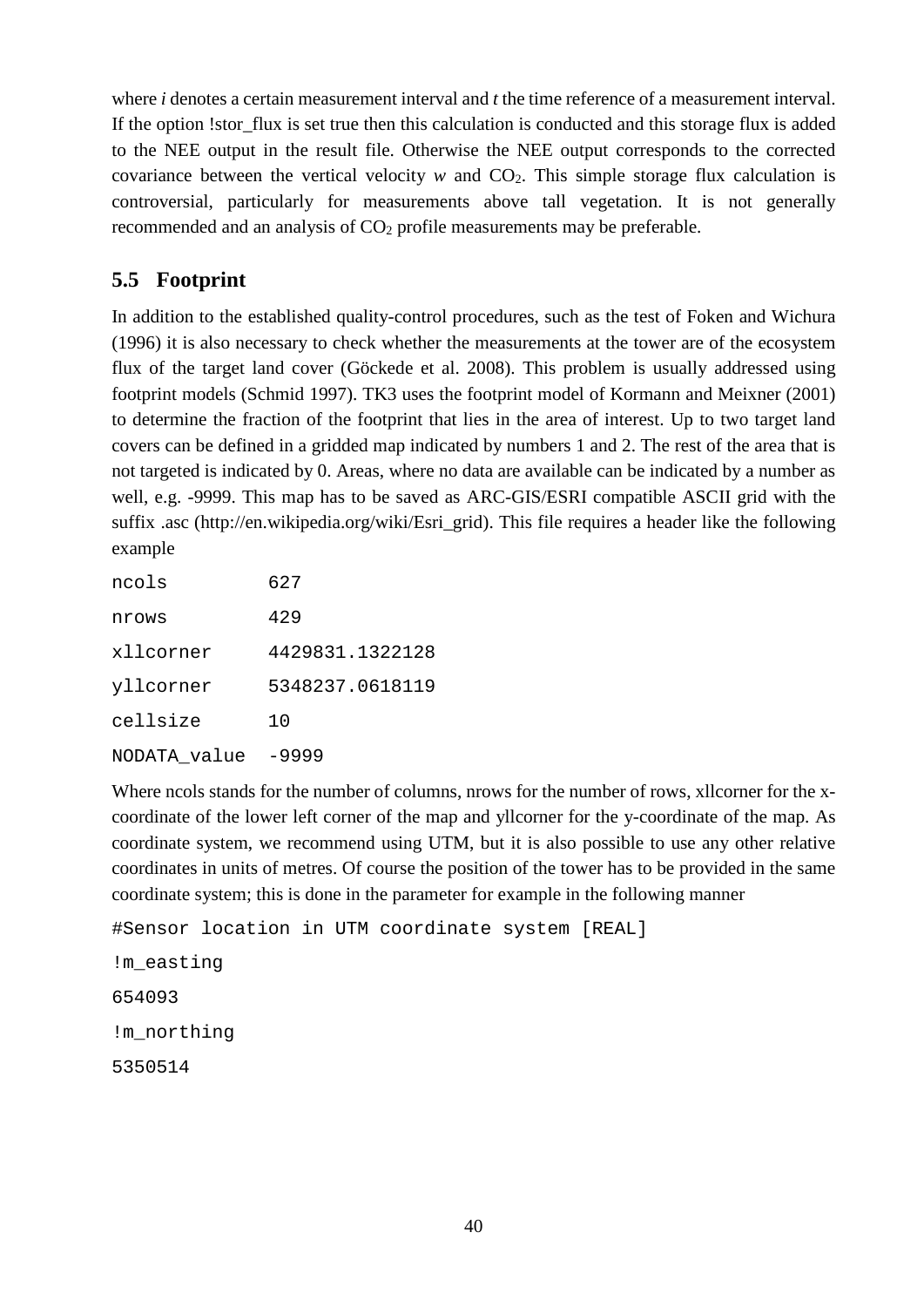# <span id="page-40-0"></span>**6 Data input/output formats**

The data formats described in the following section represent a standardised data format of already calibrated values in meteorological units. Besides the capability of reading these standard formats TK3 is also able to read the direct output files of data acquisition systems, e. g. output Campbell Scientific data loggers CR23X and CR10X, CR3000, CR5000, SLT-files produced by EDDYMEAS (meteotools, Jena) or file format of the data acquisition software ATEM [\(Ruppert](#page-63-14)  [2005\)](#page-63-14). A standard data format was developed for the data exchange in CarboEurope-IP.

# <span id="page-40-1"></span>**6.1 Format for high frequency raw data**

One important improvement of TK3 compared to the previous version is a more flexible and comfortable input routine. It is now possible (when choosing ASCIIcsv as input format) to read in data in comma-separated ASCII-format with up to 18 columns. The number and the order of the columns can be specified in the parameter-file. For the time-stamp the following formats are allowed, which also has to be defined in the parameter-file:

 $1 = CR23x$ , e.g. 254,1030,30.44

 $2 = TOA5$ , e.g. "2005-09-11 10:30:30.44"

3 = LabView, e.g. 254,10:30:30.44

Moreover, typical different units for specific columns can be selected in the parameter-file.

The old HIRATE input file format is still supported. Columns are separated by commas. For the number format decimal places are separated by a dot (1.23456). Missing values are indicated by '-9999.9'.

Coordinate system: Wind components u, v, w are normally defined in a right hand coordinate system if not differently specified (parameter !lefthand).

A file header information like this example is optional (parameter !header\_info):

```
High frequency data format
site: DE-Wei
time used: UTC
Name of responsible person: Matthias Mauder
Sonic type: CSAT3 **)
Analyser type: LI-7500 ***)
measuring height above ground (m): 2.70
canopy height (m): 0.50
orientation of the u-component (0-360): 220
Height above sea level (m): 72
Latitude (deg,min,sec): 52,13,55
Year of measurement: 2003
sampling frequency (Hz): 20
orientation of analyser against sonic (0-360): 220
sensor separation sonic - analyser (m): 0.30
```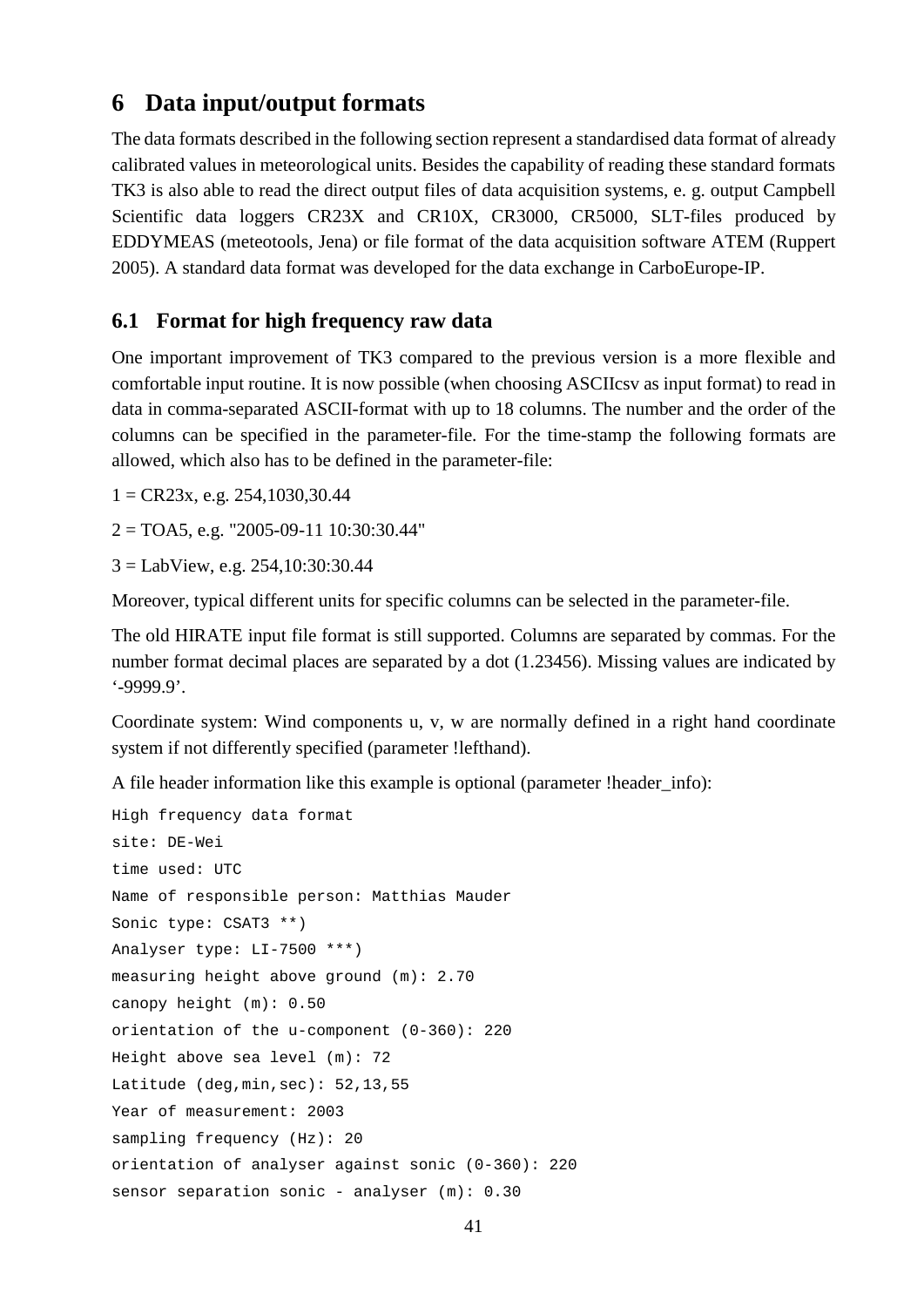sensor separation add. fast temperature sensor (m)\*): 0.05 time constant of add. fast temperature sensor  $(s)*$ ): 0.02 DOY, HHMM, SEC,  $u(m/s)$ ,  $v(m/s)$ ,  $w(m/s)$ , Ts(C), Tp(C),  $a(g/m3)$ , CO2(mmol/m3) 121,1200,00.10, 3.455,-0.123, 0.045, 18.18, 17.72, 8.423, 15.371

The data producer can decide about the decimal places as well as about the length of the data files.

```
*) sensor type not available at all sites, line is optional
**) please use only: CSAT3, USA-1, Solent-HS, Solent-R2, Solent-R3, ATI-K, 
Young
***) please use only LI-7500, LI-6262, LI-7000, KH20
```
Convention about the file names: SSSSSS\_H####.dat

SSSSSS: abbreviation code of the station, e.g. DE-Wei for Waldstein/Weidenbrunnen

####: running number of the files (4digits), please number the data files continuously.

Normally, all the information about the measurement setup is provided in the parameter file. This option is only suitable, if the configurations don't change for one run of the program. The file header information is an optional input for the calculations and quality tests in TK3. Changes in the measurement setup can be tracked as they are given in the beginning of each file and can be considered for the calculations.

# <span id="page-41-0"></span>**6.2 Low frequency reference data**

Accurate reference data for temperature, humidity and pressure are necessary for meteorological calculations during the eddy covariance data post processing. These are usually averaged over time periods like 5 or 10 minutes.

A file header information like this example is optional (parameter !header\_info):

```
Low frequency reference data format
site: DE-Wei
time used: UTC
Name of responsible person: Matthias Mauder
measuring height above ground (m): 2.70
canopy height (m): 0.50
DOY,HHMM,SEC(begin),DOY,HHMM,SEC(end),T_ref(C),a_ref(g/m3),p_ref(hPa)
121,1200,00,121,1210,00,19.532,10.7992,1013.0
```
#### Convention about the file names: SSSSSS\_L####.dat

SSSSSS: abbreviation code of the station, e.g. DE-Wei for Waldstein/Weidenbrunnen ####: running number of the files, number the data files continuously.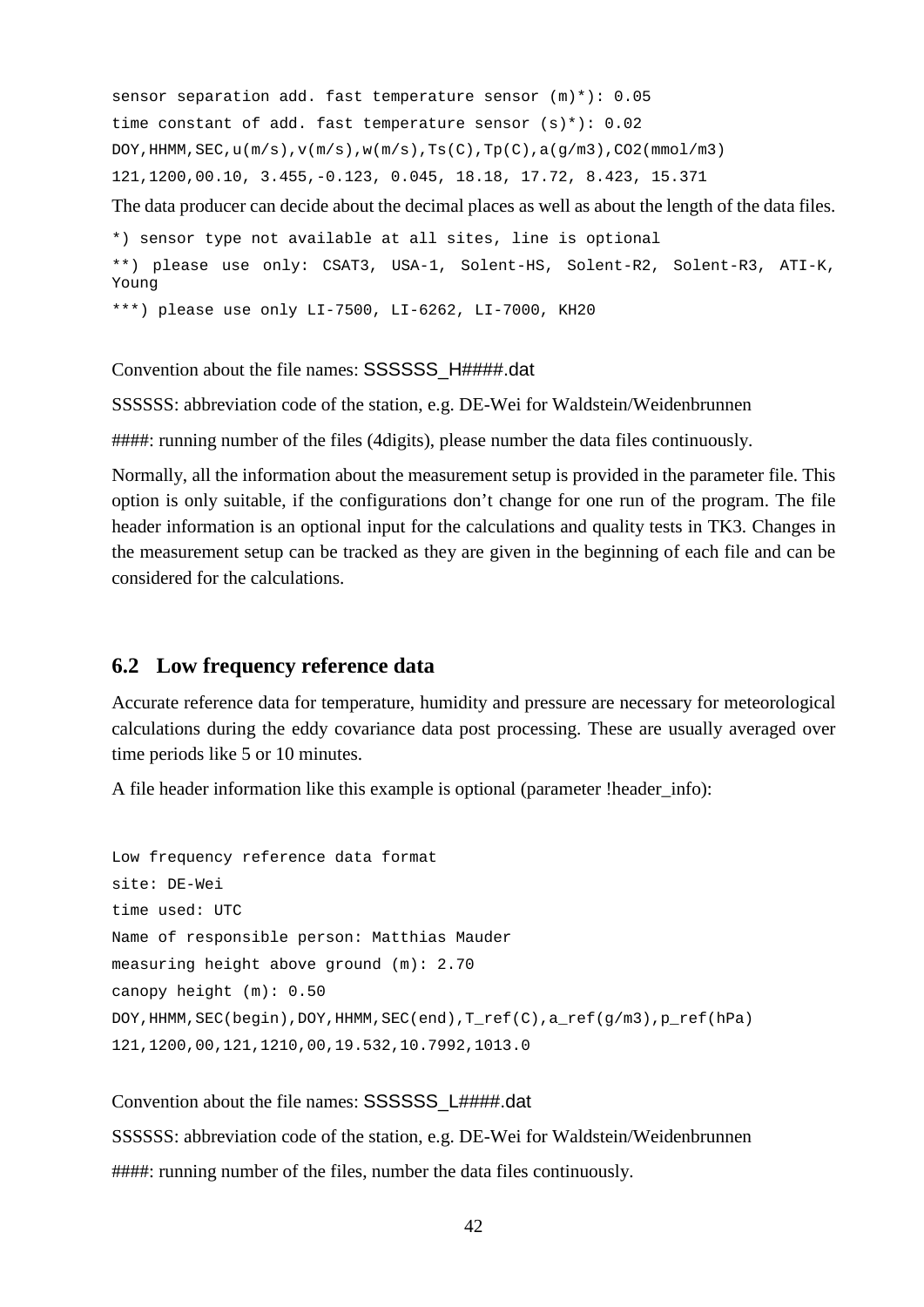# <span id="page-42-0"></span>**6.3 5-min and 30-min averaged data**

High-frequency data files are often useful to find the reason for possible errors. However, only averaged data are available sometimes. Then, it is possible to use averaged data as input data for TK3 alternatively. This option can also be useful for reanalyzing data that were previously processed by TK3 with different setting for corrections or quality tests. These averaged input files contain averages, variances and covariances for 5 minute intervals. It is necessary to have averages not longer than 5 minutes to make it possible to perform the steady state quality test. If only averages of 30 minutes are available, the steady state test cannot be performed.

Coordinate system: wind components u, v, w are defined in a right hand coordinate system.

Convention about the file names: SSSSSS\_5M###.CSV

SSSSSS: abbreviation code of the station, e.g. DE-Wei for Waldstein/Weidenbrunnen

5M: for 5 minute averaging interval

###: running number of the files, number continuously

CSV: file suffix

Header line with identifier for the quantity and its unit

Dot as decimal separator, columns comma-separated, -9999.9 as identifier for wrong or missing values.

Different formats for averaged data are available in TK3. These can be selected in the parameterfile (!format\_cov). See also EXAMPLE\_5M001.CSV. This file corresponds to format\_cov == 2.

If the quantities, which are listed in a column, are not measured, please fill up these columns with -9999.9. In order to be able to calculate averages, variances and covariances, it is necessary to have information about the specific number of values.

T\_begin: Beginning of the averaging interval

T\_end: Ending of the averaging interval

u(m/s): horizontal wind component for the direction in which the sonic is oriented

v(m/s): horizontal wind component for the direction rectangular to the orientation of the sonic

w(m/s): vertical wind component

Ts(C): sonic temperature

Tp(C): temperature from an additional fast response sensor, PT150 or Fine Wire Thermocouple

a(g/m3): absolute humidity averaged from turbulence measurement

CO2(mmol/m3): CO2 concentration averaged from turbulence measurement

T\_ref(C): temperature measurement from a slow response reference sensor

a\_ref(g/m3): absolute humidity from a slow response reference sensor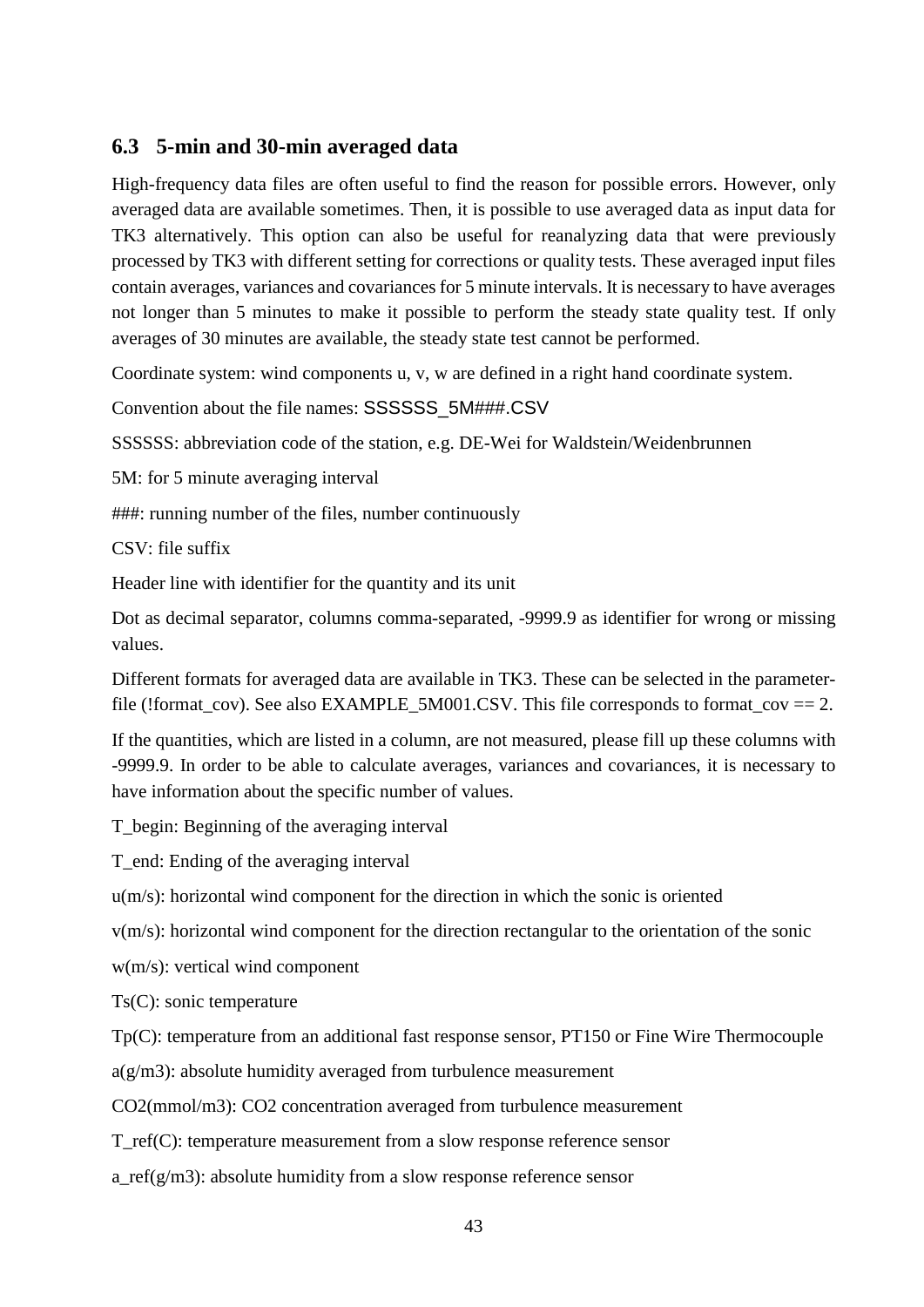p\_ref(hPa): air pressure

 $Var(u)$ ,  $Var(v)$ ,  $Var(w)$ : Variance of the wind components

Var(Ts): Variance of sonic temperature

Var(Tp): Variance of Temperature from a additional fast response sensor

Var(a): Variance of absolute humidity

Var(CO2): Variance of CO2 concentration

 $Cov(u'v')$ : Covariance between the wind components u and v

 $Cov(v'w')$ : Covariance between the wind components v and w

 $Cov(u'w')$ : Covariance between the wind components u and w

Cov(u'Ts'), Cov(v'Ts'), Cov(w'Ts'): Covariance between the three wind components and the sonic temperature

Cov(u'Tp'), Cov(v'Tp'), Cov(w'Tp'): Covariance between the three wind components and the temperature from an additional fast response sensor

Cov(u'a'), Cov(v'a'), Cov(w'a'): Covariance between the three wind components and absolute humidity

Cov(u'CO2'), Cov(v'CO2'), Cov(w'CO2'): Covariance between the three wind components and the CO2 concentration

 $N(u)$ ,  $N(v)$ ,  $N(w)$ ,  $N(Ts)$ ,  $N(Tp)$ ,  $N(a)$ ,  $N(CO2)$ : Number of values for the respective quantity

 $N(u'v')$ ,  $N(v'w')$ ,  $N(u'w')$ ,  $N(u'Ts')$ ,  $N(v'Ts')$ ,  $N(w'Ts')$ ,  $N(u'Tp')$ ,  $N(w'Tp')$ ,  $N(w'Tp')$ ,  $N(u'a')$ , N(v'a'), N(w'a'), N(u'CO2'), N(v'CO2'), N(w'CO2'): Number of values going into the calculation of the respective covariance

Cov[q'Ts']: covariance between specific humidty q and sonic temperature Ts, used for the Schotanus correction of the sonic temperature variance

h<sub>2o</sub> lag, co<sub>2</sub> lag: lag in time-steps of the automatic delay time determination by maximizing the covariance

If fluxes of the additional scalars N2O and CH4 shall be calculated (!format  $cov = 8$ ) then the statistics of these data are appended in subsequent columns:

N2O[nmol/mol], Var[N2O], Cov[u'N2O'], Cov[v'N2O'], Cov[w'N2O'], N(N2O), N(u'N2O'), N(v'N2O'), N(w'N2O'), lag(N2O), CH4[nmol mol], Var[CH4], Cov[u'CH4'], Cov[v'CH4'], Cov[w'CH4'], N(CH4), N(u'CH4'), N(v'CH4'), N(w'CH4'), lag(CH4)

# <span id="page-43-0"></span>**6.4 Output of error estimates**

The random error of the flux measurements is output in a separate file in the work directory called XXXXX\_E001.csv if desired (!format\_cov = 7; errors = T), . All calculations are as describe by Mauder et al. (2013). The random error due to the stochastic nature of turbulence (variance of a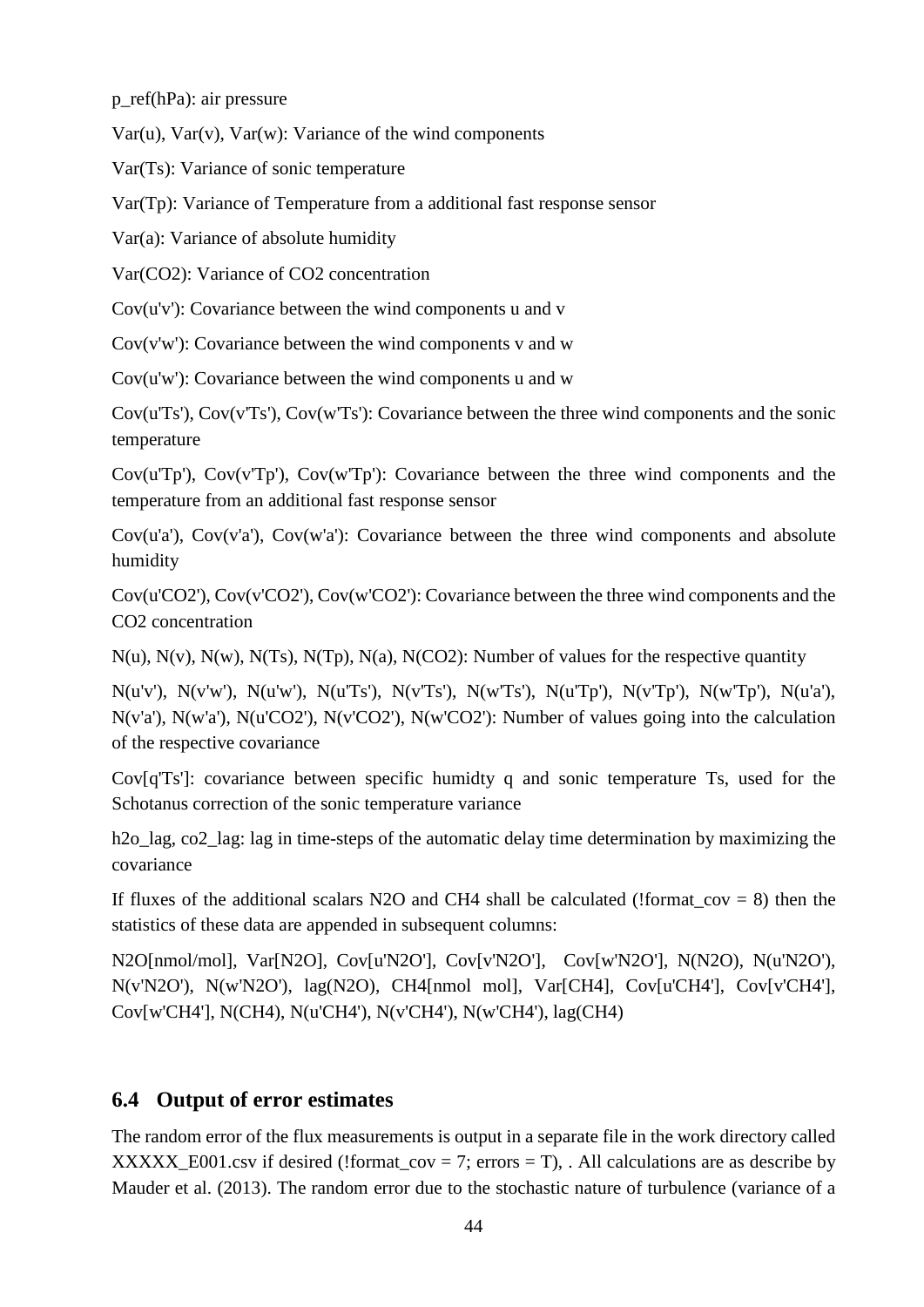covariance, Finkelstein and Sims, 2001) is labeled rerr\_ and the random error due to instrumental noise is labeled noise\_. The columns are named as follows:

T\_begin, T\_end, rerr\_uw, rerr\_vw, rerr\_wTs, rerr\_wH2O, rerr\_wCO2, rerr\_wN2O, rerr\_wCH4, noise\_uw, noise\_vw, noise\_wTs, noise\_wH2O, noise\_wCO2, noise\_wN2O, noise\_wCH4

# <span id="page-44-0"></span>**6.5 Output in result file**

The first 34 columns of the result file contain the same quantities as in the 5-min or 30-min statistics file. However the corrections are now applied. Then follow:

Nvalue: Number of values in time interval (for u)

dir [°]: wind direction in degrees

ustar [m/s]: friction velocity

HTs[W/m2]: sensible heat flux from sonic temperature after application of all selected corrections and conversions

HTp[W/m2]: sensible heat flux from additional fine-wire temperature probe

LvE [W/m2]: latent heat flux

z/L: stability parameter,  $z = z_m - d$ ; L is the Obukhov-length calculated with the actual temperature and the sensible heat flux

z/L-virt: stability parameter,  $z = z_m-d$ ; L is the Obukhov-length calculated with the virtual temperature and the buoyancy flux (correct but not so common)

Flag(ustar): combined QA/QC-flag for ustar

Flag(HTs): combined QA/QC-flag for HTs

Flag(HTp): combined QA/QC-flag for HTp

Flag(LvE): combined QA/QC-flag for LvE

Flag(wCO2): combined QA/QC-flag for Cov(w'CO2')/NEE

T\_mid: middle of time interval

FCstor[mmol/m2s]: storage flux

NEE [mmol/m2 s]: net ecosystem exchange comprising the Cov(w'CO2') and the storage flux if selected

Footprint\_trgt\_1: proportion of footprint from target area 1

Footprint\_trgt\_2: proportion of footprint from target area 2

Ftprnt\_xmax[m]: x-distance of the maximum of the footprint function

r\_err\_ustar[%], r\_err\_HTs[%], r\_err\_LvE[%], r\_err\_co2[%], noise\_ustar[%], noise\_HTs[%], noise\_LvE[%], noise\_co2[%]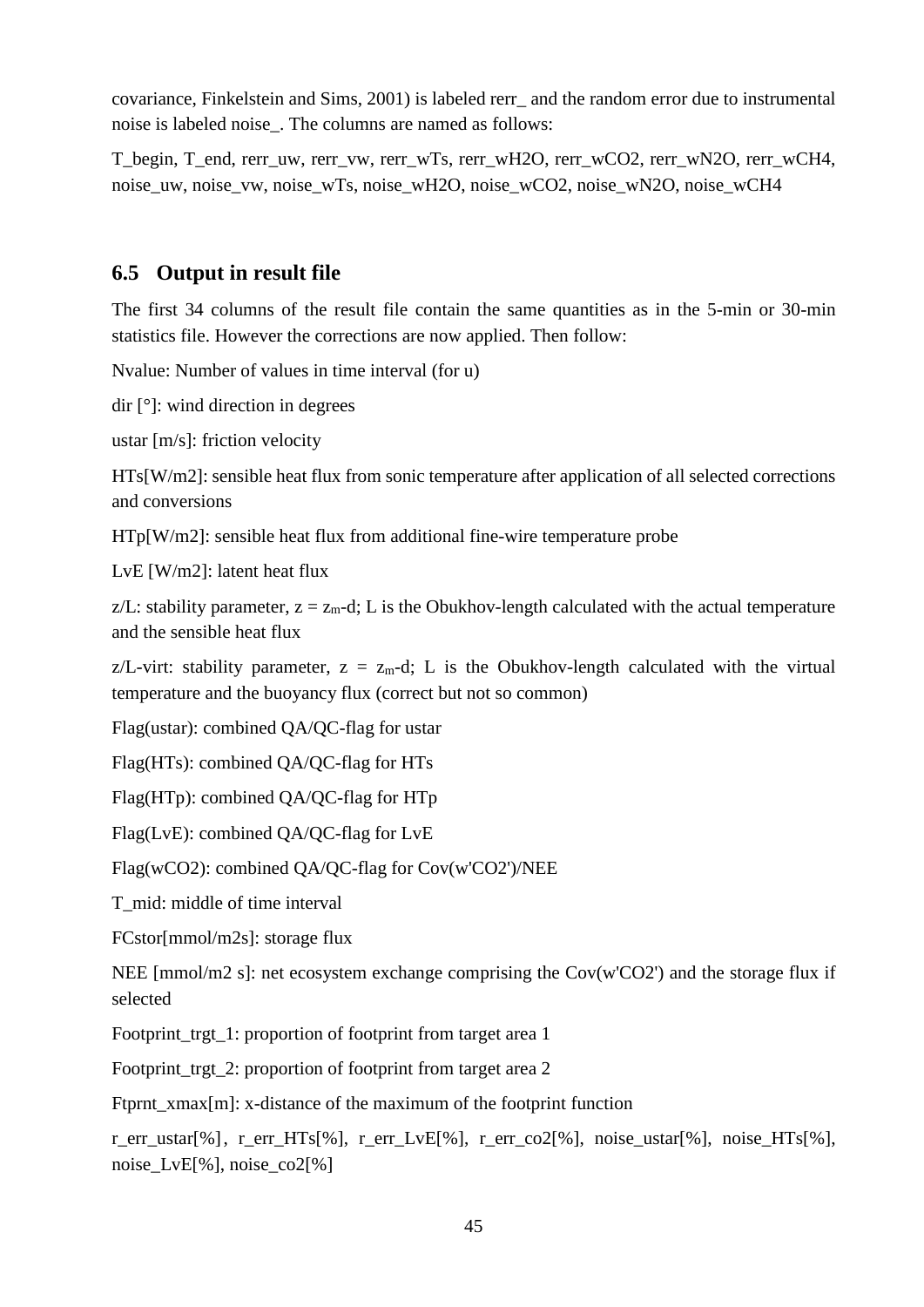# <span id="page-45-0"></span>**6.6 Output for N2O**

If  $N_2O$  concentrations are provided in the input data, the computed statistics, fluxes and results of the QA/QC-test are output in a separate file with in the output-directory with a filename [project]\_n2o\_[timestamp].csv. This file contains the following columns:

T\_begin, T\_end, N2O[umol/mol], Var[N2O], Cov[u'N2O'], Cov[v'N2O'], Cov[w'N2O'],

Fn2o (umol/m<sup>2</sup>s): N<sub>2</sub>O-flux converted in units of (µmol/m<sup>2</sup>s),

Flag(Fn2o): combined flag representing the ITC-test for w and the steady state test for [w'n2o'],

statflag\_N2O: flag of the steady state test for [w'n2o']

r err N2O[%], noise N2O[%]: stochastic error and noise error of N<sub>2</sub>O-flux in %

# <span id="page-45-1"></span>**6.7 Output for CH4**

If CH<sub>4</sub> concentrations are provided in the input data (!format cov = 8), the computed statistics, fluxes and results of the QA/QC-test are output in a separate file with in the output-directory with a filename [project]\_ch4\_[timestamp].csv. This file contains the following columns:

T\_begin, T\_end, CH4[µmol/mol], Var[CH4], Cov[u'CH4'], Cov[v'CH4'], Cov[w'CH4'],

Fch4 (umol/m<sup>2</sup>s): CH4-flux converted in units of (umol/m<sup>2</sup>s),

Flag(Fch4): combined flag representing the ITC-test for w and the steady state test for [w'ch4'],

statflag\_CH4: flag of the steady state test for [w'ch4']

<span id="page-45-2"></span>r err CH4[%], noise CH4[%]: stochastic error and noise error of CH<sub>4</sub>-flux in %

# **6.8 Output of footprint maps**

TK3 can calculate and output the two-dimensional footprint distribution for every 30-min interval (!footprint out  $= T$ ) in the same format as the land-use map that is required as input for this calculation (Sect. 5.5). This map is saved as ARC-GIS/ESRI compatible ASCII grid with the suffix .asc including a time stamp in the file name (http://en.wikipedia.org/wiki/Esri\_grid). The header will be similar to the the following example

| ncols        | 627             |
|--------------|-----------------|
| nrows        | 429             |
| xllcorner    | 4429831.1322128 |
| yllcorner    | 5348237.0618119 |
| cellsize     | 1 O             |
| NODATA value | -9999           |

This output can then be used to calculate a cumulative flux footprint for a given site for a specified period of time, which is also called a footprint climatology (Göckede et al. 2008).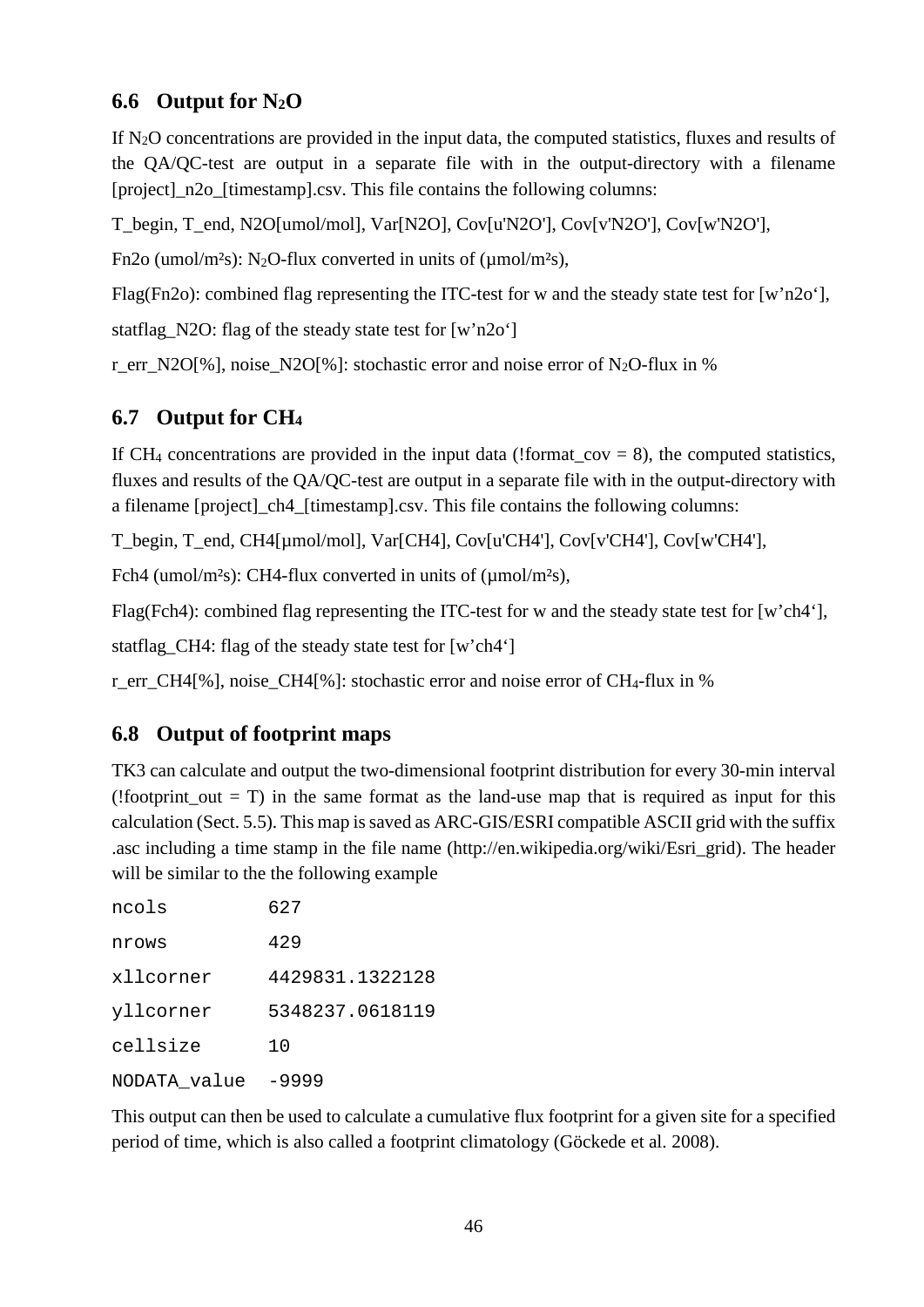# <span id="page-46-0"></span>**7 Commented example of the "parameter.vbp" file**

```
# parameter.vbp 
# 
# The new Turbulence Knight (TK3) reads all input parameters from this file. 
# TK3 may also be controlled by editing this file. 
# 
# Lines beginning with '!' serve as label for parameters to be read in the next 
line 
# Lines beginning with '#' serve as comments and will be ignored 
# Blank lines will be ignored as well 
# Parameters shall be given with an explanation in the line above for better 
reading of this Input-File 
# 
#--------------------------------------------
# Path of input data
!path_in
'I:\Fendt\'
# Path of working directory
!path_work
'I:\Fendt\work\'
# Path of output data
!path_out
'I:\Fendt\out\'
# who did calculations
!author
'Matthias Mauder'
# Project Name
!project
TERENO
!header_info
F
#################### site and device data ####################
# sonic type (CSAT3, USA-1, Solent-HS, Solent-R3, Solent-R2, ATI-K, NUW, YOUNG)
!sonic_type
                                             - Specify the paths of your 
                                                directories.
                                              - Enter name of executing 
                                                person.
                                             - Enter abbreviation of project 
                                                name. This will be part of every 
                                                file name created by TK2 (max. 
                                                5 letters).
                                             - If !header info is TRUE, then
                                                the following site and and
                                                device parameters will be taken 
                                                from file header instead of this 
                                                parameter file, see section 6.3.
```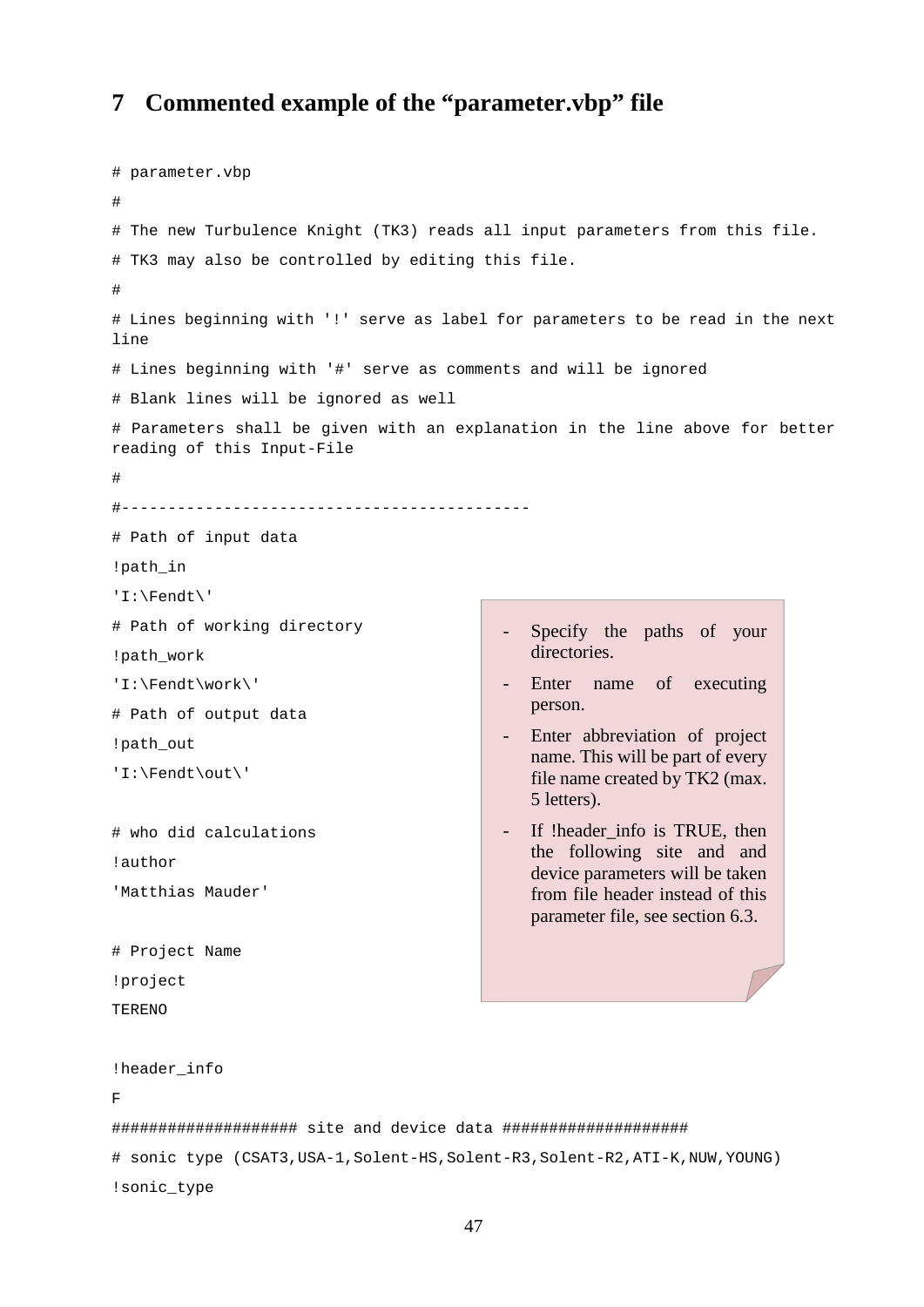```
'CSAT3'
```

```
# H20/CO2 instrument type (LI-7500,KH20,LI-6262,LI-7000,LI-
7200,EC150,EC155,LGR,NONE) 
!h2o_type
'LI-7500'
# CH4 instrument type 
(LI -7700,LGR,Aerodyne,NONE) 
!ch4_type 
'NONE' 
# hd: measuring height of the device in m (for each measuring complex), (REAL)
# hc: canopy height below the device in m (for each measuring complex), (REAL)
# wd: wind direction or of the sonic's orientation, i.e. what wind direction 
correspondes to positive u in deg. (REAL)
# height above sea level (REAL)
!dev data
9.00,2.00,210.,1300. 
# latitude(INTEGER)
!latitude
49,6,0
# Start time (day of year, 
hour, second) and end-time 
(integer,integer,real)s
!start
294,1200,0.0
!end
294,1400,0.0
!year
2009 
                          - The Sonic and H_2O/CO_2 instrument type are used for path
                              length information required by the Moore correction and 
                              to determine the sonic path geometry required by the 
                              Schotanus/Liu correction.
                                      Measurement height and canopy height are required for
                                      the calculation of the stability parameter z/L and height-
                                      dependent (co-)spectral models for the Moore 
                                      correction.
                                      The latitude is required for the integral turbulence
                                      statistics test, specifically the parameterization under 
                                      near-neutral conditions.
                             Enter start and end time of data processing period.
```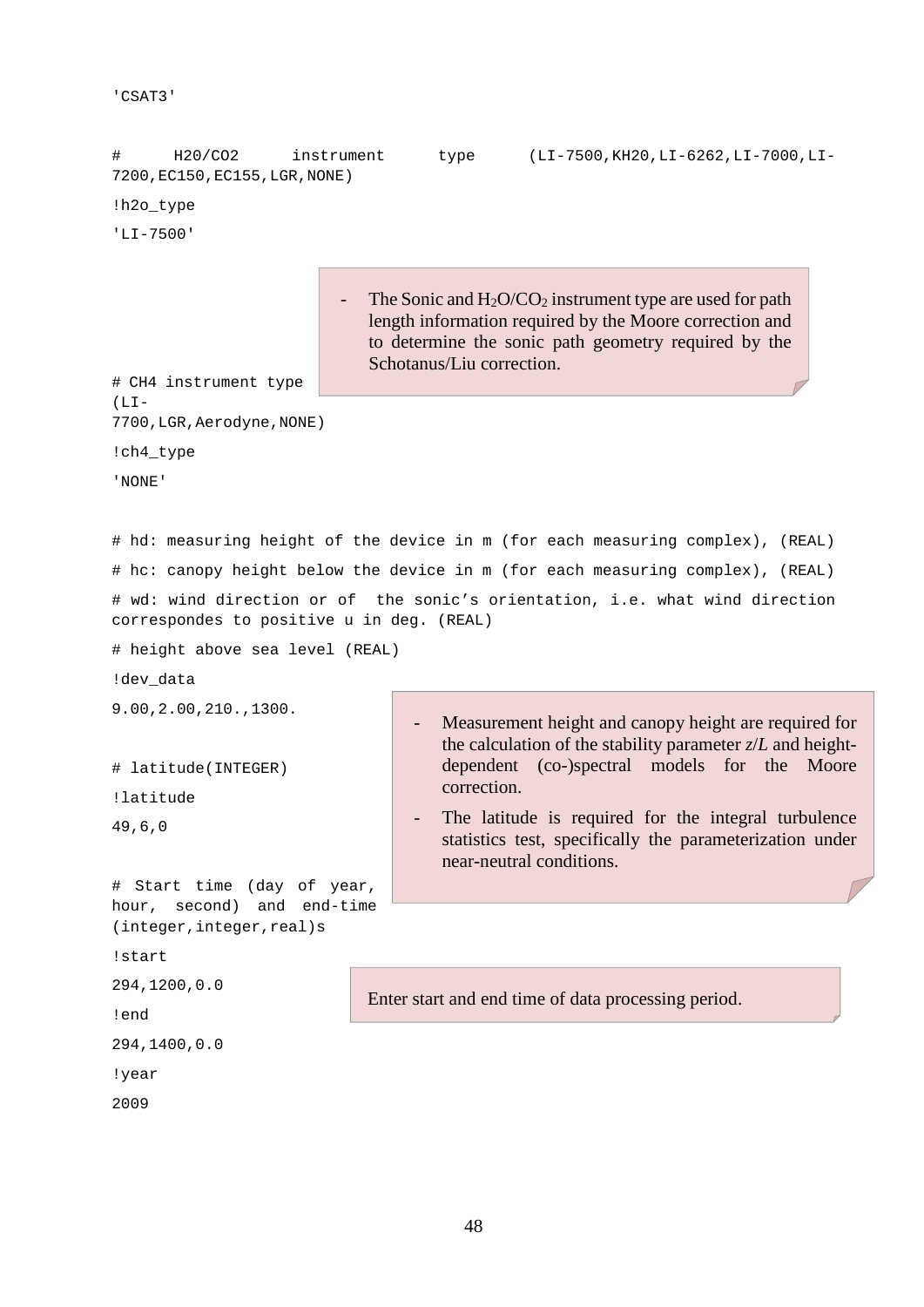```
# minutes in binary files (REAL)
!t_interval
 30 
# if binary files exist, type T (LOGICAL)
!load_binary
F
######################## INPUT DATA FILE ################################### 
#Input file format ('ASCIIscv','SLT')
!input_file_format
'ASCIIcsv'
#High-frequency data are split into hourly files using the program 
HourlySplitData by Danilo Dragoni and HaPe Schmid
!HourlySplitData 
\overline{\mathbf{F}}#number of records, total number of columns in input file, including time stamps 
(INTEGER)
!number_of_records
15
#Format of time stamp
#1 = CR23x, e.q. 254,1030,30,44#2 = TOA5, e.g. "2005-09-11 10:30:30.44"
#3 = LabView, e.g. 254,10:30:30.44
#4 = HaPe Split program, e.g. 254,10,30,33
!time_format
2
#Start column of each channels in input files, if not associated enter '0'
!column
       0, 1, 5, 6, 7, 8, 9, 10, 11, 13, 0, 0, 0,
0, 12, 0, 0, 0, 14 , 15
#log_num, time_stamp, u, v, w, Ts,diagCS, co2, h2o,diagLI, Tp, o3, incl_x, 
incl_y, LI_p, LI_T, CH4, N2O, HMP_T,HMP_RH
!Aerodyne_file 
F 
                                     It is recommended to use the same interval for the binary files 
                                     as for the flux averaging interval, which is in most cases 30 
                                     min.
```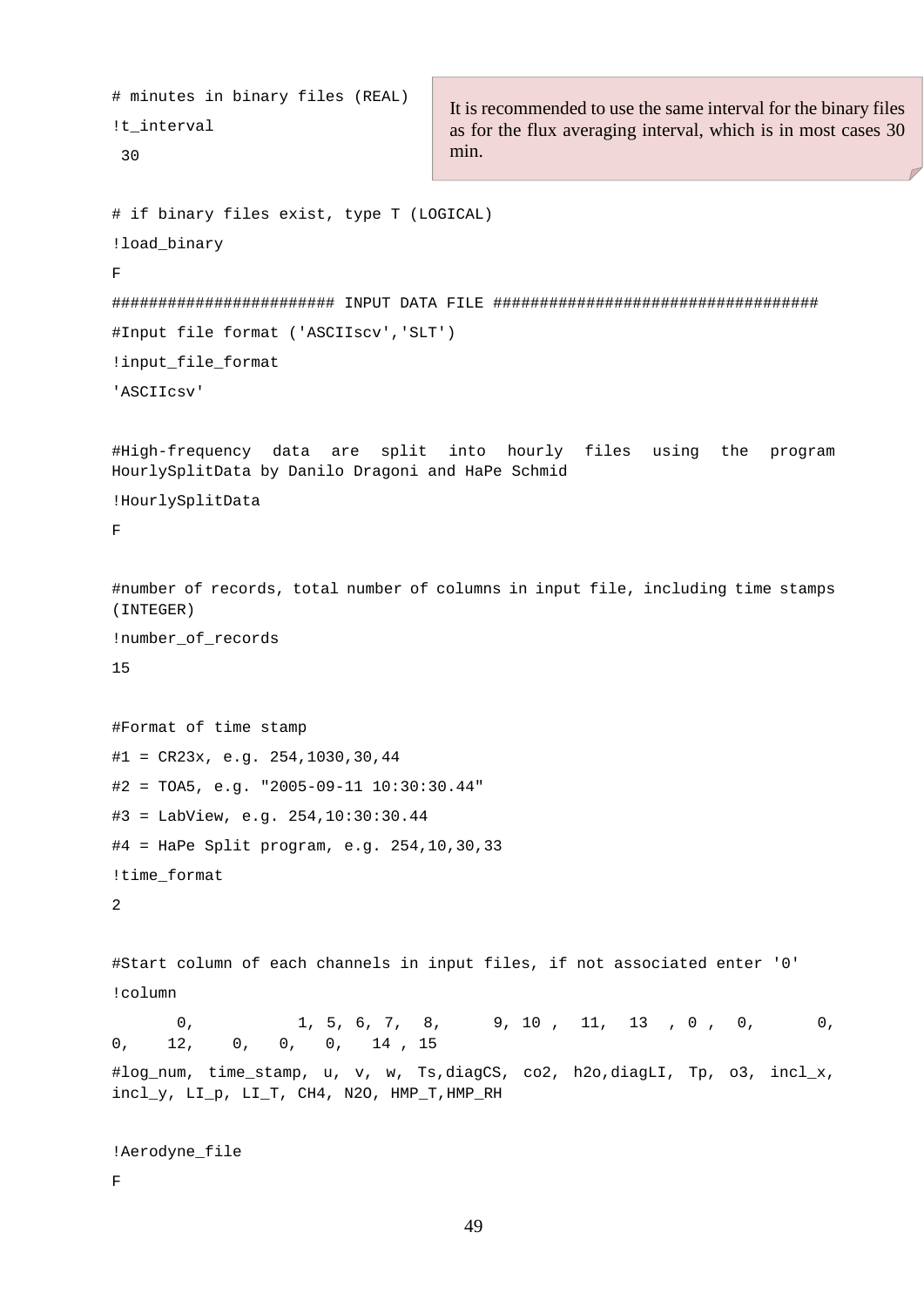```
!data Aero%file name
'140821_000000.str' 
#Units of channels in input data file, if not associated enter '0'
!unit_wind ('m s-1','cm s-1')
'm s-1'
!unit Ts ('degC','K')
'degC'
!unit_co2 ('mV','mmol m-3','µmol mol-1','mg m-3')
'mg m-3'
!unit_h2o ('mV','g m-3','mmol mol-1','mmol m-3')
'g m-3'
!unit_Tp ('R R0-1','degC','K')
'0'
!unit_o3 ('µg m-3','ppb')
\Omega!unit_LI_p('kPa','hPa')
'kPa'
!unit_LI_T
\Omega!unit_CH4 ('umol mol-1','nmol mol-1','umol m-3') 
\Omega!unit_N2O ('nmol mol-1')
\Omega!unit_HMP_T
'degC'
!unit_HMP_RH
'%'
#consistency limits, in same units as in input file
!input%log_num #Logger program ID number, e.g. for CR23X
0,0
!input%day #Day of year
1,366
!input%hour #Daily time 
0,2400
!input%second #Seconds 
0.0,60.0
                                                It is planned to have the possibility to 
                                                calculate fluxes of O3, but this 
                                                functionality is not fully implemented 
                                                yet; so please enter '0' for those scalars. 
                                                CH4 and N2O are now supported.
                                                 Set 0,0 if not associated, IMPORTANT!
```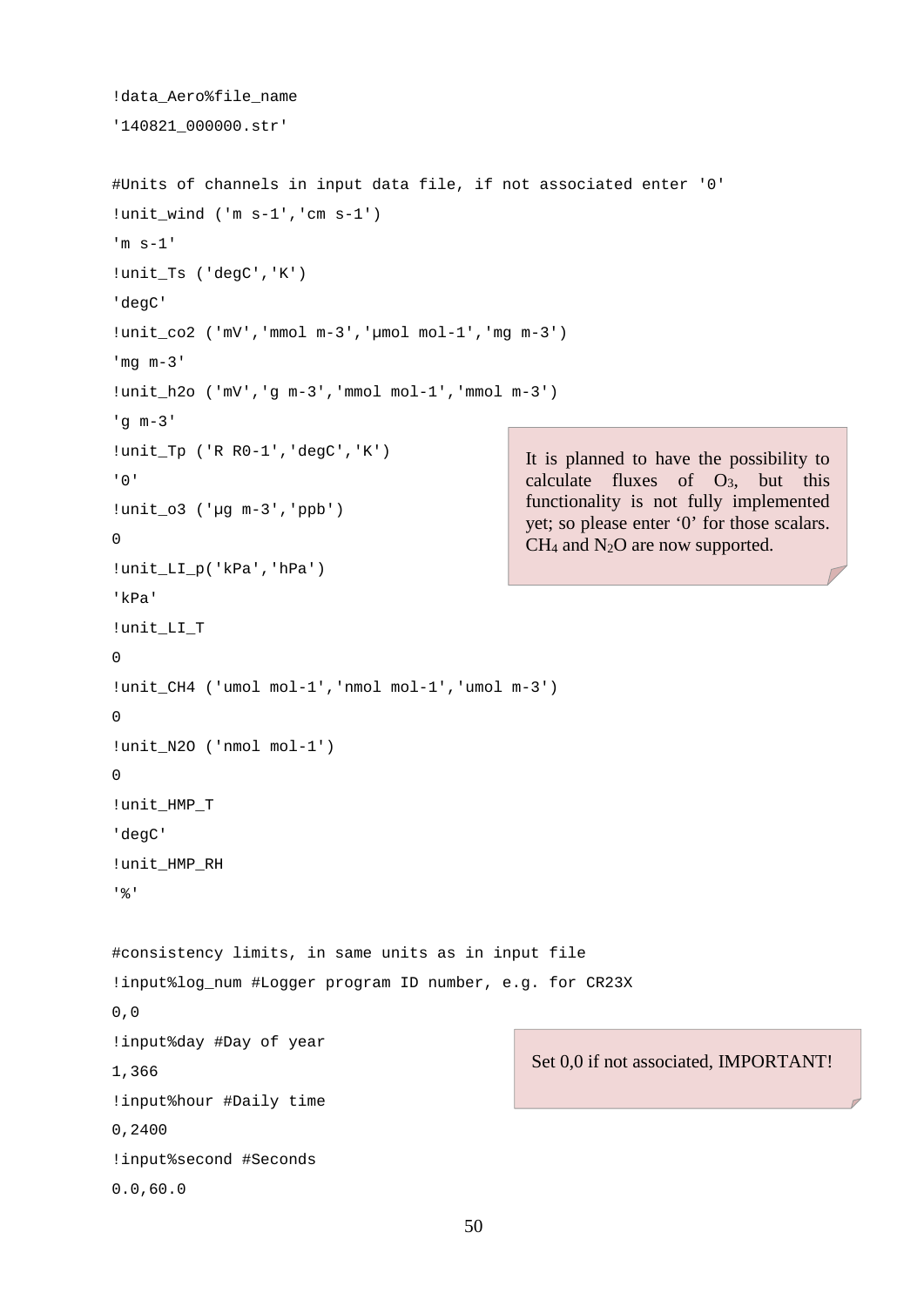!input%u #Wind u -50.0,50.0 !input%v #Wind v -50.0,50.0 !input%w #Wind w  $-10.0,10.0$ !input%Ts #Sonic temperature  $-20.$ ,50.0 !input%diagCS #CSAT error code, usually counts up from 0 to 63 0,64 !input%co2 #CO2 0,5000 !input%h2o #H2O 0,5000 !input%Tp #Platinum temperature  $0.00$ . !input%o3 #Ozone 0,0 !input%diagLI #diagnostic Licor 240,252 !input%incl\_x #Inclinometer x-axis 0,0 !input%incl\_y #Inclinometer y-axis 0,0 !input%LI\_p 80,110 !input%LI\_T 0,0 !input%CH4 0,0 !input%N2O 0,0 !input%HMP\_T  $-20,50$ !input%HMP\_RH 0,100

#Fixed time delays of channels in input data file [seconds]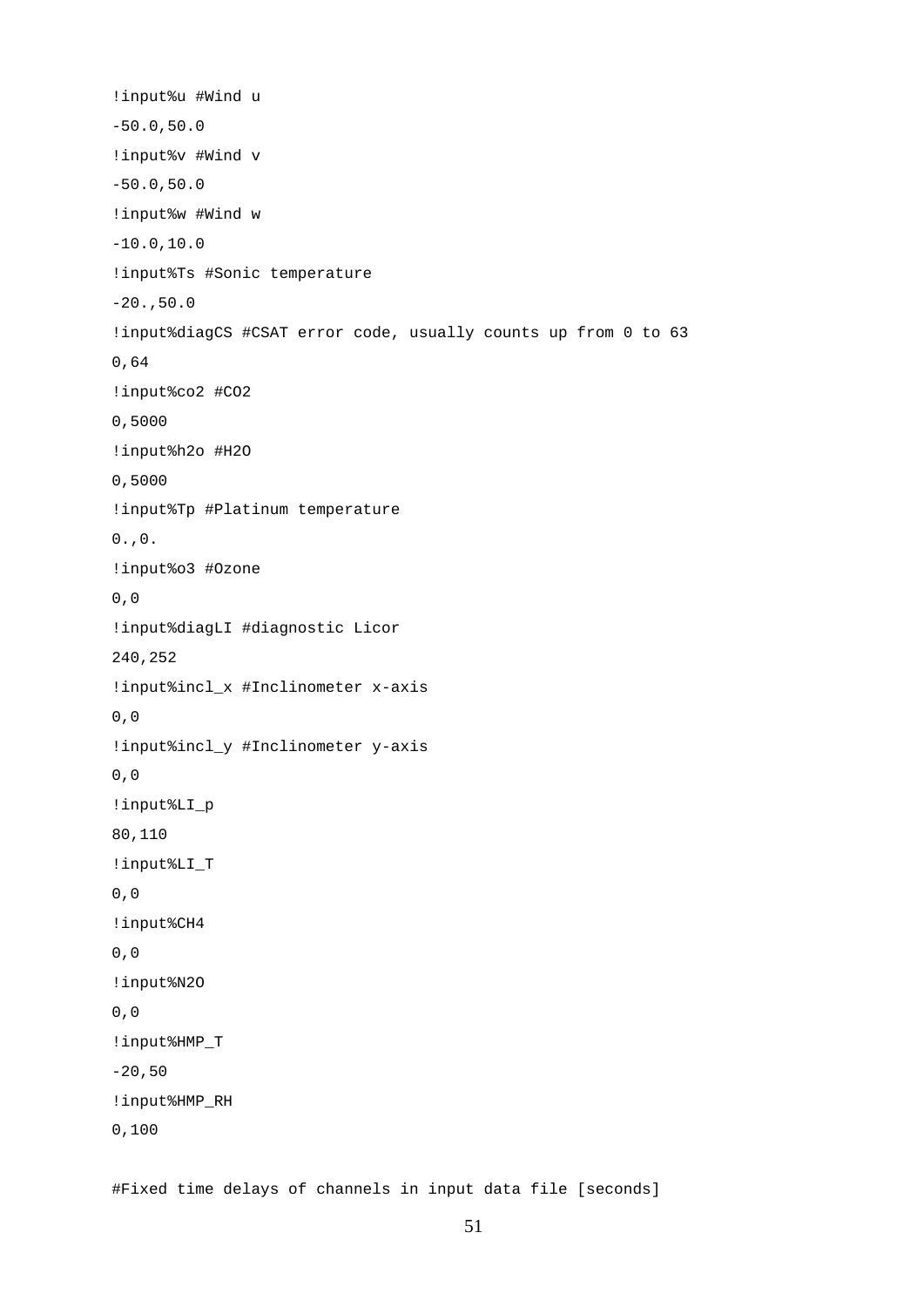!lag 0.1,0.1,0.1,0.1,0.3,0.3,0.0,0.0, 0.3, 0.0, 0.0,0.3 ,0.0 ,0.0,0.0, 0.0 , 0.0 #u , v , w , Ts,co2,h2o, Tp, o3, diagLI, incl\_x, incl\_y, LI\_p, LI\_T, CH4, N2O, HMP\_T, HMP\_RH !lag\_Aerodyne 4.,4. #CH4,N2O #Parameters are required to create an equidistant time scale #TK3 will search for the data line in input file that matches the given time stamp best #desired time interval or measure interval in sec (REAL) #minimal time interval in sonic data file: very important (REAL !calc\_data 0.05,0.049 #What is missing value, what is the code for missing values in input file !NaN -99999 #name of first data file (all other files will be found by TK3 according to the given time window) #lines in datafile must not contain more than 4096 characters, otherwise specification in TK3 #has to be changed #format of the data file: #Last 4 letters before the suffix: continuous number of file #Example: EVAG1\_0009.dat !data%file name 'CR3000\_Eddy01.dat' #What to do with missing values #0 = insert NaN #1 = take last value #2 = interpolate !mv\_option 0

```
52
```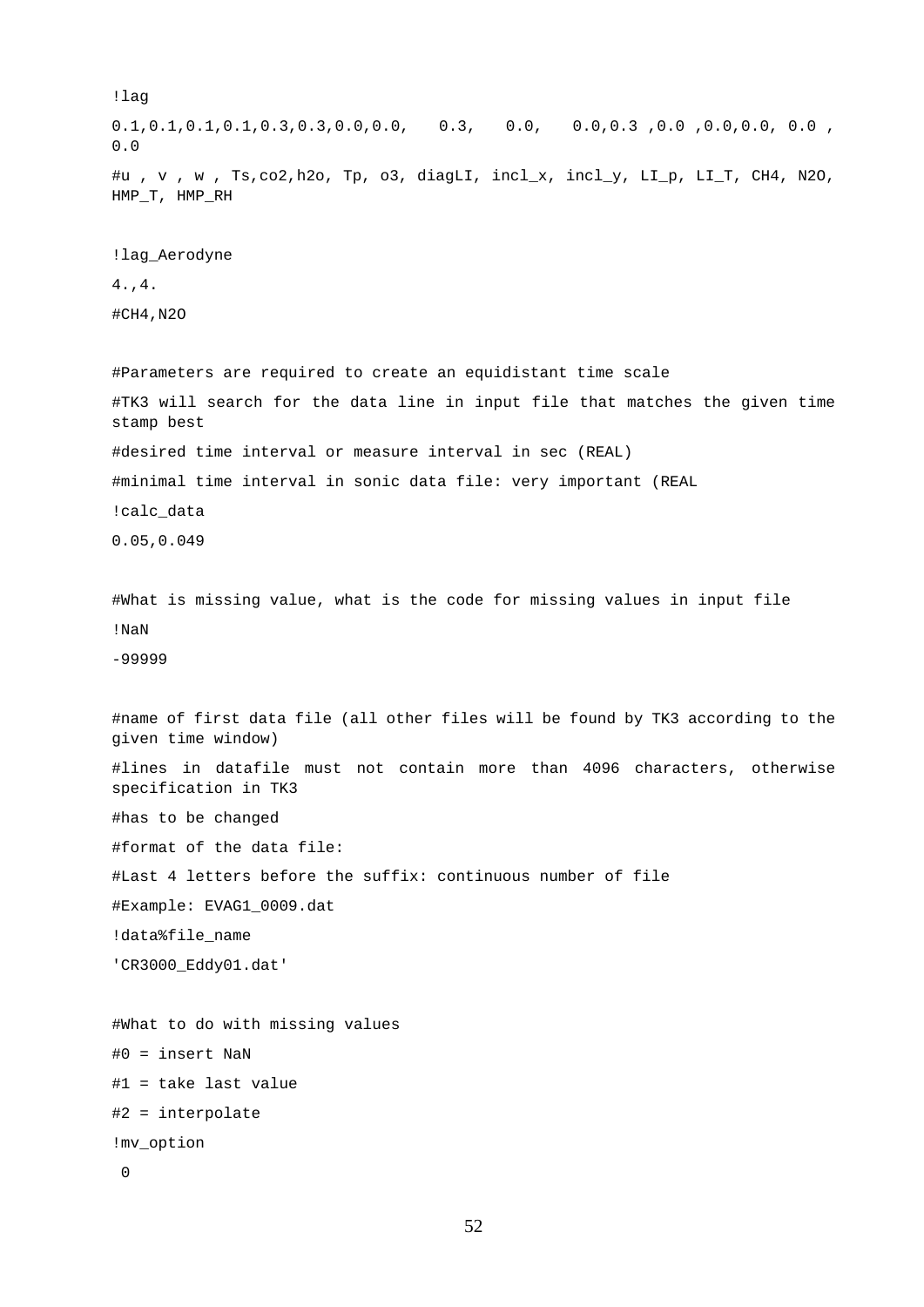```
#Missing values at the beginning of blocks will be ignored(F) or replaced(T)
!fill_up_missing_values_at_begin
F
## Calibration data ################# 
#left hand coordinate system (e.g. USA-1,Solent-R2): 
!lefthand
F
#Head Correction for METEK USA-1: (0,1,3)
!HC
\cap#Licor CO2: 0V and 5V equal [mmol/m³] if LI-7500 in mV, or [µmmol mol-1] if LI-
7000/LI-6262 in mV
!calib_data%co2
0, 1.#Licor H2O: 0V and 5V equal [mmol/m³] if LI-7500 in mV, or [mmmol mol-1] if LI-
7000/LI-6262 in mV
!calib_data%h2o
0., 1.
#KH20: V0[mV], x, kw, ko
!calib data%kh20
0.00, 0.0000, 0.0000, -0.0450
#AIR 150 cold wire thermometer
#offset at t0, reference resistivity, resistivity at t0, tk 
!calib data%pt150
17.5,100.,146.84,0.00366
!apply_spike_test #Apply MAD spike test (Mauder et al., 2013) 
T 
#values exceeding median+-'7'*std equivalent are spikes 
7 
#################### REFERENCE FILE ################################ 
#Reference option? 
#0 = no reference measurements for pressure, temperature and humidity
```

```
53
```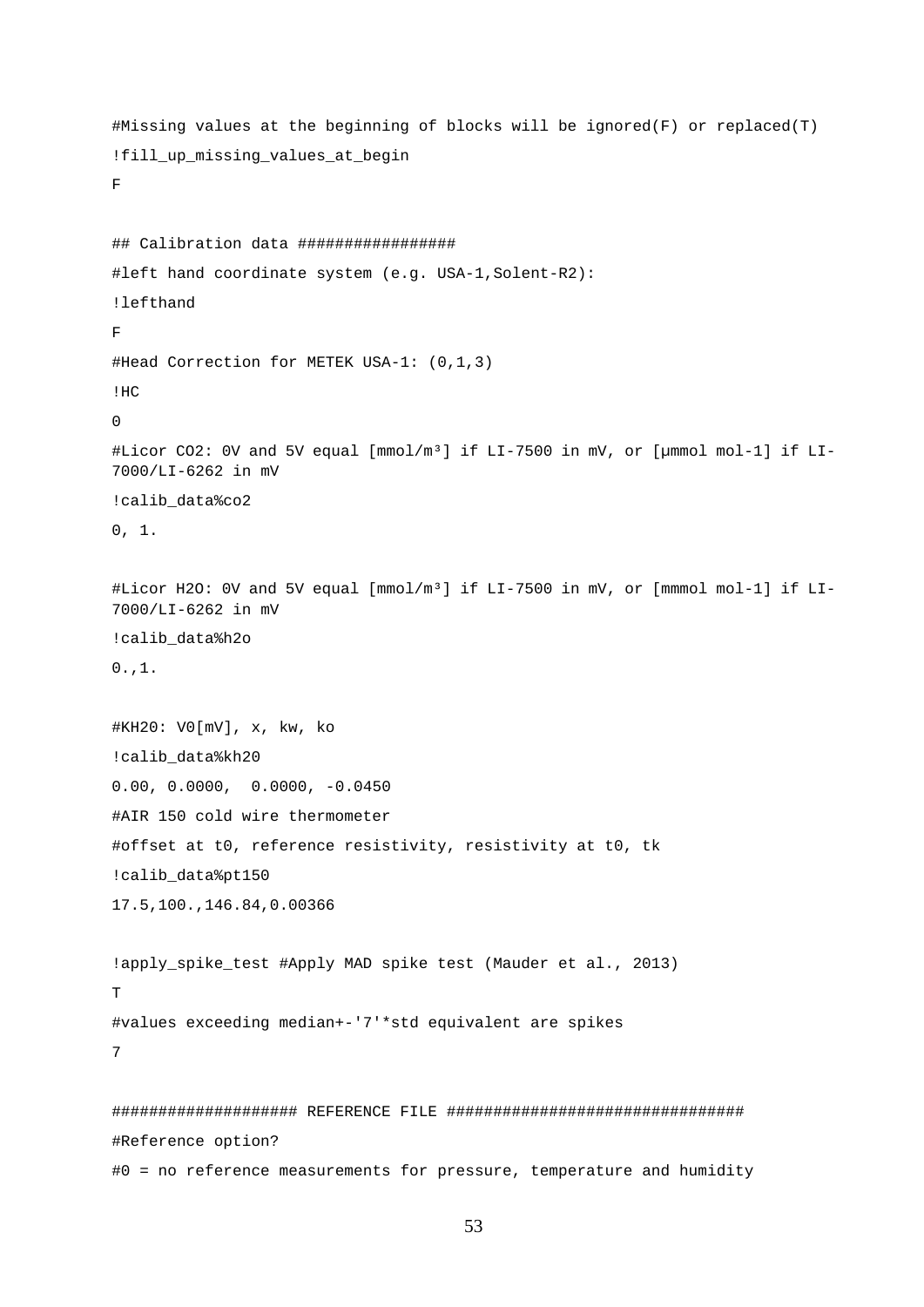```
#1 = reference measurements in same data file as turbulent data (e.g. from 
HMP45)
#2 = reference measurements in second data file (e.g. A6 M001.csv)
!ref_option
1
```
#Reference filename (includes reference for pressure, humidity and temperature) !reference\_daten%file\_name LI\_A6\_L0001.csv

```
#consistency limits 
#Temperatur reference (degC)
!input%temp
0.,50.
#Humidity reference (g/m3)
!input%hum
0.,50.
#Pressure reference (hPa)
!input%pressure
800.,1100.
```
Reference measurements are required for air, temperature T\_ref, humidity a\_ref and pressure p\_ref to calculate the air density for example and to do unit conversions.

If no reference measurements are available (option 0) then T\_ref is taken from the sonic temperature, a\_ref is taken from the fast-response h2o-instrument, and p\_ref is calculated using the height above sealevel and assuming standard atmospheric conditions.

If reference measurements are available in the highfrequency data file, e.g. from HMP45 and LI-7500 pressure then those can be used (option 1).

If reference measurements are recorded at a lower sampling rate, e.g. 1 min or 10 min, and stored in a separate data file then those can be read using the format described in sect. 6.2 (option 2).

#-----------------------------------------------------------------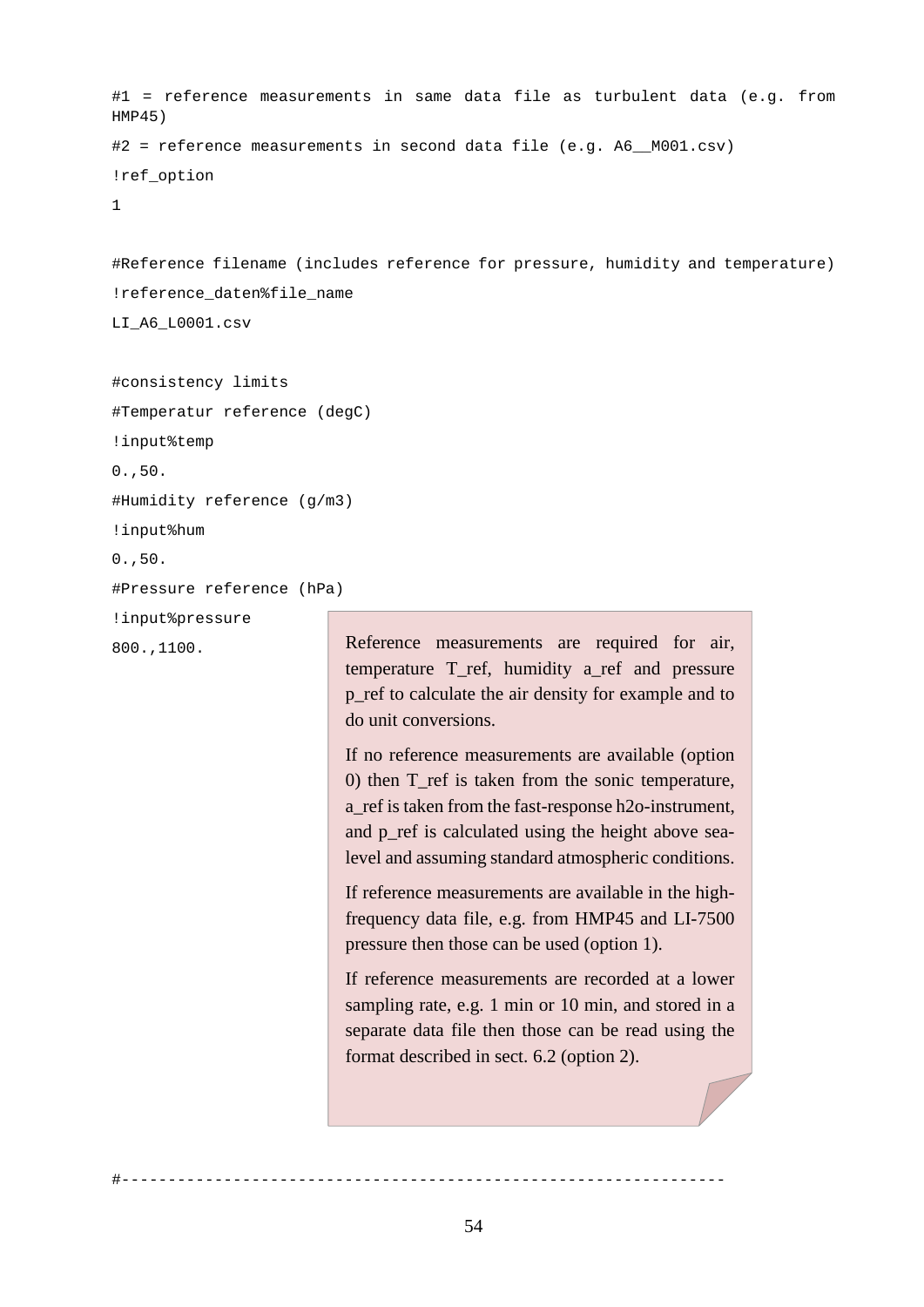```
############################ OUTPUT ################################ 
!ascii #ASCII Output of raw data(T/F), with flags (T) or without (F)
T,T
```
TK3 outputs error flags in the binary files and also in the high-frequency ASCII files, if selected (!ascii  $==$  T,T), for every high-frequency data point, providing information about the results of the automatic data quality assessment. This flag is encoded in a maximum 5 digit binary number. 0 means the data passed all tests. A binary digit is set from 0 to 1 for the following reasons, from right to left, position 0 being the rightmost digit:

- $0 =$  no value
- $1$  = replaced with precursor
- $2 =$  out of bounds, exceeding consistency limits
- $3$  = rejected by spike test
- $4 =$ interpolated

!invalid\_data

T

- If invalid data is set true then whenever an error occurs during reading the input data then that line will be written into a separate file. This can be used for trouble shooting.

################## Calculation parameters ########################## !load\_statistics #files with Covariances already exist? F !calc data%t interval1 # Calculation time intervals in minutes 30 !calc\_data%bad\_max # maximum allowed number of missing/bad values in averaging interval in % (REAL) 10 #format of the covariance output file #0 = LITFASS-2003 standard exchange format #1 = Mikrometeo with Sonic Nvalue (incl. wind direction, <w'e'>) #2 = Mikrometeo and detailed Nmiss #5 = Mikrometeo with Sonic Nvalue plus MBR psychrometers

55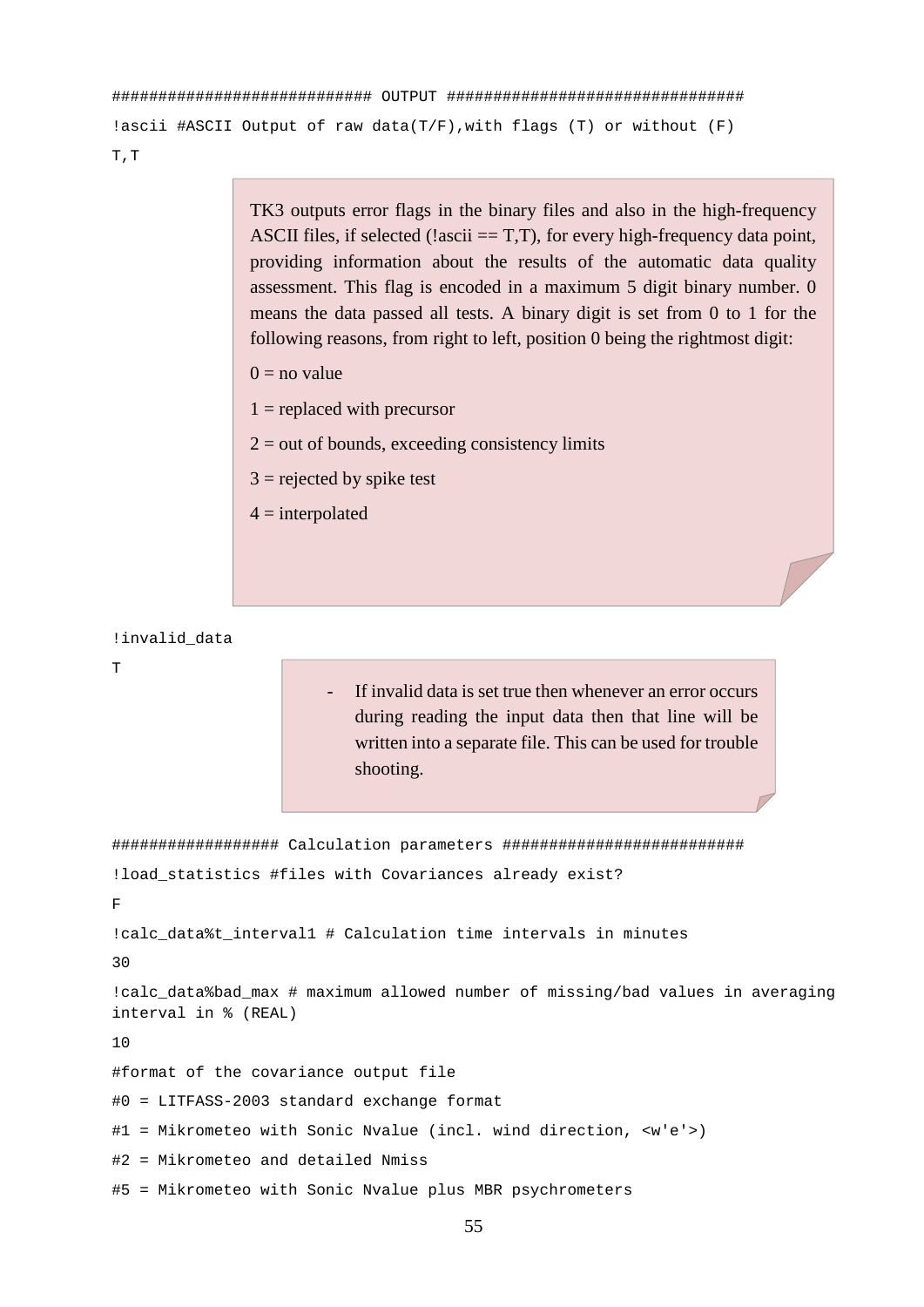```
#6 = Mikrometeo and detailed Nmiss, incl. N2O 
#7 = like 2 plus random errors (allows for error calculation) 
#8 = like 7, plus CH4, and N2O (allows for processing CH4 and N2O data) 
!format_cov
```

```
7
```
- Option 5 is designated for the Modified Bowen Ratio system, including a sonic and two psychrometers, e.g. as distributed by METEK GmbH. This is not possible with input\_format ASCIIcsv. Rather 5 or 10 min averages can serve as input and then be combined to longer time periods.
- Option 8 should be used if  $N_2O/CH_4$  flux shall be evaluated; then separate output files will also be generated containing the results of those additional scalar fluxes. Currently, the only two N2O-instrumented tested are the TGA-100 by Campbell Sci. and the Aerodyne QCL.

!errors

```
#calculate random errors and instrumental noise (Mauder et al., 2013)
```
 $\mathbf T$ 

!x\_max #perform cross correlation to maximise covariances of additional sensors with w

T

If this automatic delay time correction is turned on then the parameter !lateral #spatial separation only for lateral wind component(T) only or total  $(F)$  should be set T because this correction already compensates for the longitudinal separation between sensors.

!combine #combine short-term moments for longer time periods(T/F), only useful if no high-frequency data are available F !calc\_data%t\_interval2 #short-term averaging interval [min]

5

!calc\_data%t\_interval3 #Interval between two subsequent averaging intervals, only applies if combine = T, else enter '0'

 $\Omega$ 

!checkn # Check if sufficient number of values in short term interval (INTEGER), only applies if combine = T

F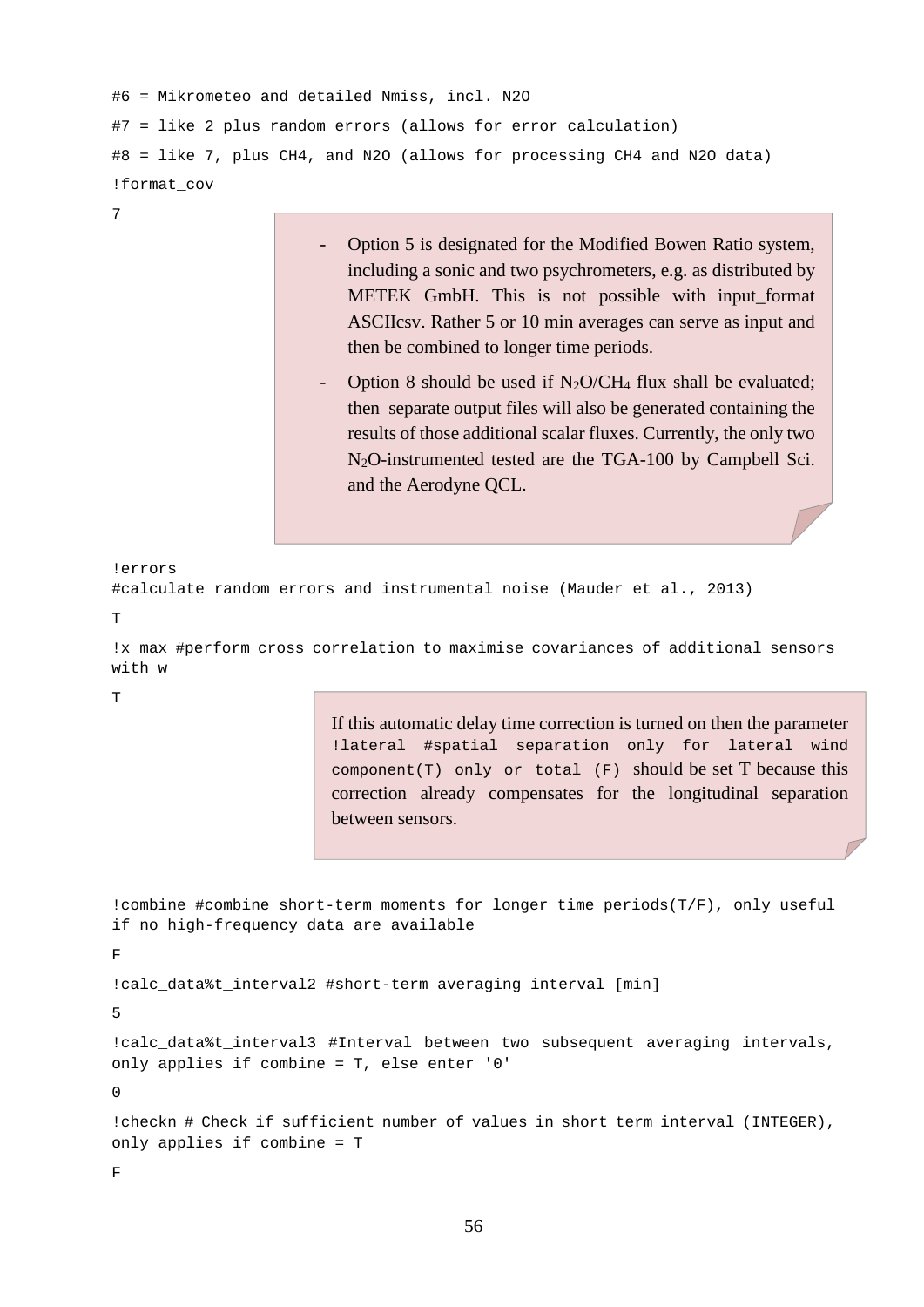```
!shouldbe # How many values should be short term averaging interval, only 
applies if combine = T, else enter '0'
\Omega#-----------------------------------------------------------------
#################### Correction of Fluxes ################################ 
!planar_correct #Planar fit method (Wilczak et al.,2001) 
\mathbf{T}!read_pf #read(T) or calculate(F) coefficients of multiple regression 
T
!bk #b-coefficients, default 0.,0.,0. means no tilt correction, only rotation 
into mean wind
0.00.00.!mean_wind #perform rotation into mean wind direction 
T
!scalar fluxes #transformation of scalar fluxes
\mathbf{T}!double_rotation #apply the double rotation method (T/F), should only be applied 
if !planar_correct = F
F 
!tanner_correct #Tanner oxygen Correction
F
!moore_correct #Moore correction 
\mathbf T!sa #sensor separation w - a [m] 
0.30 
!sc #sensor separation w - CO2 [m] 
0.30 
!n0 #cut-off frequency for CO2, H2O, CH4, N2O [Hz] 
20,20,20,20 
!sTp #sensor separation w - Tp [m] 
0.01 
!sn2o #sensor separation w - N2O [m] 
0.01 
!sch4 #sensor separation w - CH4 [m] 
0.23 
!Tptau #time constant of add. fast temperature sensor [s] 
0.01 
!lateral #spatial separation only for lateral wind component(T) only or total
```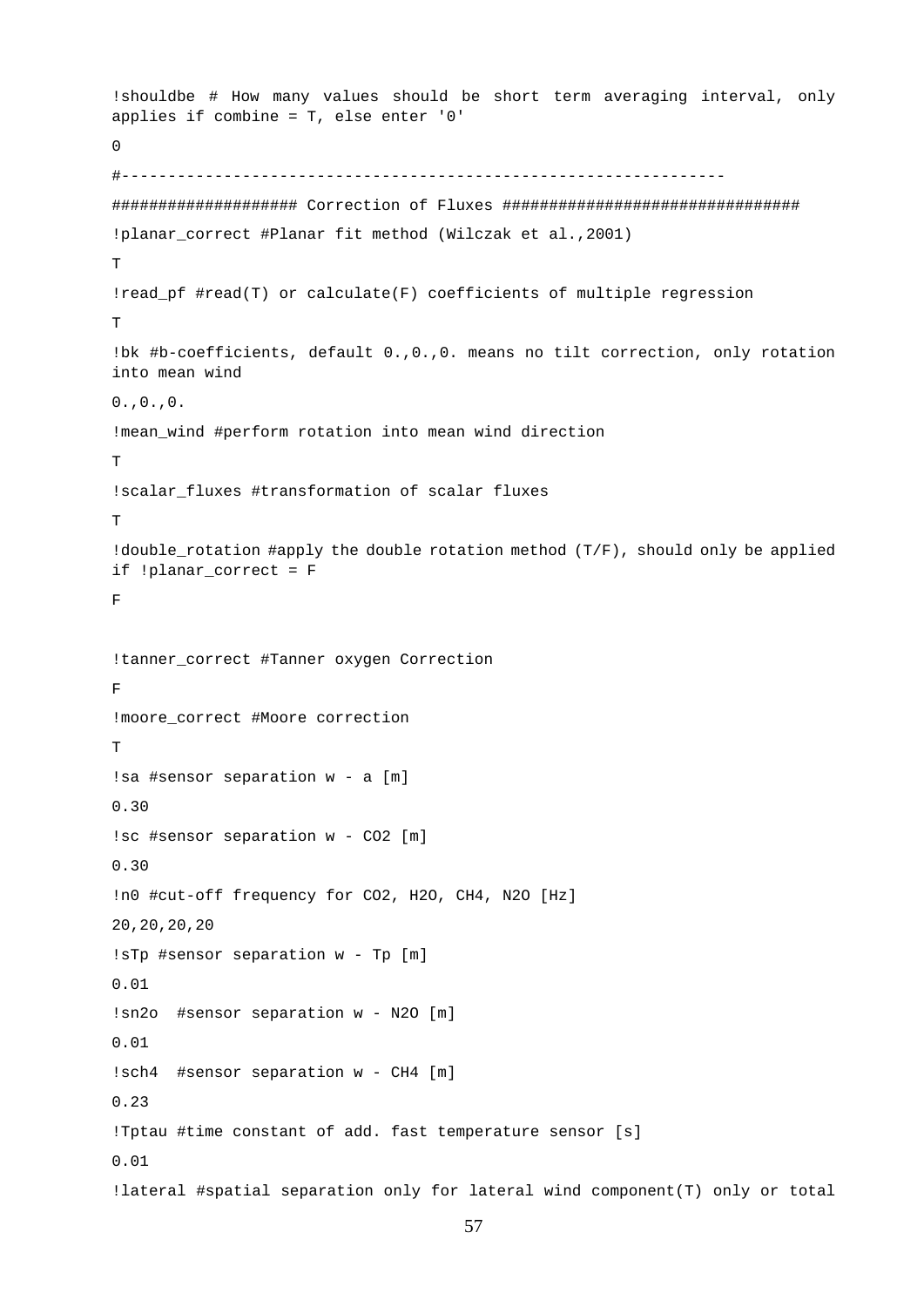```
(F) 
T 
!drctn #direction of H2O/CO2 measurement [degree] against N 
120.
```

```
!drctn_CH4 #direction of CH4 measurement [degree] against N 
0
```
![](_page_57_Figure_2.jpeg)

```
!wpl_correct #WPL correction 
T
```
#------------------------------------------------------------------ ############################ QA/QC ################################# !stat #Perform stationarity test T

!itc #Test on developed turbulent conditions with integral turbulence characteristics

T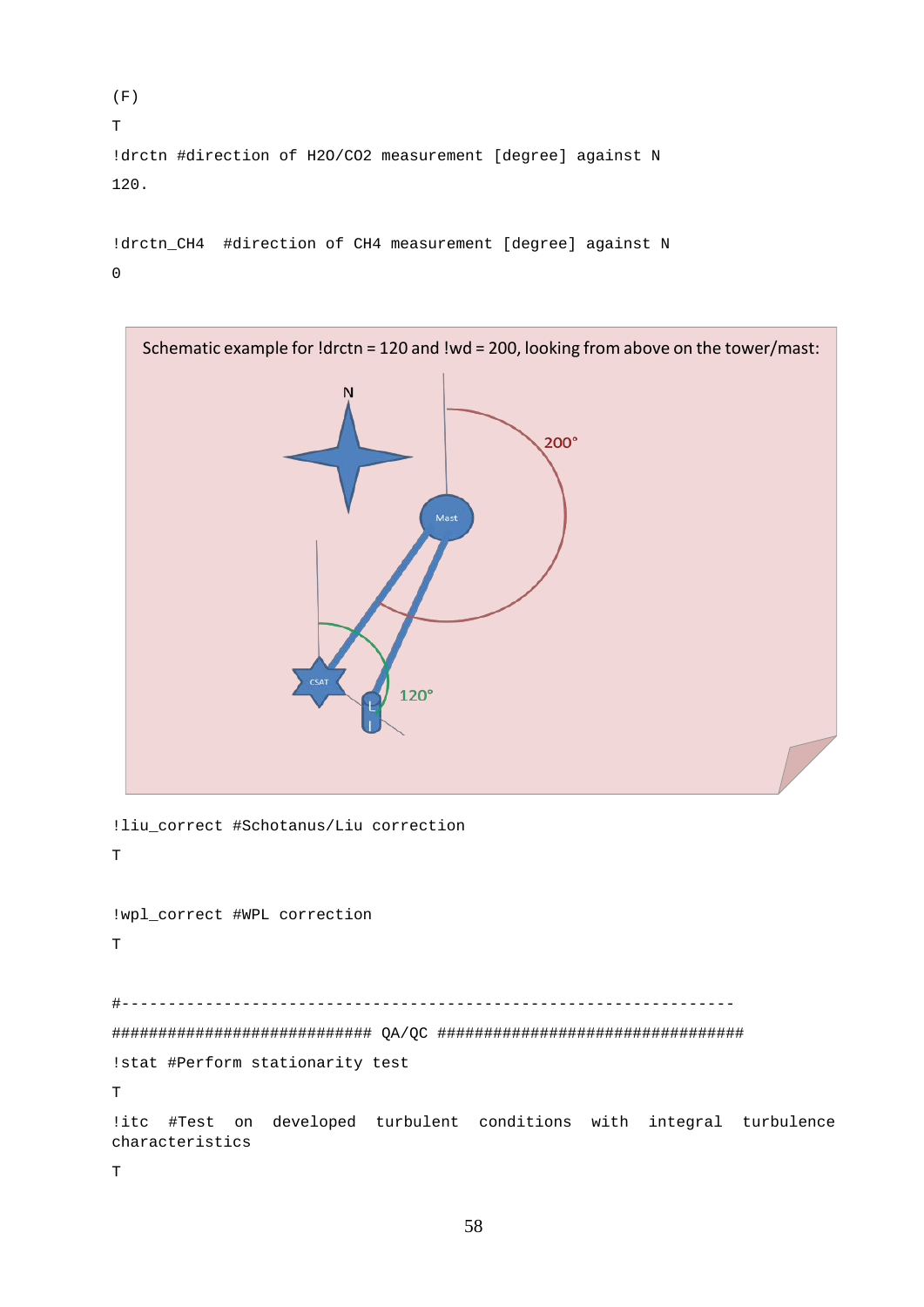```
# coefficients for sigma_u/u* parameterizations according to Rannik et al. 
(2003) or Biermann (2008)
!within_canopy_u # a_i, alpha_i, beta_i, gamma_i 
2.01,8.97,1.37,0.29
# coefficients for sigma_w/u* parameterizations according to Rannik et al. 
(2003) or Biermann (2008)
!within_canopy_w # a_i, alpha_i, beta_i, gamma_i 
1.13,0.9,1.2,-0.63
#Check for interdependence of quality flags due to corrections: ustar > LvE and 
HTs/HTp > NEE (Mauder et al., 2013) 
!chk_interdependence 
T 
#Check for w-offset (Mauder et al., 2013) 
!chk_wind 
\mathbf{T}#Quality Flags 
#(1)after Foken et al. 2004 (1 - 9) or
#(2)after Rebmann et al. 2004 (2) for CARBOEUROPE (1 - 5)or
#(3)according the scheme found on the 1st CARBOEUROPE IP Meeting in Spoleto 
(Mauder et al., 2013) (0 - 2)
!howto_combine
1
#Use ITC of temperature for the sensible heat flux flag, only applies for 
!howto_combine = 1 or 2 
#if !howto_combine = 3, the ITC of temperature is not used anyways 
!use_itc_T 
F 
#------------------------------------------------------------------
############################ Footprint ############################# 
#Perform footprint analysis according to Kormann and Meixner (2001) 
!footprint 
F 
#File name of input file with landuse information, required for footprint 
analysis, in ESRI compatible ASCII grid (*.asc) 
#The target landuse has to be labelled as '1'; a second target landuse can be
```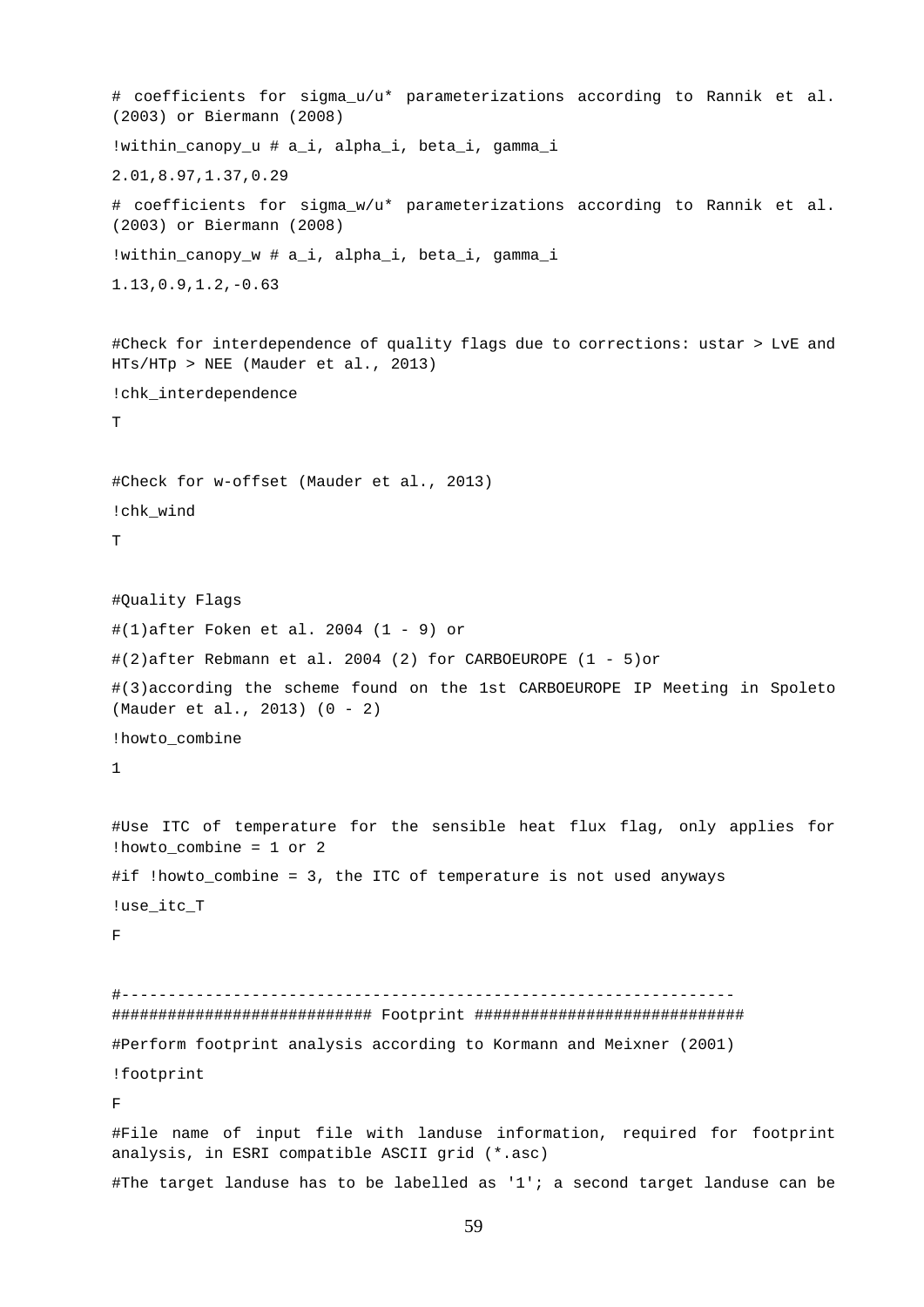```
labelled as '2' 
!map_name 
'hoeglwaldUTM.asc' 
#Sensor location in UTM coordinate system [REAL] 
!m_easting 
654093 
!m_northing 
5350514 
!footprint_out #output of footprint distribution as ESRI compatible ASCII grid 
(*.asc) 
F 
#------------------------------------------------------------------
############################ output #################################
#time information in filename
!timeinfo
T
#append result to existing file
!append
\mathbf F!spectra_on
\overline{\mathrm{F}}!stor_flux
\mathbf F!3rd_moments
\overline{\mathrm{F}}
```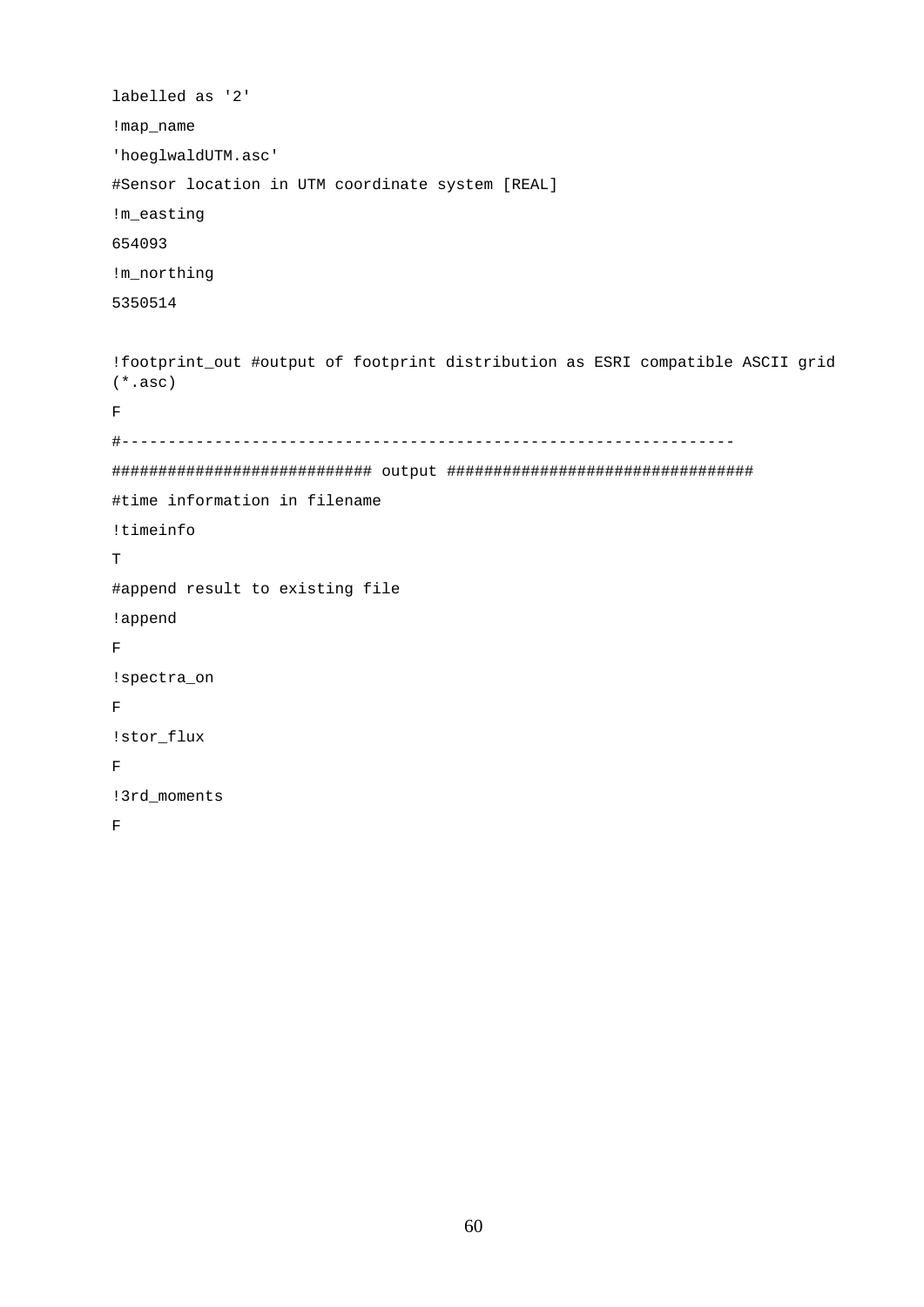# <span id="page-60-0"></span>**8 Acknowledgements**

We would like to thank all users of TK2 and TK3 for their questions and suggestions which helped us with their questions and suggestions to improve this new version TK3.11 and its documentation and instruction manual. Specifically, we are grateful to all the "beta-testers" of TK3 and its previous versions from the University of Bayreuth (Wolfgang Babel, Tobias Biermann, Lukas Siebicke, Rafael Eigenmann, Doojdao Charuchittipan, Peng Zhao, Johannes Lüers, Stefan Metzger) and from KIT/IMK-IFU (Katja Heidbach, Matthias Lindauer, Janina Hommeltenberg, Elisabeth Eckart, Benjamin Wolpert). We would like to thank Andreas Poller who helped to setup the framework of the original TK2 source code, and we are grateful to Sadiq Abdul Huq for his help with re-compiling TK3 under LINUX.

# <span id="page-60-1"></span>**9 References**

- <span id="page-60-7"></span>Aubinet M, et al. (2000) Estimates of the annual net carbon and water exchange of forests: The EUROFLUX methodology. Adv Ecol Res. 30:113-175.
- <span id="page-60-8"></span>Aubinet M, et al. (2003) Methodology for data acquisition, storage and treatment. In: Valentini R (ed.), Fluxes of carbon, water and energy of European forests. Ecological Studies, Vol. 163. Springer, Berlin, Heidelberg, 9-35.
- <span id="page-60-10"></span>Aubinet M, Vesala T and Papale D (2012) Eddy Covariance: A Practical Guide to Measurement and Data Analysis. Springer, Dordrecht, Heidelberg, London, New York, 438 pp.
- <span id="page-60-14"></span>Collineau S and Brunet Y (1993) Detection of turbulent coherent motions in a forest canopy. Part II: Time-scales and conditional averages. Boundary-Layer Meteorol. 66:49-73.
- <span id="page-60-12"></span>Eugster W and Senn W (1995) A cospectral correction for measurement of turbulent  $NO<sub>2</sub>$  flux. Boundary-Layer Meteorol. 74:321-340.
- <span id="page-60-15"></span>Foken T, Skeib G and Richter SH (1991) Dependence of the integral turbulence characteristics on the stability of stratification and their use for Doppler-Sodar measurements. Z Meteorol. 41:311-315.
- <span id="page-60-3"></span>Foken T, et al. (1993) Study of the energy exchange processes over different types of surfaces during TARTEX-90. Dt Wetterdienst, Forsch. Entwicklung, Arbeitsergebnisse. 4:34 pp.
- <span id="page-60-2"></span>Foken T and Oncley SP (1995) Results of the workshop 'Instrumental and methodical problems of land surface flux measurements'. Bull Amer Meteorol Soc. 76:1191-1193.
- <span id="page-60-4"></span>Foken T and Wichura B (1996) Tools for quality assessment of surface-based flux measurements. Agric Forest Meteorol. 78:83-105.
- <span id="page-60-11"></span>Foken T, et al. (1997) Results of the LINEX-96/2 Experiment. Dt Wetterdienst, Forsch. Entwicklung, Arbeitsergebnisse. 48:75 pp.
- <span id="page-60-5"></span>Foken T (1999) Der Bayreuther Turbulenzknecht. Arbeitsergebn, Univ Bayreuth, Abt Mikrometeorol, ISSN 1614-8916. 1:16.
- <span id="page-60-6"></span>Foken T, Göckede M, Mauder M, Mahrt L, Amiro BD and Munger JW (2004) Post-field data quality control. In: Lee Xet al (eds.), Handbook of Micrometeorology: A Guide for Surface Flux Measurement and Analysis. Kluwer, Dordrecht, 181-208.
- <span id="page-60-9"></span>Foken T (2008a) Micrometeorology. Springer, Berlin, Heidelberg, 308 pp.
- <span id="page-60-13"></span>Foken T (2008b) The energy balance closure problem – An overview. Ecolog Appl. 18:1351- 1367.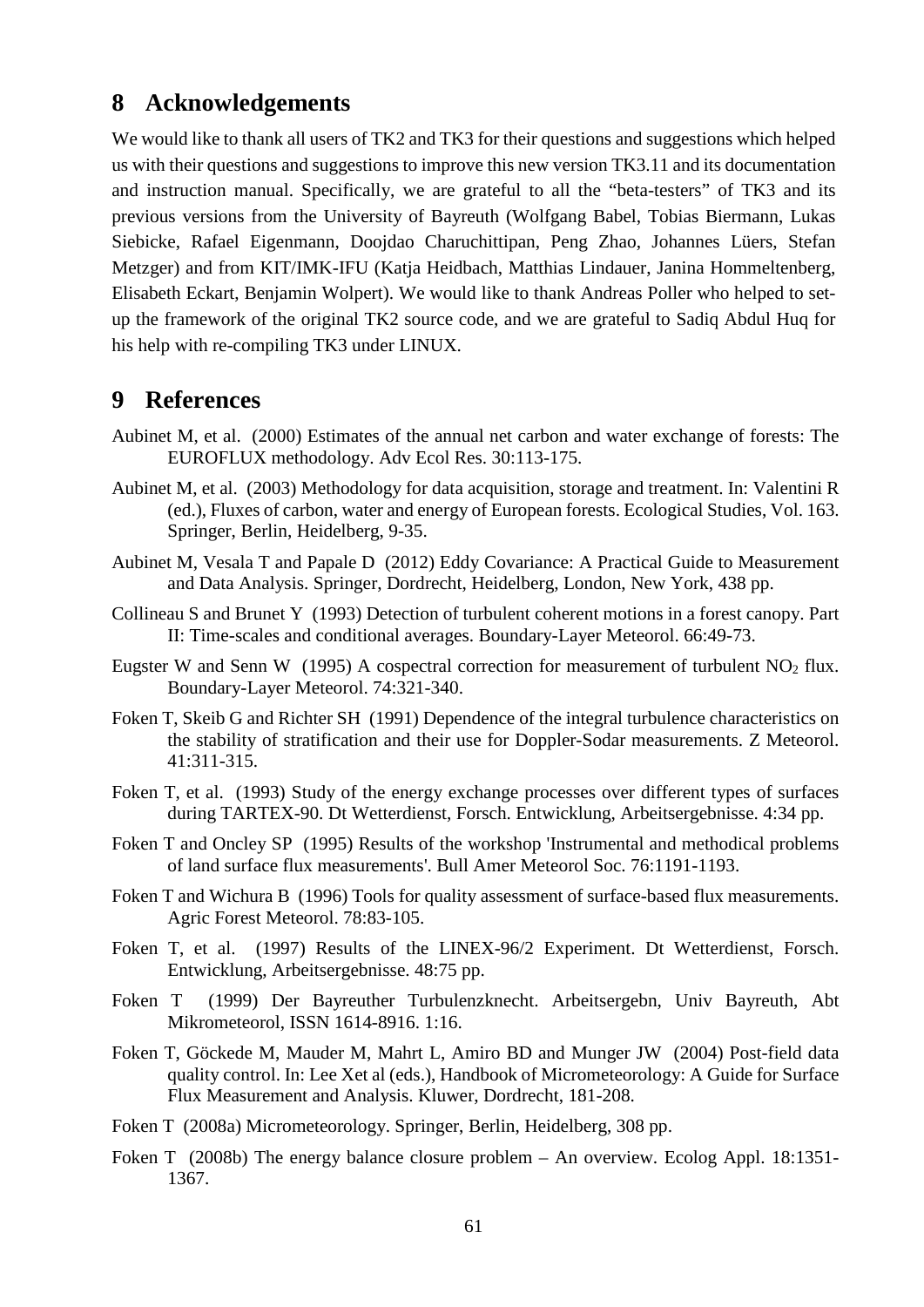- <span id="page-61-17"></span>Foken T, et al. (2012a) Coupling processes and exchange of energy and reactive and non-reactive trace gases at a forest site – results of the EGER experiment. Atmos Chem Phys. 12:1923- 1950.
- <span id="page-61-2"></span>Foken T, Aubinet M and Leuning R (2012b) The eddy-covarianced method. In: Aubinet Met al (eds.), Eddy Covariance: A Practical Guide to Measurement and Data Analysis. Springer, Dordrecht, Heidelberg, London, New York, 1-19.
- <span id="page-61-3"></span>Foken T, Leuning R, Oncley SP, Mauder M and Aubinet M (2012c) Corrections and data quality In: Aubinet Met al (eds.), Eddy Covariance: A Practical Guide to Measurement and Data Analysis. Springer, Dordrecht, Heidelberg, London, New York, 85-131.
- <span id="page-61-1"></span>Fratini G and Mauder M (2014) Towards a consistent eddy-covariance processing: an intercomparison of EddyPro and TK3. Atmos Meas Techn. 7:2273-2281.
- <span id="page-61-12"></span>Fuehrer PL and Friehe CA (2002) Flux correction revised. Boundary-Layer Meteorol. 102:415- 457.
- <span id="page-61-0"></span>Göckede M, et al. (2008) Quality control of CarboEurope flux data – Part 1: Coupling footprint analyses with flux data quality assessment to evaluate sites in forest ecosystems. Biogeosci. 5:433-450.
- <span id="page-61-15"></span>Gurjanov AE, Zubkovskij SL and Fedorov MM (1984) Mnogokanalnaja avtomatizirovannaja sistema obrabotki signalov na baze EVM (Automatic multi-channel system for signal analysis with electronic data processing). Geod Geophys Veröff, R II. 26:17-20.
- <span id="page-61-6"></span>Hiller RV, Zellweger C, Knohl A and Eugster W (2012) Flux correction for closed-path laser spectrometers without internal water vapor measurements. Atmos Meas Tech Discus. 5:351-384.
- <span id="page-61-5"></span>Hoaglin DC, Mosteller F and Tukey JW (2000) Understanding robust and exploratory data analysis. John Wiley & Sons, New York, 447 pp.
- <span id="page-61-11"></span>Højstrup J (1981) A simple model for the adjustment of velocity spectra in unstable conditions downstream of an abrupt change in roughness and heat flux. Boundary-Layer Meteorol. 21:341-356.
- <span id="page-61-4"></span>Højstrup J (1993) A statistical data screening procedure. Meas Sci Techn. 4:153-157.
- <span id="page-61-18"></span>Hollinger DY, Kelliher FM, Byers JN, Hunt JE, McSeveny TM and Weir PL (1994) Carbon dioxide exchange between an undisturbed old-growth temperate forest and the atmosphere. Ecology. 75:134-150.
- <span id="page-61-9"></span>Horst TW (1997) A simple formula for attenuation of eddy fluxes measured with first-orderresponse scalar sensors. Boundary-Layer Meteorol. 82:219-233.
- <span id="page-61-8"></span>Horst TW (2000) On frequency response corrections for eddy covariance flux measurements. Boundary-Layer Meteorol. 94:517-520.
- <span id="page-61-13"></span>Horst TW (2003) Corrections to sensible and latent heat flux measurements.unpublished manuscript.
- <span id="page-61-7"></span>Ibrom A, Dellwik E, Larsen SE and Pilegaard K (2007) On the use of the Webb–Pearman–Leuning theory for closed-path eddy correlation measurements. Tellus. B 59:937-946.
- <span id="page-61-16"></span>Johansson C, Smedman A, Högström U, Brasseur JG and Khanna S (2001) Critical test of Monin-Obukhov similarity during convective conditions. J Atmos Sci. 58:1549-1566.
- <span id="page-61-10"></span>Kaimal JC, Wyngaard JC, Izumi Y and Coté OR (1972) Spectral characteristics of surface layer turbulence. Quart J Roy Meteorol Soc. 98:563-589.
- <span id="page-61-14"></span>Kaimal JC and Gaynor JE (1991) Another look to sonic thermometry. Boundary-Layer Meteorol.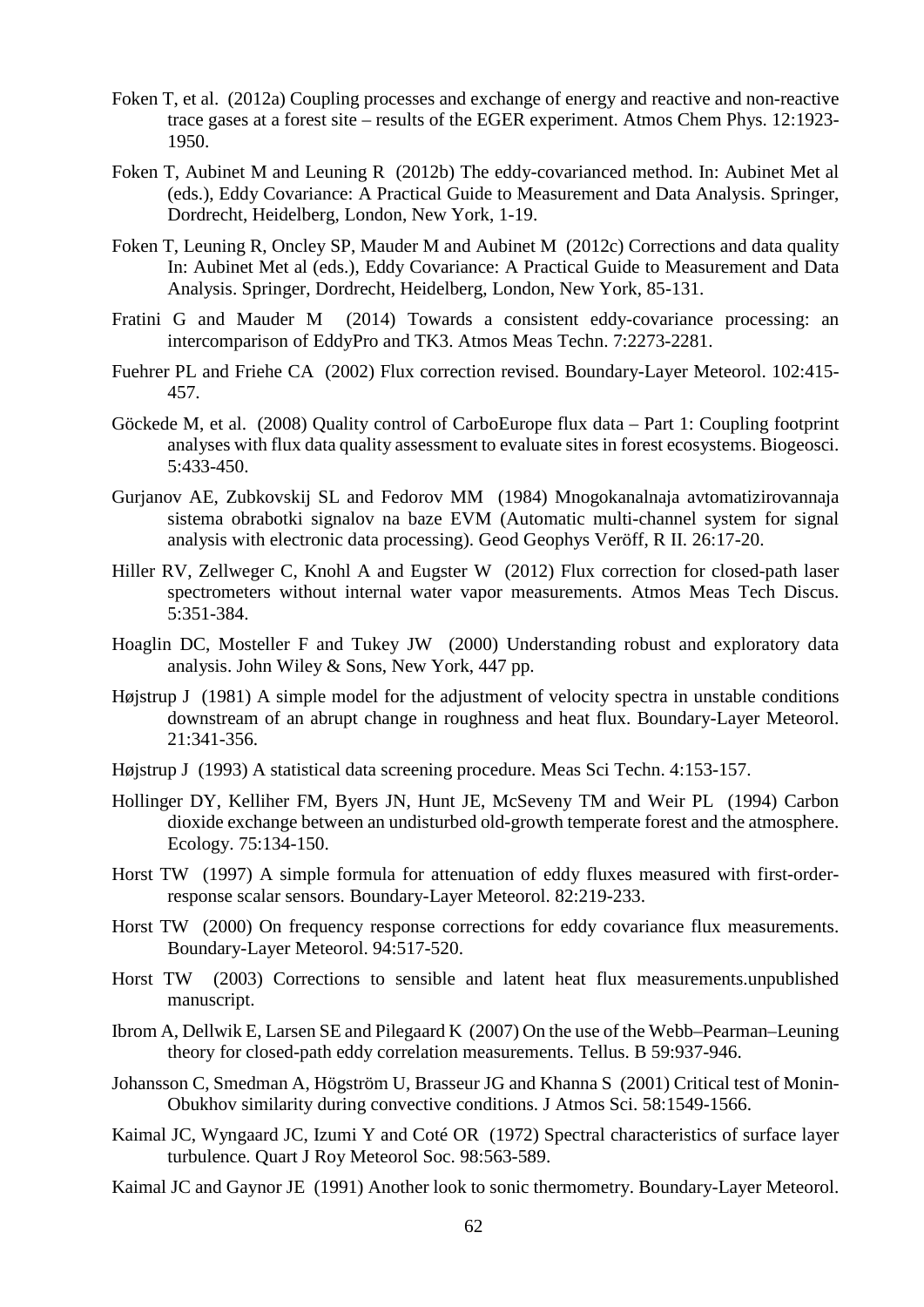56:401-410.

- <span id="page-62-4"></span>Kaimal JC and Finnigan JJ (1994) Atmospheric boundary layer flows: Their structure and measurement. Oxford University Press, New York, NY, 289 pp.
- <span id="page-62-17"></span>Kormann R and Meixner FX (2001) An analytical footprint model for non-neutral stratification. Boundary-Layer Meteorol. 99:207-224.
- <span id="page-62-5"></span>Lee X, Massman WJ and Law B (eds) (2004) Handbook of Micrometeorology: A Guide for Surface Flux Measurement and Analysis. Kluwer, Dordrecht, 250 pp.
- <span id="page-62-14"></span>Leuning R (2007) The correct form of the Webb, Pearman and Leuning equation for eddy fluxes of trace gases in steady and non-steady state, horizontally homogeneous flows Boundary-Layer Meteorol. 123:263-267.
- <span id="page-62-12"></span>Liebethal C and Foken T (2003) On the significance of the Webb correction to fluxes. Boundary-Layer Meteorol. 109:99-106.
- <span id="page-62-13"></span>Liebethal C and Foken T (2004) On the significance of the Webb correction to fluxes, Corrigendum. Boundary-Layer Meteorol. 113:301.
- <span id="page-62-8"></span>Liu H, Peters G and Foken T (2001) New equations for sonic temperature variance and buoyancy heat flux with an omnidirectional sonic anemometer. Boundary-Layer Meteorol. 100:459- 468.
- <span id="page-62-15"></span>Liu H, Randerson JT, Lindfors J, Massman WJ and Foken T (2006) Consequences of incomplete surface energy balance closure for  $CO<sub>2</sub>$  fluxes from open-path  $CO<sub>2</sub>/H<sub>2</sub>O$  infrared gas analyzers. Boundary-Layer Meteorol. 120:65-85.
- <span id="page-62-11"></span>Massman WJ (2000) A simple method for estimating frequency response corrections for eddy covariance systems. Agric Forest Meteorol. 104:185-198.
- <span id="page-62-0"></span>Mauder M and Foken T (2004) Documentation and instruction manual of the eddy covariance software package TK2. Arbeitsergebn, Univ Bayreuth, Abt Mikrometeorol, ISSN 1614- 8916. 26:42 pp.
- <span id="page-62-16"></span>Mauder M and Foken T (2006) Impact of post-field data processing on eddy covariance flux estimates and energy balance closure. Meteorol Z. 15:597-609.
- <span id="page-62-2"></span>Mauder M, Foken T, Clement R, Elbers J, Eugster W, Grünwald T, Heusinkveld B and Kolle O (2008) Quality control of CarboEurope flux data - Part 2: Inter-comparison of eddycovariance software. Biogeosci. 5:451-462.
- <span id="page-62-1"></span>Mauder M and Foken T (2011) Documentation and instruction manual of the eddy covariance software package TK3. Arbeitsergebn, Univ Bayreuth, Abt Mikrometeorol, ISSN 1614- 8916. 46:58 pp.
- <span id="page-62-3"></span>Mauder M, Cuntz M, Drüe C, Graf A, Rebmann C, Schmid HP, Schmidt M and Steinbrecher R (2013) A strategy for quality and uncertainty assessment of long-term eddy-covariance measurements. Agric Forest Meteorol. 169:122-135.
- <span id="page-62-10"></span>Moncrieff JB, et al. (1997) A system to measure surface fluxes of momentum, sensible heat, water vapor and carbon dioxide. J Hydrol. 188-189:589-611.
- <span id="page-62-6"></span>Moore CJ (1986) Frequency response corrections for eddy correlation systems. Boundary-Layer Meteorol. 37:17-35.
- <span id="page-62-9"></span>Paw U KT, Baldocchi D, Meyers TP and Wilson KB (2000) Correction of eddy covariance measurements incorporating both advective effects and density fluxes. Boundary-Layer Meteorol. 97:487-511.
- <span id="page-62-7"></span>Peltola O, et al. (2014) Evaluating the performance of commonly used gas analysers for methane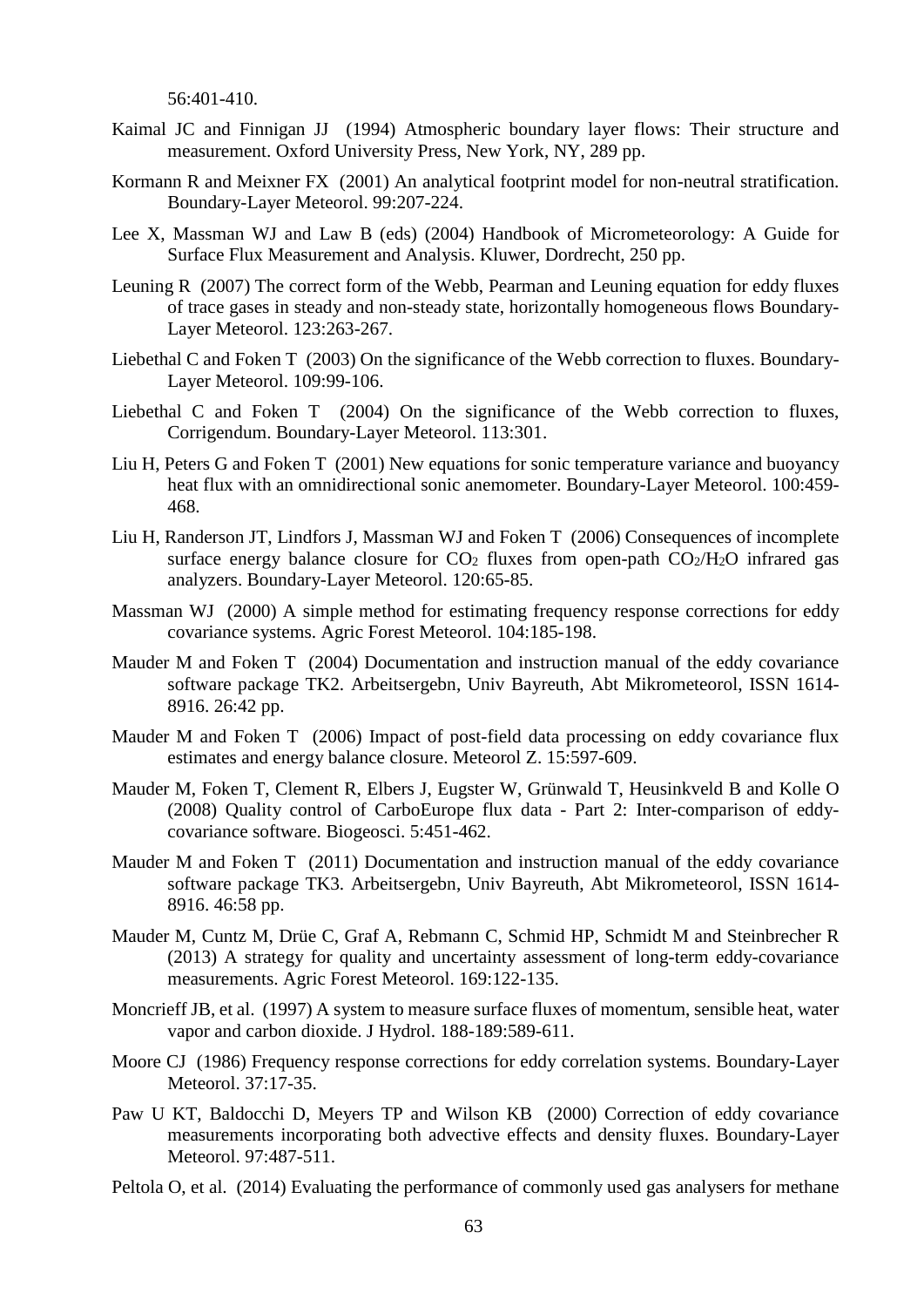eddy covariance flux measurements: the InGOS inter-comparison field experiment. Biogeosciences. 11:3163-3186.

- <span id="page-63-11"></span>Rannik Ü, Markkanen T, Raittila T, Hari P and Vesala T (2003) Turbulence statistics inside and above forest: Influence on footprint prediction. Boundary-Layer Meteorol. 109:163-189.
- <span id="page-63-12"></span>Rebmann C, et al. (2005) Quality analysis applied on eddy covariance measurements at complex forest sites using footprint modelling. Theor Appl Climat. 80:121-141.
- <span id="page-63-5"></span>Rebmann C, Kolle O, Heinesch B, Queck R, Ibrom A and Aubinet M (2012) Data acquisition and flux calculations. In: Aubinet Met al (eds.), Eddy Covariance: A Practical Guide to Measurement and Data Analysis. Springer, Dordrecht, Heidelberg, London, New York, 59- 83.
- <span id="page-63-14"></span>Ruppert J (2005) ATEM software for atmospheric turbulent echange measurements using eddy covariance and relaxed eddy accumulation systems and Bayreuth whole-air REA system setup. Arbeitsergebn, Univ Bayreuth, Abt Mikrometeorol, ISSN 1614-8916. 28:27.
- <span id="page-63-13"></span>Schmid HP (1997) Experimental design for flux measurements: matching scales of observations and fluxes. Agric Forest Meteorol. 87:179-200.
- <span id="page-63-6"></span>Schotanus P, Nieuwstadt FTM and DeBruin HAR (1983) Temperature measurement with a sonic anemometer and its application to heat and moisture fluctuations. Boundary-Layer Meteorol. 26:81-93.
- <span id="page-63-4"></span>Siebicke L, Hunner M and Foken T (2012) Aspects of CO<sub>2</sub>-advection measurements. Theor Appl Climat. 109:109-131.
- <span id="page-63-9"></span>Stull RB (1988) An Introduction to Boundary Layer Meteorology. Kluwer Acad. Publ., Dordrecht, Boston, London, 666 pp.
- <span id="page-63-10"></span>Thomas C and Foken T (2002) Re-evaluation of integral turbulence characteristics and their parameterisations. 15th Conference on Turbulence and Boundary Layers, Wageningen, NL, 15-19 July 2002 2002. Am. Meteorol. Soc., pp. 129-132.
- <span id="page-63-8"></span>van Dijk A, Kohsiek W and DeBruin HAR (2003) Oxygen sensitivity of krypton and Lymanalpha hygrometers. J Atm Oceanic Techn. 20:143-151.
- <span id="page-63-1"></span>VDI (2008) Umweltmeteorologie - Meteorologische Messungen - Turbulenzmessungen mit Ultraschallanemometern (Environmental meteorology - Meteorological measurements - Turbulence measurements with sonic anemometers), VDI 3786, Blatt 12. Beuth-Verlag, Berlin pp.
- <span id="page-63-3"></span>Vickers D and Mahrt L (1997) Fetch limited drag coefficients. Boundary Layer Meteorol. 85:53- 79.
- <span id="page-63-7"></span>Webb EK, Pearman GI and Leuning R (1980) Correction of the flux measurements for density effects due to heat and water vapour transfer. Quart J Roy Meteorol Soc. 106:85-100.
- <span id="page-63-2"></span>Wilczak JM, Oncley SP and Stage SA (2001) Sonic anemometer tilt correction algorithms. Boundary-Layer Meteorol. 99:127-150.
- <span id="page-63-0"></span>Zelený J and Foken T (1991) Ausgewählte Ergebnisse des Grenzschichtexperimentes in Bohunice 1989. Z Meteorol. 41:439-445.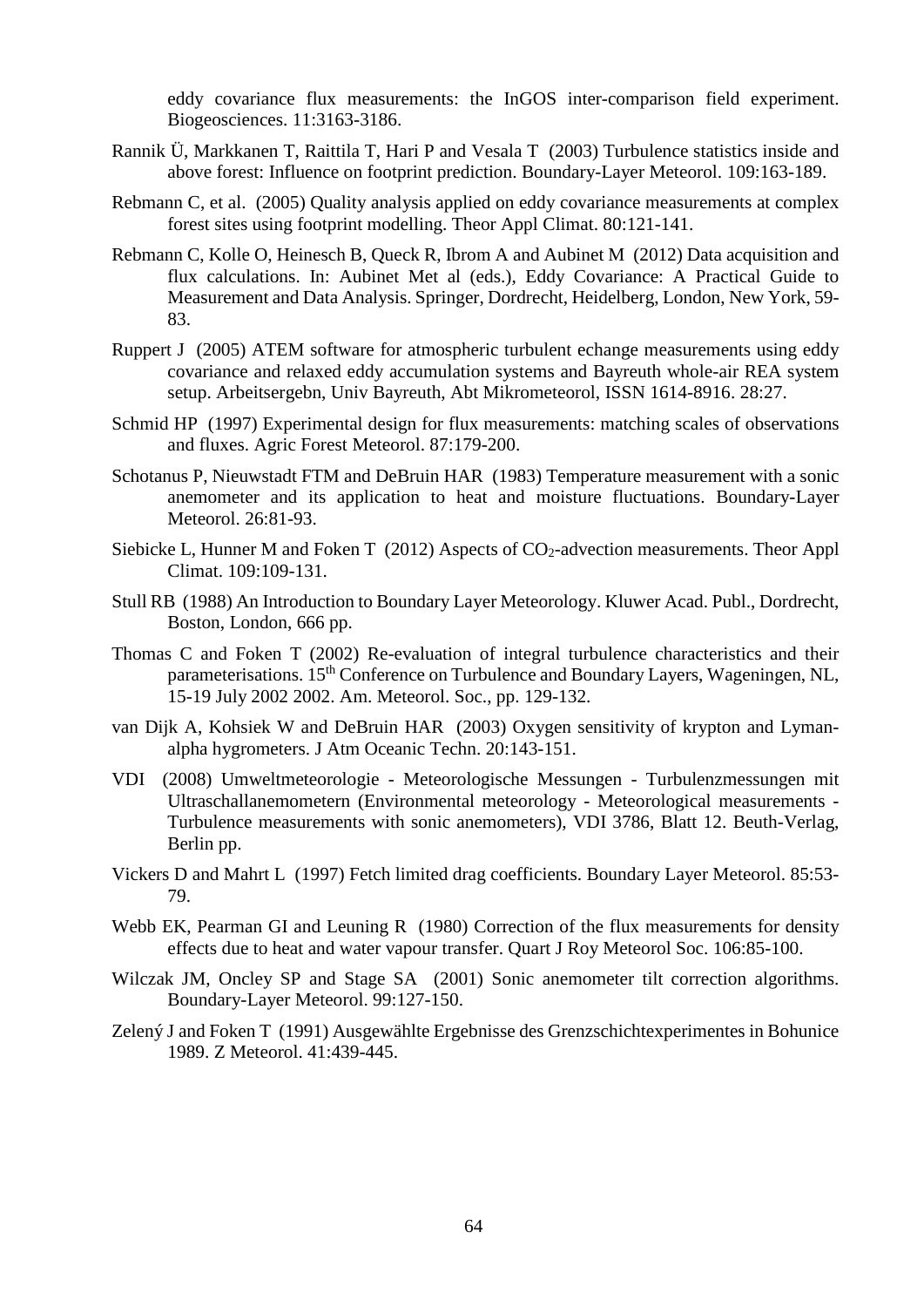Bisher erschienene Arbeiten der Reihe ,Universität Bayreuth, Abt. Mikrometeorologie, Arbeitsergebnisse'

| Nr | Author(s)         | Title                                                                                                                                             | Year    |
|----|-------------------|---------------------------------------------------------------------------------------------------------------------------------------------------|---------|
| 01 | Foken             | Der Bayreuther Turbulenzknecht                                                                                                                    | 01/1999 |
| 02 | Foken             | Methode zur Bestimmung der trockenen Deposition von Bor                                                                                           | 02/1999 |
| 03 | Liu               | Error analysis of the modified Bowen ratio method                                                                                                 | 02/1999 |
| 04 | Foken et al.      | Nachfrostgefährdung des ÖBG                                                                                                                       | 03/1999 |
| 05 | Hierteis          | Dokumentation des Experimentes Dlouhá Louka                                                                                                       | 03/1999 |
| 06 | Mangold           | Dokumentation des Experimentes am Standort Weidenbrunnen, Juli/August 1998                                                                        | 07/1999 |
| 07 | Heinz et al.      | Strukturanalyse der atmosphärischen Turbulenz mittels Wavelet-Verfahren zur<br>Bestimmung von Austauschprozessen über dem antarktischen Schelfeis | 07/1999 |
| 08 | Foken             | Comparison of the sonic anemometer Young Model 81000 during VOITEX-99                                                                             | 10/1999 |
| 09 | Foken et al.      | Lufthygienisch-bioklimatische Kennzeichnung des oberen Egertales, Zwischenbericht 1999                                                            | 11/1999 |
| 10 | Sodemann          | Stationsdatenbank zum BStMLU-Projekt Lufthygienisch-bioklimatische Kennzeichnung des<br>oberen Egertales                                          | 03/2000 |
| 11 | Neuner            | Dokumentation zur Erstellung der meteorologischen Eingabedaten für das Modell<br><b>BEKLIMA</b>                                                   | 10/2000 |
| 12 | Foken et al.      | Dokumentation des Experimentes VOITEX-99                                                                                                          | 10/2000 |
| 13 | Bruckmeier et al. | Documentation of the experiment EBEX-2000, July 20 to August 24, 2000                                                                             | 01/2001 |
| 14 | Foken et al.      | Lufthygienisch-bioklimatische Kennzeichnung des oberen Egertales                                                                                  | 02/2001 |
| 15 | Göckede           | Die Verwendung des Footprint-Modells nach Schmid (1997) zur stabilitätsabhängigen<br>Bestimmung der Rauhigkeitslänge                              | 03/2001 |
| 16 | Neuner            | Berechnung der Evaporation im ÖBG (Universität Bayreuth) mit dem SVAT-Modell<br><b>BEKLIMA</b>                                                    | 05/2001 |
| 17 | Sodemann          | Dokumentation der Software zur Bearbeitung der FINTUREX-Daten                                                                                     | 08/2002 |
| 18 | Göckede et al.    | Dokumentation des Experiments STINHO-1                                                                                                            | 08/2002 |
| 19 | Göckede et al.    | Dokumentation des Experiments STINHO-2                                                                                                            | 12/2002 |
| 20 | Göckede et al     | Characterisation of a complex measuring site for flux measurements                                                                                | 12/2002 |
| 21 | Liebethal         | Strahlungsmessgerätevergleich während des Experiments STINHO-1                                                                                    | 01/2003 |
| 22 | Mauder et al.     | Dokumentation des Experiments EVA_GRIPS                                                                                                           | 03/2003 |
| 23 | Mauder et al.     | Dokumentation des Experimentes LITFASS-2003, Dokumentation des Experimentes<br>GRASATEM-2003                                                      | 12/2003 |
| 24 | Thomas et al.     | Documentation of the WALDATEM-2003 Experiment                                                                                                     | 05/2004 |
| 25 | Göckede et al.    | Qualitätsbegutachtung komplexer mikrometeorologischer Messstationen im Rahmen des<br><b>VERTIKO-Projekts</b>                                      | 11/2004 |
| 26 | Mauder & Foken    | Documentation and instruction manual of the eddy covariance software package TK2                                                                  | 12/2004 |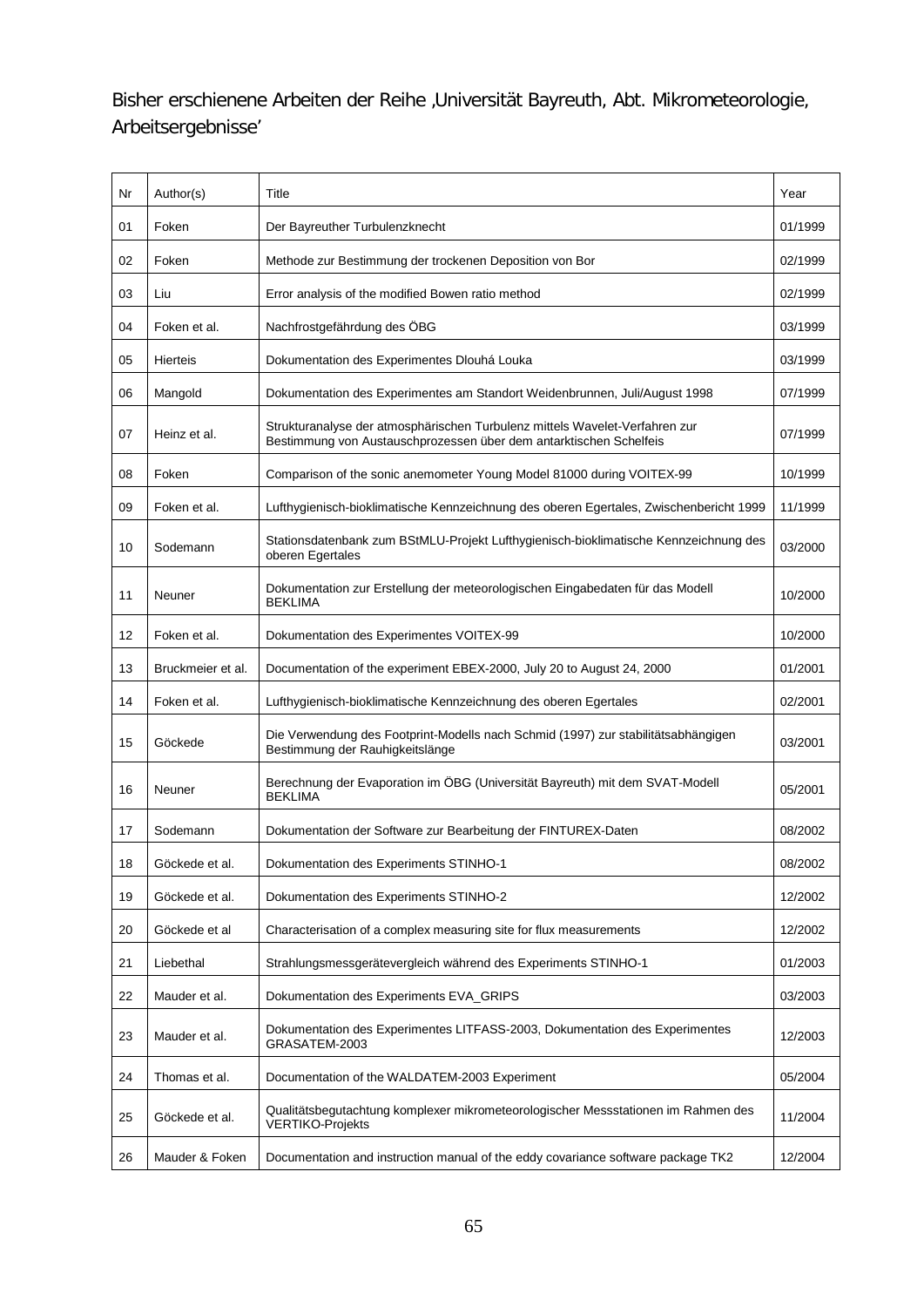| 27 | Herold et al.               | The OP-2 open path infrared gas analyser for $CO2$ and $H2O$                                                                                                                              | 01/2005 |
|----|-----------------------------|-------------------------------------------------------------------------------------------------------------------------------------------------------------------------------------------|---------|
| 28 | Ruppert                     | ATEM software for atmospheric turbulent exchange measurements using eddy covariance<br>and relaxed eddy accumulation systems and Bayreuth whole-air REA system setup                      | 04/2005 |
| 29 | Foken (Ed.)                 | Klimatologische und mikrometeorologische Forschungen im Rahmen des Bayreuther<br>Institutes für Terrestrische Ökosystemforschung (BITÖK), 1989-2004                                       | 06/2005 |
| 30 | Siebeke &<br>Serafimovich   | Ultraschallanemometer-Überprüfung im Windkanal der TU Dresden 2007                                                                                                                        | 04/2007 |
| 31 | Lüers & Bareiss             | The Arctic Turbulence Experiment 2006 PART 1: Technical documentation of the ARCTEX<br>2006 campaign, May, 2nd to May, 20th 2006                                                          | 07/2007 |
| 32 | Lüers & Bareiss             | The Arctic Turbulence Experiment 2006 PART 2: Visualization of near surface<br>measurements during the ARCTEX 2006 campaign, May, 2nd to May, 20th 2006                                   | 07/2007 |
| 33 | Bareiss & Lüers             | The Arctic Turbulence Experiment 2006 PART 3: Aerological measurements during the<br>ARCTEX 2006 campaign, May, 2nd to May, 20th 2006                                                     | 07/2007 |
| 34 | Metzger & Foken<br>et al.   | COPS experiment, Convective and orographically induced precipitation study,<br>01 June 2007 - 31 August 2007, Documentation                                                               | 09/2007 |
| 35 | Staudt & Foken              | Documentation of reference data for the experimental areas of the Bayreuth Centre for<br>Ecology and Environmental Research (BayCEER) at the Waldstein site                               | 11/2007 |
| 36 | Serafimovich et<br>al.      | ExchanGE processes in mountainous Regions (EGER) - Documentation of the Intensive<br>Observation Period (IOP1), September, 6th to October, 7th 2007                                       | 01/2008 |
| 37 | Serafimovich et<br>al.      | ExchanGE processes in mountainous Regions (EGER) - Documentation of the Intensive<br>Observation Period (IOP2), June, 1st to July, 15th 2008                                              | 10/2008 |
| 38 | Siebicke                    | Footprint synthesis for the FLUXNET site Waldstein/Weidenbrunnen (DE-Bay) during the<br>EGER experiment.                                                                                  | 12/2008 |
| 39 | Lüers & Foken               | Jahresbericht 2008 zum Förderprojekt 01879 - Untersuchung der Veränderung der<br>Konzentration von Luftbeimengungen und Treibhausgasen im hohen Fichtelgebirge 2007 -<br>2013             | 01/2009 |
| 40 | Lüers & Foken<br>(Eds.)     | Proceedings of the International Conference of "Atmospheric Transport and Chemistry in<br>Forest Ecosystems" Castle of Thurnau, Germany, Oct 5 to Oct 8, 2009                             | 10/2009 |
| 41 | Biermann et al.             | Mesoscale circulations and energy and gas exchange over the Tibetan Plateau -<br>Documentation of the micrometeorological experiment, Nam Tso, Tibet, 25 June 2009 - 08<br>August 2009    | 12/2009 |
| 42 | Foken & Falke               | Documentation and Instruction Manual<br>for the Krypton Hygrometer Calibration Instrument                                                                                                 | 01/2010 |
| 43 | Lüers & Foken               | Jahresbericht 2009 zum Förderprojekt 01879 - Untersuchung der Veränderung der<br>Konzentration von Luftbeimengungen und Treibhausgasen im hohen Fichtelgebirge 2007 -<br>2013             | 07/2010 |
| 44 | Biermann &<br>Leipold (Ed.) | Tibet Plateau Atmosphere-Ecology-Glaciology Cluster Joint Kobresia Ecosystem<br>Experiment: Documentation of the first Intensive Observation Period (IOP 1) summer 2010<br>in Kema, Tibet | 01/2011 |
| 45 | Zhao et al.                 | Documentation of the Observation Period May 12th to Nov. 8th, 2010, Haean, South Korea                                                                                                    | 03/2011 |
| 46 | Mauder & Foken              | Documentation and Instruction Manual of the Eddy-Covariance Software Package TK3                                                                                                          | 05/2011 |
| 47 | Serafimovich et<br>al.      | ExchanGE processes in mountainous Regions (EGER)- Documentation of the Intensive<br>Observation Period (IOP3) June, 13th to July, 26th 2011 2011                                          | 11/2011 |
| 48 | Hübner et al.               | Documentation and Instruction Manual for the Horizontal Mobile Measuring System<br>(HMMS) 2011                                                                                            | 12/2011 |